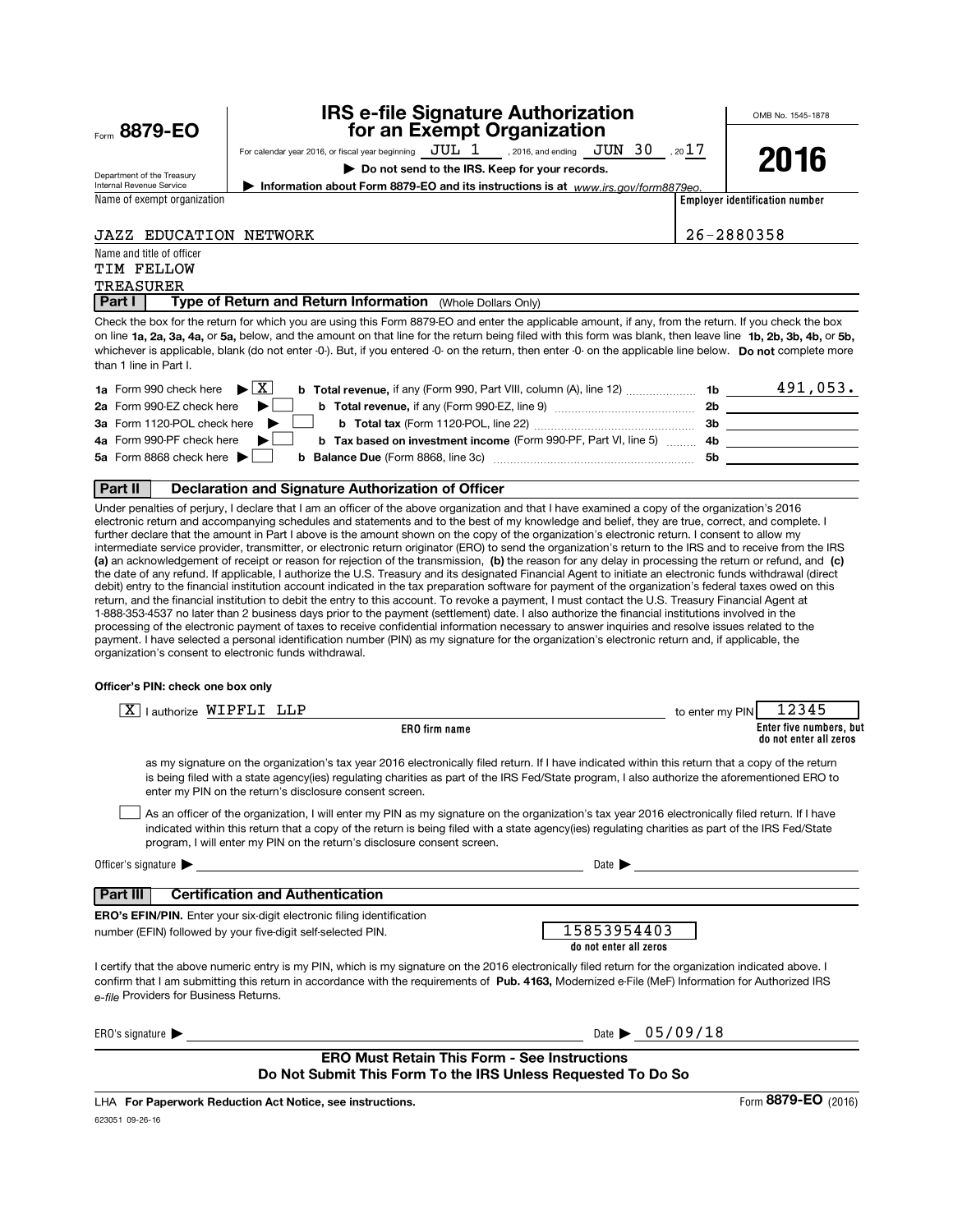|                                                                                                                                      |                   |                                                   | EXTENDED TO MAY 15, 2018                                                                                                                                                   |                |                                                     |                                                                    |  |  |  |  |  |
|--------------------------------------------------------------------------------------------------------------------------------------|-------------------|---------------------------------------------------|----------------------------------------------------------------------------------------------------------------------------------------------------------------------------|----------------|-----------------------------------------------------|--------------------------------------------------------------------|--|--|--|--|--|
|                                                                                                                                      |                   |                                                   | <b>Return of Organization Exempt From Income Tax</b>                                                                                                                       |                |                                                     | OMB No. 1545-0047                                                  |  |  |  |  |  |
|                                                                                                                                      |                   | Form <b>990</b>                                   | Under section 501(c), 527, or 4947(a)(1) of the Internal Revenue Code (except private foundations)                                                                         |                |                                                     |                                                                    |  |  |  |  |  |
|                                                                                                                                      |                   | Department of the Treasury                        | Do not enter social security numbers on this form as it may be made public.                                                                                                |                |                                                     | Open to Public                                                     |  |  |  |  |  |
|                                                                                                                                      |                   | Internal Revenue Service                          | Information about Form 990 and its instructions is at www.irs.gov/form990.                                                                                                 |                |                                                     | Inspection                                                         |  |  |  |  |  |
|                                                                                                                                      |                   |                                                   | 2016<br>JUL 1,<br>A For the 2016 calendar year, or tax year beginning                                                                                                      |                | 2017<br>and ending $JUN$ 30,                        |                                                                    |  |  |  |  |  |
| <b>C</b> Name of organization<br>D Employer identification number<br><b>B</b> Check if<br>applicable:                                |                   |                                                   |                                                                                                                                                                            |                |                                                     |                                                                    |  |  |  |  |  |
|                                                                                                                                      | Address<br>change |                                                   | <b>JAZZ EDUCATION NETWORK</b>                                                                                                                                              |                |                                                     |                                                                    |  |  |  |  |  |
| Name<br>26-2880358<br>Doing business as<br>change                                                                                    |                   |                                                   |                                                                                                                                                                            |                |                                                     |                                                                    |  |  |  |  |  |
| Initial<br>Number and street (or P.O. box if mail is not delivered to street address)<br>E Telephone number<br>Room/suite<br>]return |                   |                                                   |                                                                                                                                                                            |                |                                                     |                                                                    |  |  |  |  |  |
|                                                                                                                                      | Final<br>return/  |                                                   | 1440 W. TAYLOR ST.                                                                                                                                                         |                | (312)                                               | $781 - 6299$                                                       |  |  |  |  |  |
|                                                                                                                                      | termin-<br>ated   |                                                   | City or town, state or province, country, and ZIP or foreign postal code                                                                                                   |                | G Gross receipts \$                                 | 496,639.                                                           |  |  |  |  |  |
|                                                                                                                                      | Amended<br>return |                                                   | CHICAGO, IL<br>60607                                                                                                                                                       |                | $H(a)$ is this a group return                       |                                                                    |  |  |  |  |  |
|                                                                                                                                      | Applica-<br>tion  |                                                   | F Name and address of principal officer: TIM FELLOW                                                                                                                        |                | for subordinates?                                   | $\blacksquare$ Yes $\boxed{\text{X}}$ No                           |  |  |  |  |  |
|                                                                                                                                      | pending           |                                                   | SAME AS C ABOVE                                                                                                                                                            |                | $H(b)$ Are all subordinates included? $\Box$ Yes    | No                                                                 |  |  |  |  |  |
|                                                                                                                                      |                   | Tax-exempt status: $\boxed{\mathbf{X}}$ 501(c)(3) | $4947(a)(1)$ or<br>$501(c)$ (<br>$\sqrt{\bullet}$ (insert no.)                                                                                                             | 527            |                                                     | If "No," attach a list. (see instructions)                         |  |  |  |  |  |
|                                                                                                                                      |                   |                                                   | J Website: WWW.JAZZEDNET.ORG                                                                                                                                               |                | $H(c)$ Group exemption number $\blacktriangleright$ |                                                                    |  |  |  |  |  |
|                                                                                                                                      |                   |                                                   | K Form of organization: X Corporation<br>Association<br>Other $\blacktriangleright$<br>Trust                                                                               |                |                                                     | L Year of formation: $2008$ M State of legal domicile: $\text{IL}$ |  |  |  |  |  |
|                                                                                                                                      | Part I            | Summary                                           |                                                                                                                                                                            |                |                                                     |                                                                    |  |  |  |  |  |
|                                                                                                                                      | 1                 |                                                   | Briefly describe the organization's mission or most significant activities: THE JAZZ EDUCATION NETWORK IS                                                                  |                |                                                     |                                                                    |  |  |  |  |  |
| Governance                                                                                                                           |                   |                                                   | DEDICATED TO BUILDING THE JAZZ ARTS COMMUNITY BY ADVANCING                                                                                                                 |                |                                                     |                                                                    |  |  |  |  |  |
|                                                                                                                                      | 2                 |                                                   | Check this box $\blacktriangleright$   if the organization discontinued its operations or disposed of more than 25% of its net assets.                                     |                |                                                     |                                                                    |  |  |  |  |  |
|                                                                                                                                      | 3                 |                                                   | Number of voting members of the governing body (Part VI, line 1a)                                                                                                          |                | 3                                                   | 15                                                                 |  |  |  |  |  |
|                                                                                                                                      | 4                 |                                                   |                                                                                                                                                                            |                | $\overline{\mathbf{4}}$                             | $\overline{15}$                                                    |  |  |  |  |  |
|                                                                                                                                      | 5                 |                                                   | 5                                                                                                                                                                          | $\overline{0}$ |                                                     |                                                                    |  |  |  |  |  |
|                                                                                                                                      | 6                 |                                                   |                                                                                                                                                                            |                | 6                                                   | $\overline{15}$                                                    |  |  |  |  |  |
| <b>Activities &amp;</b>                                                                                                              |                   |                                                   |                                                                                                                                                                            |                | 7a                                                  | 0.                                                                 |  |  |  |  |  |
|                                                                                                                                      |                   |                                                   |                                                                                                                                                                            |                | 7b                                                  | $0$ .                                                              |  |  |  |  |  |
|                                                                                                                                      |                   |                                                   |                                                                                                                                                                            |                | <b>Prior Year</b>                                   | <b>Current Year</b>                                                |  |  |  |  |  |
|                                                                                                                                      | 8                 |                                                   | Contributions and grants (Part VIII, line 1h)                                                                                                                              |                | 165,942.                                            | 192,950.                                                           |  |  |  |  |  |
| Revenue                                                                                                                              | 9                 |                                                   | Program service revenue (Part VIII, line 2g)                                                                                                                               |                | 216, 421.                                           | 294,352.                                                           |  |  |  |  |  |
|                                                                                                                                      | 10                |                                                   |                                                                                                                                                                            |                | 32.<br>$-12, 103.$                                  | 31.<br>3,720.                                                      |  |  |  |  |  |
|                                                                                                                                      |                   |                                                   | 11 Other revenue (Part VIII, column (A), lines 5, 6d, 8c, 9c, 10c, and 11e)                                                                                                |                | 370, 292.                                           | 491,053.                                                           |  |  |  |  |  |
|                                                                                                                                      | 12                |                                                   | Total revenue - add lines 8 through 11 (must equal Part VIII, column (A), line 12)                                                                                         |                |                                                     | 13,277.                                                            |  |  |  |  |  |
|                                                                                                                                      | 13                |                                                   | Grants and similar amounts paid (Part IX, column (A), lines 1-3)                                                                                                           |                | О.<br>О.                                            | О.                                                                 |  |  |  |  |  |
|                                                                                                                                      | 14                |                                                   | Benefits paid to or for members (Part IX, column (A), line 4)                                                                                                              |                | $\overline{0}$ .                                    | 0.                                                                 |  |  |  |  |  |
| Expenses                                                                                                                             | 15                |                                                   | Salaries, other compensation, employee benefits (Part IX, column (A), lines 5-10)                                                                                          |                | О.                                                  | 0.                                                                 |  |  |  |  |  |
|                                                                                                                                      |                   |                                                   | 14,700.<br><b>b</b> Total fundraising expenses (Part IX, column (D), line 25)<br>▶                                                                                         |                |                                                     |                                                                    |  |  |  |  |  |
|                                                                                                                                      |                   |                                                   |                                                                                                                                                                            |                | 342,779.                                            | 438, 257.                                                          |  |  |  |  |  |
|                                                                                                                                      | 18                |                                                   | Total expenses. Add lines 13-17 (must equal Part IX, column (A), line 25) <i></i>                                                                                          |                | 342,779.                                            | 451,534.                                                           |  |  |  |  |  |
|                                                                                                                                      | 19                |                                                   | Revenue less expenses. Subtract line 18 from line 12                                                                                                                       |                | 27,513.                                             | 39,519.                                                            |  |  |  |  |  |
|                                                                                                                                      |                   |                                                   |                                                                                                                                                                            |                | <b>Beginning of Current Year</b>                    | <b>End of Year</b>                                                 |  |  |  |  |  |
|                                                                                                                                      | 20                | Total assets (Part X, line 16)                    |                                                                                                                                                                            |                | 294,889.                                            | 334,408.                                                           |  |  |  |  |  |
| t Assets or<br>d Balances                                                                                                            | 21                |                                                   | Total liabilities (Part X, line 26)                                                                                                                                        |                | о.                                                  | О.                                                                 |  |  |  |  |  |
| $M_{\rm H}$                                                                                                                          | 22                |                                                   |                                                                                                                                                                            |                | 294,889.                                            | 334,408.                                                           |  |  |  |  |  |
|                                                                                                                                      | Part II           | <b>Signature Block</b>                            |                                                                                                                                                                            |                |                                                     |                                                                    |  |  |  |  |  |
|                                                                                                                                      |                   |                                                   | Under penalties of perjury, I declare that I have examined this return, including accompanying schedules and statements, and to the best of my knowledge and belief, it is |                |                                                     |                                                                    |  |  |  |  |  |
|                                                                                                                                      |                   |                                                   | true, correct, and complete. Declaration of preparer (other than officer) is based on all information of which preparer has any knowledge.                                 |                |                                                     |                                                                    |  |  |  |  |  |
|                                                                                                                                      |                   |                                                   |                                                                                                                                                                            |                |                                                     |                                                                    |  |  |  |  |  |
| Sign                                                                                                                                 |                   |                                                   | Signature of officer                                                                                                                                                       |                | Date                                                |                                                                    |  |  |  |  |  |
| Here                                                                                                                                 |                   |                                                   | TIM FELLOW,<br>TREASURER                                                                                                                                                   |                |                                                     |                                                                    |  |  |  |  |  |
|                                                                                                                                      |                   |                                                   | Type or print name and title                                                                                                                                               |                |                                                     |                                                                    |  |  |  |  |  |

|          | Print/Type preparer's name                                                                          | Preparer's signature | Date | Check                                   | <b>PTIN</b> |  |  |  |  |  |
|----------|-----------------------------------------------------------------------------------------------------|----------------------|------|-----------------------------------------|-------------|--|--|--|--|--|
| Paid     | ARLENE K. LEVIN                                                                                     | ARLENE K. LEVIN      |      | $05/09/18$ $\frac{1}{10}$ self-employed | P00110500   |  |  |  |  |  |
| Preparer | WIPFLI LLP<br>Firm's name                                                                           |                      |      | Firm's EIN                              | 39-0758449  |  |  |  |  |  |
| Use Only | Firm's address $\overline{\phantom{0}}$ 5 REVERE DR., STE 400                                       |                      |      |                                         |             |  |  |  |  |  |
|          | NORTHBROOK, IL 60062                                                                                |                      |      | Phone no. 8472054700                    |             |  |  |  |  |  |
|          | x<br>May the IRS discuss this return with the preparer shown above? (see instructions)<br>Yes<br>No |                      |      |                                         |             |  |  |  |  |  |

632001 11-11-16 LHA For Paperwork Reduction Act Notice, see the separate instructions. LHA For Paperwork Reduction Act Notice, see the separate instructions. Form 990 (2016) SEE SCHEDULE O FOR ORGANIZATION MISSION STATEMENT CONTINUATION

990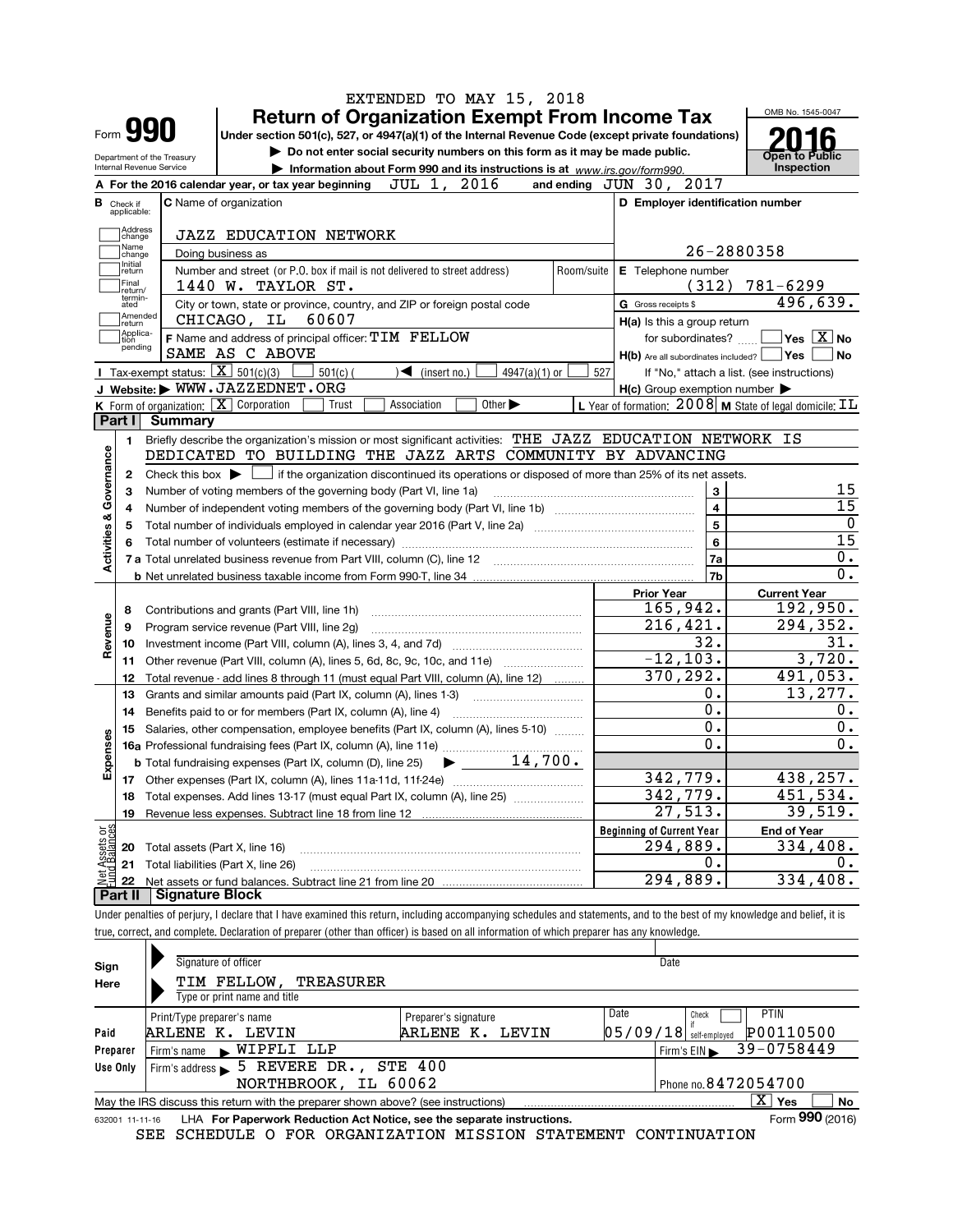|    | <b>JAZZ EDUCATION NETWORK</b><br>Form 990 (2016)                                                                                             | 26-2880358    | Page 2                                                             |
|----|----------------------------------------------------------------------------------------------------------------------------------------------|---------------|--------------------------------------------------------------------|
|    | Part III Statement of Program Service Accomplishments                                                                                        |               |                                                                    |
|    |                                                                                                                                              |               |                                                                    |
| 1  | Briefly describe the organization's mission:                                                                                                 |               |                                                                    |
|    | THE JAZZ EDUCATION NETWORK IS DEDICATED TO BUILDING THE JAZZ ARTS                                                                            |               |                                                                    |
|    | COMMUNITY BY ADVANCING EDUCATION, PROMOTING PERFORMANCE, AND                                                                                 |               |                                                                    |
|    | DEVELOPING NEW AUDIENCES.                                                                                                                    |               |                                                                    |
|    |                                                                                                                                              |               |                                                                    |
| 2  | Did the organization undertake any significant program services during the year which were not listed on the                                 |               |                                                                    |
|    |                                                                                                                                              |               | $\sqrt{\mathsf{Yes}\mathord{\;\mathbb{X}}\mathord{\;\mathsf{No}}}$ |
|    | prior Form 990 or 990-EZ?                                                                                                                    |               |                                                                    |
|    | If "Yes," describe these new services on Schedule O.                                                                                         |               |                                                                    |
| 3  | Did the organization cease conducting, or make significant changes in how it conducts, any program services?                                 |               | $\overline{X}$ No                                                  |
|    | If "Yes," describe these changes on Schedule O.                                                                                              |               |                                                                    |
| 4  | Describe the organization's program service accomplishments for each of its three largest program services, as measured by expenses.         |               |                                                                    |
|    | Section 501(c)(3) and 501(c)(4) organizations are required to report the amount of grants and allocations to others, the total expenses, and |               |                                                                    |
|    | revenue, if any, for each program service reported.                                                                                          |               |                                                                    |
| 4a | 222,525. including grants of \$<br>$0.$ (Revenue \$<br>(Expenses \$<br>(Code:                                                                |               | 296,595.                                                           |
|    | ANNUAL CONFERENCE: THE CONFERENCE IS DESIGNED TO BRING THE MEMBERSHIP                                                                        |               |                                                                    |
|    | TOGETHER, TO ADDRESS THE VARIOUS COMPONENTS OF THE JEN MISSION                                                                               |               |                                                                    |
|    | STATEMENT THROUGH BUILIDING THE JAZZ ARTS COMMUNITY. THE ANNUAL                                                                              |               |                                                                    |
|    | CONFERENCE HAS GROWN WITH EACH PASSING YEAR IN TERMS OF ATTENDANCE                                                                           |               |                                                                    |
|    | NUMBERS AND IN THE VARIOUS OFFERINGS TO THE MEMBERSHIP AND TO THE                                                                            |               |                                                                    |
|    | LOCAL/REGIONAL COMMUNITY IN WHICH THE CONFERENCE IS BEING HELD EACH                                                                          |               |                                                                    |
|    | YEAR.                                                                                                                                        |               |                                                                    |
|    |                                                                                                                                              |               |                                                                    |
|    |                                                                                                                                              |               |                                                                    |
|    |                                                                                                                                              |               |                                                                    |
|    |                                                                                                                                              |               |                                                                    |
|    |                                                                                                                                              |               |                                                                    |
|    |                                                                                                                                              |               |                                                                    |
| 4b | $13,277$ and including grants of \$ $13,277$ and $\gamma$ (Revenue \$<br>(Expenses \$<br>(Code:                                              |               | $0 \cdot$                                                          |
|    | SCHOLARSHIPS                                                                                                                                 |               |                                                                    |
|    |                                                                                                                                              |               |                                                                    |
|    |                                                                                                                                              |               |                                                                    |
|    |                                                                                                                                              |               |                                                                    |
|    |                                                                                                                                              |               |                                                                    |
|    |                                                                                                                                              |               |                                                                    |
|    |                                                                                                                                              |               |                                                                    |
|    |                                                                                                                                              |               |                                                                    |
|    |                                                                                                                                              |               |                                                                    |
|    |                                                                                                                                              |               |                                                                    |
|    |                                                                                                                                              |               |                                                                    |
|    |                                                                                                                                              |               |                                                                    |
|    |                                                                                                                                              |               |                                                                    |
| 4c | (Code: ) (Expenses \$<br>including grants of \$                                                                                              | ) (Revenue \$ |                                                                    |
|    |                                                                                                                                              |               |                                                                    |
|    |                                                                                                                                              |               |                                                                    |
|    |                                                                                                                                              |               |                                                                    |
|    |                                                                                                                                              |               |                                                                    |
|    |                                                                                                                                              |               |                                                                    |
|    |                                                                                                                                              |               |                                                                    |
|    |                                                                                                                                              |               |                                                                    |
|    |                                                                                                                                              |               |                                                                    |
|    |                                                                                                                                              |               |                                                                    |
|    |                                                                                                                                              |               |                                                                    |
|    |                                                                                                                                              |               |                                                                    |
|    |                                                                                                                                              |               |                                                                    |
|    |                                                                                                                                              |               |                                                                    |
| 4d | Other program services (Describe in Schedule O.)                                                                                             |               |                                                                    |
|    | (Expenses \$<br>Revenue \$<br>including grants of \$                                                                                         |               |                                                                    |
| 4e | 235,802.<br>Total program service expenses                                                                                                   |               |                                                                    |
|    |                                                                                                                                              |               | $\mathbf{on}$ .                                                    |

632002 11-11-16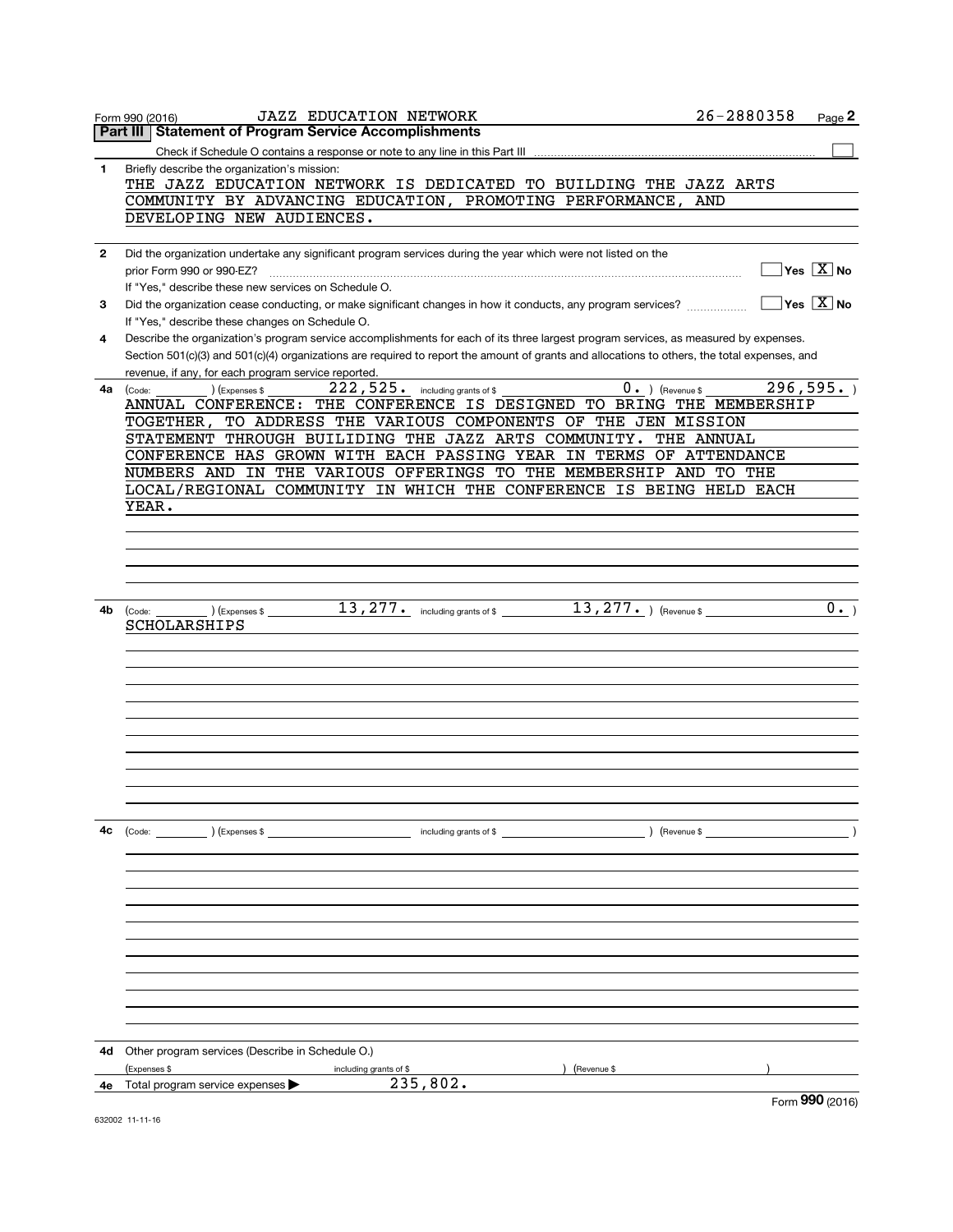|    | Part IV   Checklist of Required Schedules                                                                                            |                          | Yes | No |
|----|--------------------------------------------------------------------------------------------------------------------------------------|--------------------------|-----|----|
| 1. | Is the organization described in section 501(c)(3) or 4947(a)(1) (other than a private foundation)?                                  |                          |     |    |
|    |                                                                                                                                      | 1                        | х   |    |
| 2  |                                                                                                                                      | $\overline{2}$           | x   |    |
| З  | Did the organization engage in direct or indirect political campaign activities on behalf of or in opposition to candidates for      |                          |     |    |
|    |                                                                                                                                      | 3                        |     | x  |
| 4  | Section 501(c)(3) organizations. Did the organization engage in lobbying activities, or have a section 501(h) election in effect     |                          |     |    |
|    |                                                                                                                                      | 4                        |     | x  |
| 5  | Is the organization a section 501(c)(4), 501(c)(5), or 501(c)(6) organization that receives membership dues, assessments, or         |                          |     |    |
|    |                                                                                                                                      | 5                        |     | x  |
| 6  | Did the organization maintain any donor advised funds or any similar funds or accounts for which donors have the right to            |                          |     |    |
|    | provide advice on the distribution or investment of amounts in such funds or accounts? If "Yes," complete Schedule D, Part I         | 6                        |     | х  |
| 7  | Did the organization receive or hold a conservation easement, including easements to preserve open space,                            |                          |     |    |
|    |                                                                                                                                      | $\overline{\phantom{a}}$ |     | х  |
| 8  | Did the organization maintain collections of works of art, historical treasures, or other similar assets? If "Yes." complete         |                          |     |    |
|    |                                                                                                                                      | 8                        |     | х  |
|    |                                                                                                                                      |                          |     |    |
| 9  | Did the organization report an amount in Part X, line 21, for escrow or custodial account liability, serve as a custodian for        |                          |     |    |
|    | amounts not listed in Part X; or provide credit counseling, debt management, credit repair, or debt negotiation services?            |                          |     |    |
|    | If "Yes," complete Schedule D, Part IV                                                                                               | 9                        |     | x  |
| 10 | Did the organization, directly or through a related organization, hold assets in temporarily restricted endowments, permanent        |                          |     | x. |
|    |                                                                                                                                      | 10                       |     |    |
| 11 | If the organization's answer to any of the following questions is "Yes," then complete Schedule D, Parts VI, VII, VIII, IX, or X     |                          |     |    |
|    | as applicable.                                                                                                                       |                          |     |    |
|    | a Did the organization report an amount for land, buildings, and equipment in Part X, line 10? If "Yes," complete Schedule D,        |                          |     |    |
|    |                                                                                                                                      | 11a                      | х   |    |
|    | <b>b</b> Did the organization report an amount for investments - other securities in Part X, line 12 that is 5% or more of its total |                          |     |    |
|    |                                                                                                                                      | 11 <sub>b</sub>          |     | X  |
|    | c Did the organization report an amount for investments - program related in Part X, line 13 that is 5% or more of its total         |                          |     |    |
|    |                                                                                                                                      | 11c                      |     | x  |
|    | d Did the organization report an amount for other assets in Part X, line 15 that is 5% or more of its total assets reported in       |                          |     |    |
|    |                                                                                                                                      | 11d                      | х   |    |
|    | e Did the organization report an amount for other liabilities in Part X, line 25? If "Yes," complete Schedule D, Part X              | 11e                      |     | X  |
| f  | Did the organization's separate or consolidated financial statements for the tax year include a footnote that addresses              |                          |     |    |
|    | the organization's liability for uncertain tax positions under FIN 48 (ASC 740)? If "Yes," complete Schedule D, Part X               | 11f                      |     | x  |
|    | 12a Did the organization obtain separate, independent audited financial statements for the tax year? If "Yes," complete              |                          |     |    |
|    | Schedule D, Parts XI and XII                                                                                                         | 12a                      | х   |    |
|    | <b>b</b> Was the organization included in consolidated, independent audited financial statements for the tax year?                   |                          |     |    |
|    | If "Yes," and if the organization answered "No" to line 12a, then completing Schedule D, Parts XI and XII is optional                | 12 <sub>b</sub>          |     | х  |
| 13 | Is the organization a school described in section $170(b)(1)(A)(ii)?$ If "Yes." complete Schedule E                                  | 13                       |     | х  |
|    | 14a Did the organization maintain an office, employees, or agents outside of the United States?                                      | 14a                      |     | X  |
|    | <b>b</b> Did the organization have aggregate revenues or expenses of more than \$10,000 from grantmaking, fundraising, business,     |                          |     |    |
|    | investment, and program service activities outside the United States, or aggregate foreign investments valued at \$100,000           |                          |     |    |
|    |                                                                                                                                      | 14b                      |     | x  |
| 15 | Did the organization report on Part IX, column (A), line 3, more than \$5,000 of grants or other assistance to or for any            |                          |     |    |
|    |                                                                                                                                      | 15                       |     | х  |
| 16 | Did the organization report on Part IX, column (A), line 3, more than \$5,000 of aggregate grants or other assistance to             |                          |     |    |
|    |                                                                                                                                      | 16                       |     | х  |
| 17 | Did the organization report a total of more than \$15,000 of expenses for professional fundraising services on Part IX,              |                          |     |    |
|    |                                                                                                                                      | 17                       |     | х  |
| 18 | Did the organization report more than \$15,000 total of fundraising event gross income and contributions on Part VIII, lines         |                          |     |    |
|    |                                                                                                                                      | 18                       |     | x  |
| 19 | Did the organization report more than \$15,000 of gross income from gaming activities on Part VIII, line 9a? If "Yes."               |                          |     |    |
|    |                                                                                                                                      | 19                       |     | х  |

 $\frac{1}{26}$  =  $\frac{1}{26}$  =  $\frac{1}{26}$  =  $\frac{1}{26}$  =  $\frac{1}{26}$  =  $\frac{1}{26}$  =  $\frac{1}{26}$  =  $\frac{1}{26}$  =  $\frac{1}{26}$  =  $\frac{1}{26}$  =  $\frac{1}{26}$  =  $\frac{1}{26}$  =  $\frac{1}{26}$  =  $\frac{1}{26}$  =  $\frac{1}{26}$  =  $\frac{1}{26}$  =  $\frac{1}{26}$  =

Form 990 (2016)

26-2880358 Page 3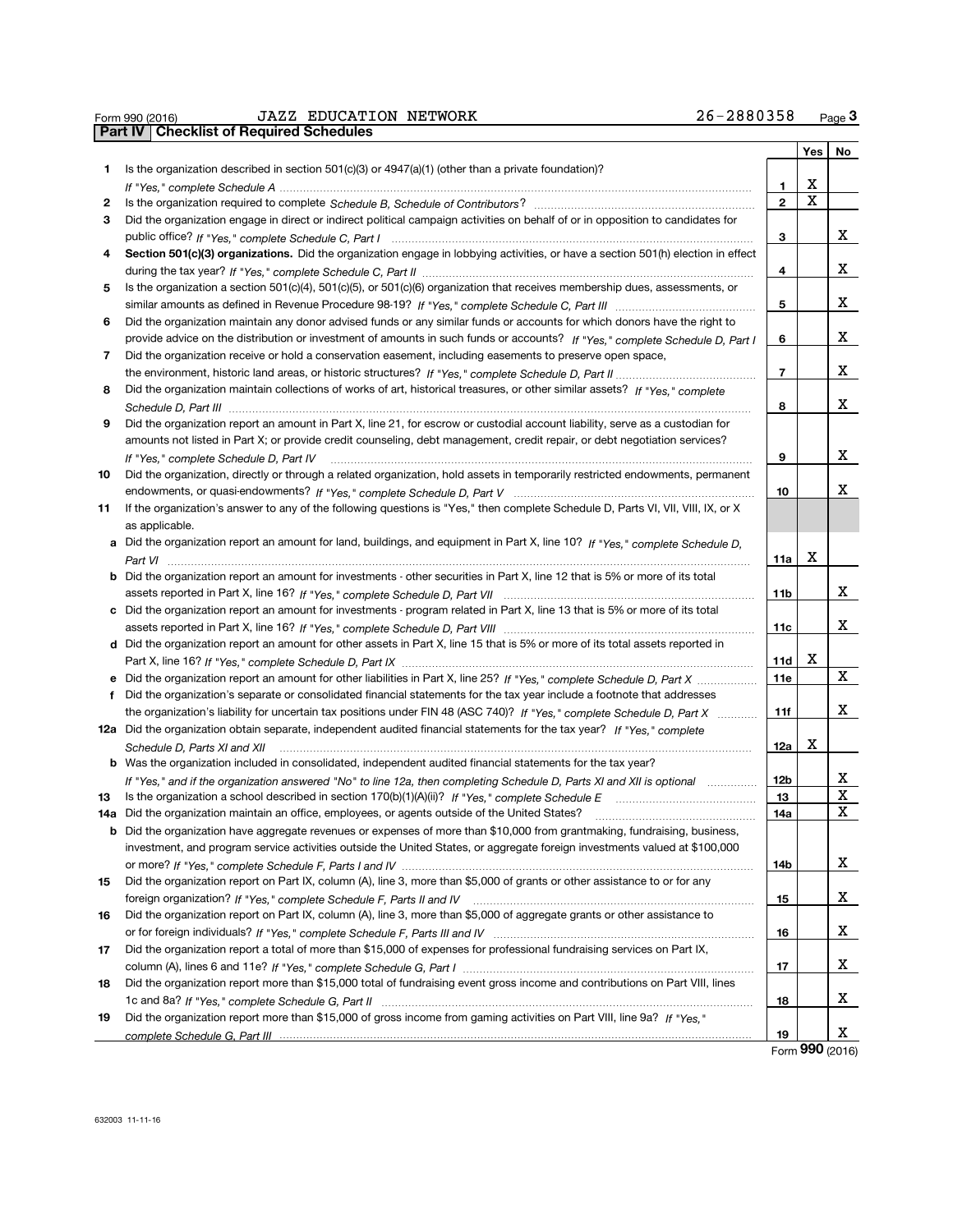|    | <b>JAZZ EDUCATION NETWORK</b><br>Form 990 (2016)                                                                                                                                                                                                | 26-2880358 |     | Page 4                  |
|----|-------------------------------------------------------------------------------------------------------------------------------------------------------------------------------------------------------------------------------------------------|------------|-----|-------------------------|
|    | <b>Checklist of Required Schedules (continued)</b><br>Part IV I                                                                                                                                                                                 |            |     |                         |
|    |                                                                                                                                                                                                                                                 |            | Yes | No                      |
|    |                                                                                                                                                                                                                                                 | 20a        |     | х                       |
|    | <b>b</b> If "Yes" to line 20a, did the organization attach a copy of its audited financial statements to this return?                                                                                                                           | 20b        |     |                         |
| 21 | Did the organization report more than \$5,000 of grants or other assistance to any domestic organization or                                                                                                                                     |            |     |                         |
|    |                                                                                                                                                                                                                                                 | 21         |     | х                       |
| 22 | Did the organization report more than \$5,000 of grants or other assistance to or for domestic individuals on                                                                                                                                   |            |     |                         |
|    |                                                                                                                                                                                                                                                 | 22         | х   |                         |
| 23 | Did the organization answer "Yes" to Part VII, Section A, line 3, 4, or 5 about compensation of the organization's current                                                                                                                      |            |     |                         |
|    | and former officers, directors, trustees, key employees, and highest compensated employees? If "Yes," complete                                                                                                                                  |            |     |                         |
|    |                                                                                                                                                                                                                                                 | 23         |     | x                       |
|    | 24a Did the organization have a tax-exempt bond issue with an outstanding principal amount of more than \$100,000 as of the                                                                                                                     |            |     |                         |
|    | last day of the year, that was issued after December 31, 2002? If "Yes," answer lines 24b through 24d and complete                                                                                                                              |            |     |                         |
|    |                                                                                                                                                                                                                                                 | 24a        |     | x                       |
|    | <b>b</b> Did the organization invest any proceeds of tax-exempt bonds beyond a temporary period exception?                                                                                                                                      | 24b        |     |                         |
|    | c Did the organization maintain an escrow account other than a refunding escrow at any time during the year to defease                                                                                                                          |            |     |                         |
|    |                                                                                                                                                                                                                                                 | 24с        |     |                         |
|    | d Did the organization act as an "on behalf of" issuer for bonds outstanding at any time during the year?                                                                                                                                       | 24d        |     |                         |
|    | 25a Section 501(c)(3), 501(c)(4), and 501(c)(29) organizations. Did the organization engage in an excess benefit                                                                                                                                |            |     | х                       |
|    |                                                                                                                                                                                                                                                 | 25a        |     |                         |
|    | <b>b</b> Is the organization aware that it engaged in an excess benefit transaction with a disqualified person in a prior year, and                                                                                                             |            |     |                         |
|    | that the transaction has not been reported on any of the organization's prior Forms 990 or 990-EZ? If "Yes." complete                                                                                                                           |            |     | x                       |
|    | Schedule L, Part I                                                                                                                                                                                                                              | 25b        |     |                         |
| 26 | Did the organization report any amount on Part X, line 5, 6, or 22 for receivables from or payables to any current or<br>former officers, directors, trustees, key employees, highest compensated employees, or disqualified persons? If "Yes." |            |     |                         |
|    |                                                                                                                                                                                                                                                 | 26         |     | х                       |
| 27 | Did the organization provide a grant or other assistance to an officer, director, trustee, key employee, substantial                                                                                                                            |            |     |                         |
|    | contributor or employee thereof, a grant selection committee member, or to a 35% controlled entity or family member                                                                                                                             |            |     |                         |
|    |                                                                                                                                                                                                                                                 | 27         |     | х                       |
| 28 | Was the organization a party to a business transaction with one of the following parties (see Schedule L, Part IV                                                                                                                               |            |     |                         |
|    | instructions for applicable filing thresholds, conditions, and exceptions):                                                                                                                                                                     |            |     |                         |
|    | a A current or former officer, director, trustee, or key employee? If "Yes," complete Schedule L, Part IV                                                                                                                                       | 28a        |     | $\overline{\mathbf{x}}$ |
|    | b A family member of a current or former officer, director, trustee, or key employee? If "Yes," complete Schedule L, Part IV                                                                                                                    | 28b        |     | X                       |
|    | c An entity of which a current or former officer, director, trustee, or key employee (or a family member thereof) was an officer,                                                                                                               |            |     |                         |
|    |                                                                                                                                                                                                                                                 | 28c        |     | х                       |
| 29 |                                                                                                                                                                                                                                                 | 29         |     | x                       |
| 30 | Did the organization receive contributions of art, historical treasures, or other similar assets, or qualified conservation                                                                                                                     |            |     |                         |
|    |                                                                                                                                                                                                                                                 | 30         |     | х                       |
| 31 | Did the organization liquidate, terminate, or dissolve and cease operations?                                                                                                                                                                    |            |     |                         |
|    |                                                                                                                                                                                                                                                 | 31         |     | x                       |
| 32 | Did the organization sell, exchange, dispose of, or transfer more than 25% of its net assets? If "Yes," complete                                                                                                                                |            |     |                         |
|    |                                                                                                                                                                                                                                                 | 32         |     | х                       |
| 33 | Did the organization own 100% of an entity disregarded as separate from the organization under Regulations                                                                                                                                      |            |     |                         |
|    |                                                                                                                                                                                                                                                 | 33         |     | x                       |
| 34 | Was the organization related to any tax-exempt or taxable entity? If "Yes," complete Schedule R, Part II, III, or IV, and                                                                                                                       |            |     |                         |
|    |                                                                                                                                                                                                                                                 | 34         |     | х                       |
|    | 35a Did the organization have a controlled entity within the meaning of section 512(b)(13)?                                                                                                                                                     | 35a        |     | X                       |
|    | b If "Yes" to line 35a, did the organization receive any payment from or engage in any transaction with a controlled entity                                                                                                                     |            |     |                         |
|    |                                                                                                                                                                                                                                                 | 35b        |     |                         |
| 36 | Section 501(c)(3) organizations. Did the organization make any transfers to an exempt non-charitable related organization?                                                                                                                      |            |     |                         |
|    |                                                                                                                                                                                                                                                 | 36         |     | х                       |
| 37 | Did the organization conduct more than 5% of its activities through an entity that is not a related organization                                                                                                                                |            |     |                         |
|    |                                                                                                                                                                                                                                                 | 37         |     | x                       |
| 38 | Did the organization complete Schedule O and provide explanations in Schedule O for Part VI, lines 11b and 19?                                                                                                                                  |            |     |                         |
|    |                                                                                                                                                                                                                                                 | 38         | х   |                         |
|    |                                                                                                                                                                                                                                                 |            |     | Form 990 (2016)         |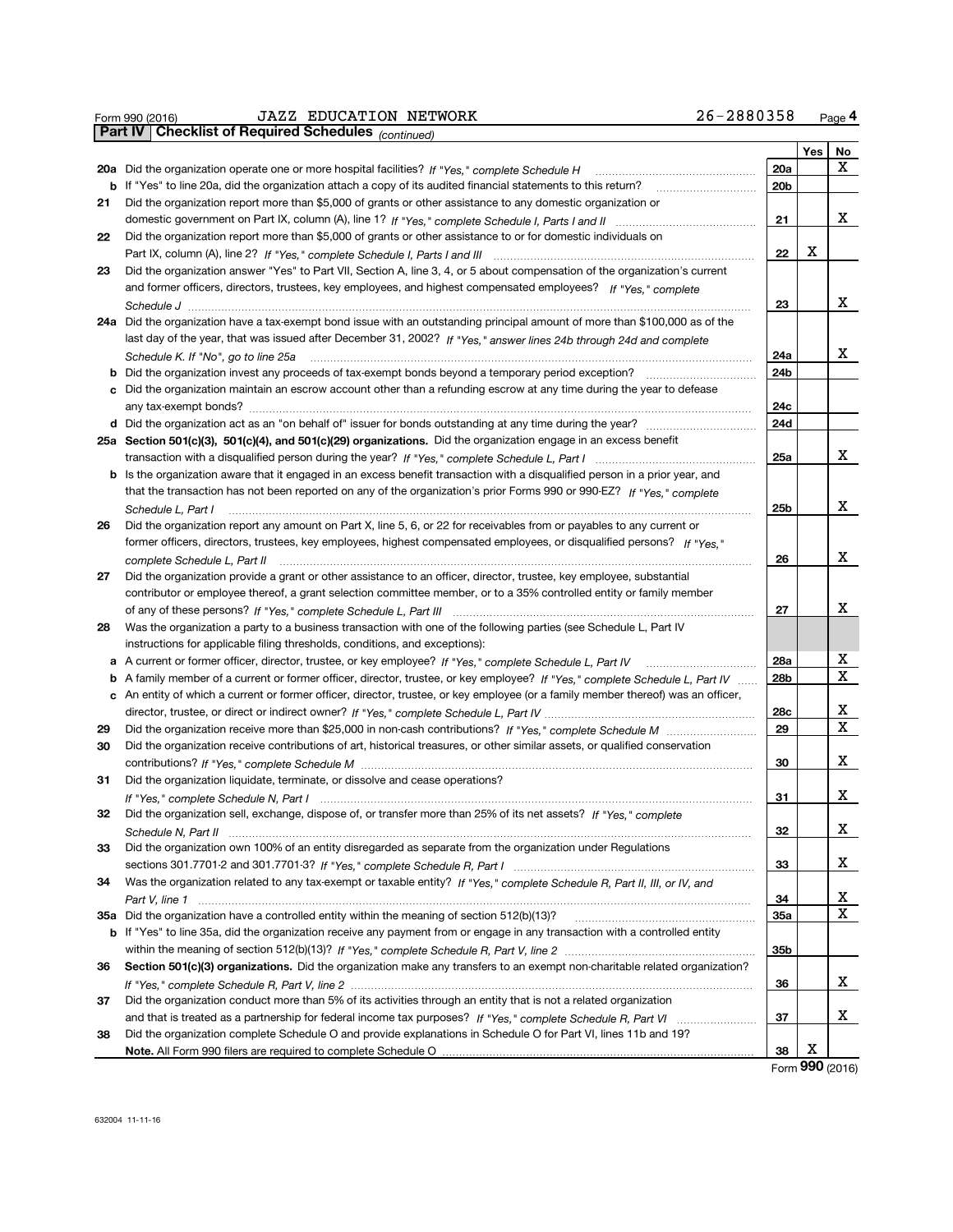|               | <b>JAZZ EDUCATION NETWORK</b><br>Form 990 (2016)                                                                                                                                                                                                        |     | 26-2880358 |          |            | Page 5 |  |  |  |
|---------------|---------------------------------------------------------------------------------------------------------------------------------------------------------------------------------------------------------------------------------------------------------|-----|------------|----------|------------|--------|--|--|--|
| <b>Part V</b> | <b>Statements Regarding Other IRS Filings and Tax Compliance</b>                                                                                                                                                                                        |     |            |          |            |        |  |  |  |
|               | Check if Schedule O contains a response or note to any line in this Part V                                                                                                                                                                              |     |            |          |            |        |  |  |  |
|               |                                                                                                                                                                                                                                                         |     |            |          | <b>Yes</b> | No     |  |  |  |
|               | 1a Enter the number reported in Box 3 of Form 1096. Enter -0- if not applicable                                                                                                                                                                         | 1a  | 7          |          |            |        |  |  |  |
| b             | Enter the number of Forms W-2G included in line 1a. Enter -0- if not applicable <i>manumumumum</i>                                                                                                                                                      | 1b  | 0          |          |            |        |  |  |  |
| c             | Did the organization comply with backup withholding rules for reportable payments to vendors and reportable gaming                                                                                                                                      |     |            |          |            |        |  |  |  |
|               |                                                                                                                                                                                                                                                         |     |            | 1c       |            |        |  |  |  |
|               | 2a Enter the number of employees reported on Form W-3, Transmittal of Wage and Tax Statements,                                                                                                                                                          |     |            |          |            |        |  |  |  |
|               | filed for the calendar year ending with or within the year covered by this return                                                                                                                                                                       | 2a  | 0          |          |            |        |  |  |  |
|               |                                                                                                                                                                                                                                                         |     |            | 2b       |            |        |  |  |  |
|               | <b>Note.</b> If the sum of lines 1a and 2a is greater than 250, you may be required to $e$ -file (see instructions) <i>marrouum</i> manus                                                                                                               |     |            |          |            |        |  |  |  |
|               | 3a Did the organization have unrelated business gross income of \$1,000 or more during the year?                                                                                                                                                        |     |            | За       |            | х      |  |  |  |
|               |                                                                                                                                                                                                                                                         |     |            | 3b       |            |        |  |  |  |
|               | 4a At any time during the calendar year, did the organization have an interest in, or a signature or other authority over, a                                                                                                                            |     |            |          |            |        |  |  |  |
|               | financial account in a foreign country (such as a bank account, securities account, or other financial account)?                                                                                                                                        |     |            | 4a       |            | x      |  |  |  |
|               | <b>b</b> If "Yes," enter the name of the foreign country: $\blacktriangleright$                                                                                                                                                                         |     |            |          |            |        |  |  |  |
|               | See instructions for filing requirements for FinCEN Form 114, Report of Foreign Bank and Financial Accounts (FBAR).                                                                                                                                     |     |            |          |            |        |  |  |  |
|               | 5a Was the organization a party to a prohibited tax shelter transaction at any time during the tax year?                                                                                                                                                |     |            | 5a       |            | х      |  |  |  |
| b             | Did any taxable party notify the organization that it was or is a party to a prohibited tax shelter transaction?                                                                                                                                        |     |            | 5b       |            | x      |  |  |  |
| с             | If "Yes," to line 5a or 5b, did the organization file Form 8886-T?                                                                                                                                                                                      |     |            | 5c       |            |        |  |  |  |
|               | 6a Does the organization have annual gross receipts that are normally greater than \$100,000, and did the organization solicit                                                                                                                          |     |            |          |            |        |  |  |  |
|               | any contributions that were not tax deductible as charitable contributions?                                                                                                                                                                             |     |            | 6a       |            | x      |  |  |  |
| b             | If "Yes," did the organization include with every solicitation an express statement that such contributions or gifts                                                                                                                                    |     |            |          |            |        |  |  |  |
|               | were not tax deductible?                                                                                                                                                                                                                                |     |            | 6b       |            |        |  |  |  |
| 7             | Organizations that may receive deductible contributions under section 170(c).                                                                                                                                                                           |     |            |          |            |        |  |  |  |
|               | Did the organization receive a payment in excess of \$75 made partly as a contribution and partly for goods and services provided to the payor?<br>а<br>If "Yes," did the organization notify the donor of the value of the goods or services provided? |     |            |          |            |        |  |  |  |
| b             | c Did the organization sell, exchange, or otherwise dispose of tangible personal property for which it was required                                                                                                                                     |     |            | 7b       |            |        |  |  |  |
|               |                                                                                                                                                                                                                                                         |     |            | 7c       |            | x      |  |  |  |
|               | 7d<br>d If "Yes," indicate the number of Forms 8282 filed during the year                                                                                                                                                                               |     |            |          |            |        |  |  |  |
| е             | Did the organization receive any funds, directly or indirectly, to pay premiums on a personal benefit contract?                                                                                                                                         |     |            |          |            |        |  |  |  |
| f             | Did the organization, during the year, pay premiums, directly or indirectly, on a personal benefit contract?                                                                                                                                            |     |            |          |            |        |  |  |  |
| g             | If the organization received a contribution of qualified intellectual property, did the organization file Form 8899 as required?                                                                                                                        |     |            | 7f<br>7g |            | Х      |  |  |  |
| h             | If the organization received a contribution of cars, boats, airplanes, or other vehicles, did the organization file a Form 1098-C?                                                                                                                      |     |            | 7h       |            |        |  |  |  |
| 8             | Sponsoring organizations maintaining donor advised funds. Did a donor advised fund maintained by the                                                                                                                                                    |     |            |          |            |        |  |  |  |
|               | sponsoring organization have excess business holdings at any time during the year?                                                                                                                                                                      |     |            | 8        |            |        |  |  |  |
| 9             | Sponsoring organizations maintaining donor advised funds.                                                                                                                                                                                               |     |            |          |            |        |  |  |  |
| a             | Did the sponsoring organization make any taxable distributions under section 4966?                                                                                                                                                                      |     |            | 9а       |            |        |  |  |  |
| b             |                                                                                                                                                                                                                                                         |     |            | 9b       |            |        |  |  |  |
| 10            | Section 501(c)(7) organizations. Enter:                                                                                                                                                                                                                 |     |            |          |            |        |  |  |  |
|               |                                                                                                                                                                                                                                                         | 10a |            |          |            |        |  |  |  |
| b             | Gross receipts, included on Form 990, Part VIII, line 12, for public use of club facilities                                                                                                                                                             | 10b |            |          |            |        |  |  |  |
| 11            | Section 501(c)(12) organizations. Enter:                                                                                                                                                                                                                |     |            |          |            |        |  |  |  |
| a             | Gross income from members or shareholders                                                                                                                                                                                                               | 11a |            |          |            |        |  |  |  |
| b             | Gross income from other sources (Do not net amounts due or paid to other sources against                                                                                                                                                                |     |            |          |            |        |  |  |  |
|               | amounts due or received from them.)                                                                                                                                                                                                                     | 11b |            |          |            |        |  |  |  |
|               | 12a Section 4947(a)(1) non-exempt charitable trusts. Is the organization filing Form 990 in lieu of Form 1041?                                                                                                                                          |     |            | 12a      |            |        |  |  |  |
|               | <b>b</b> If "Yes," enter the amount of tax-exempt interest received or accrued during the year                                                                                                                                                          | 12b |            |          |            |        |  |  |  |
| 13            | Section 501(c)(29) qualified nonprofit health insurance issuers.                                                                                                                                                                                        |     |            |          |            |        |  |  |  |
|               |                                                                                                                                                                                                                                                         |     |            | 13a      |            |        |  |  |  |
|               | Note. See the instructions for additional information the organization must report on Schedule O.                                                                                                                                                       |     |            |          |            |        |  |  |  |
|               | <b>b</b> Enter the amount of reserves the organization is required to maintain by the states in which the                                                                                                                                               |     |            |          |            |        |  |  |  |
|               |                                                                                                                                                                                                                                                         | 13b |            |          |            |        |  |  |  |
|               |                                                                                                                                                                                                                                                         | 13c |            |          |            |        |  |  |  |
|               | 14a Did the organization receive any payments for indoor tanning services during the tax year?                                                                                                                                                          |     |            | 14a      |            | х      |  |  |  |
|               |                                                                                                                                                                                                                                                         |     |            | 14b      |            |        |  |  |  |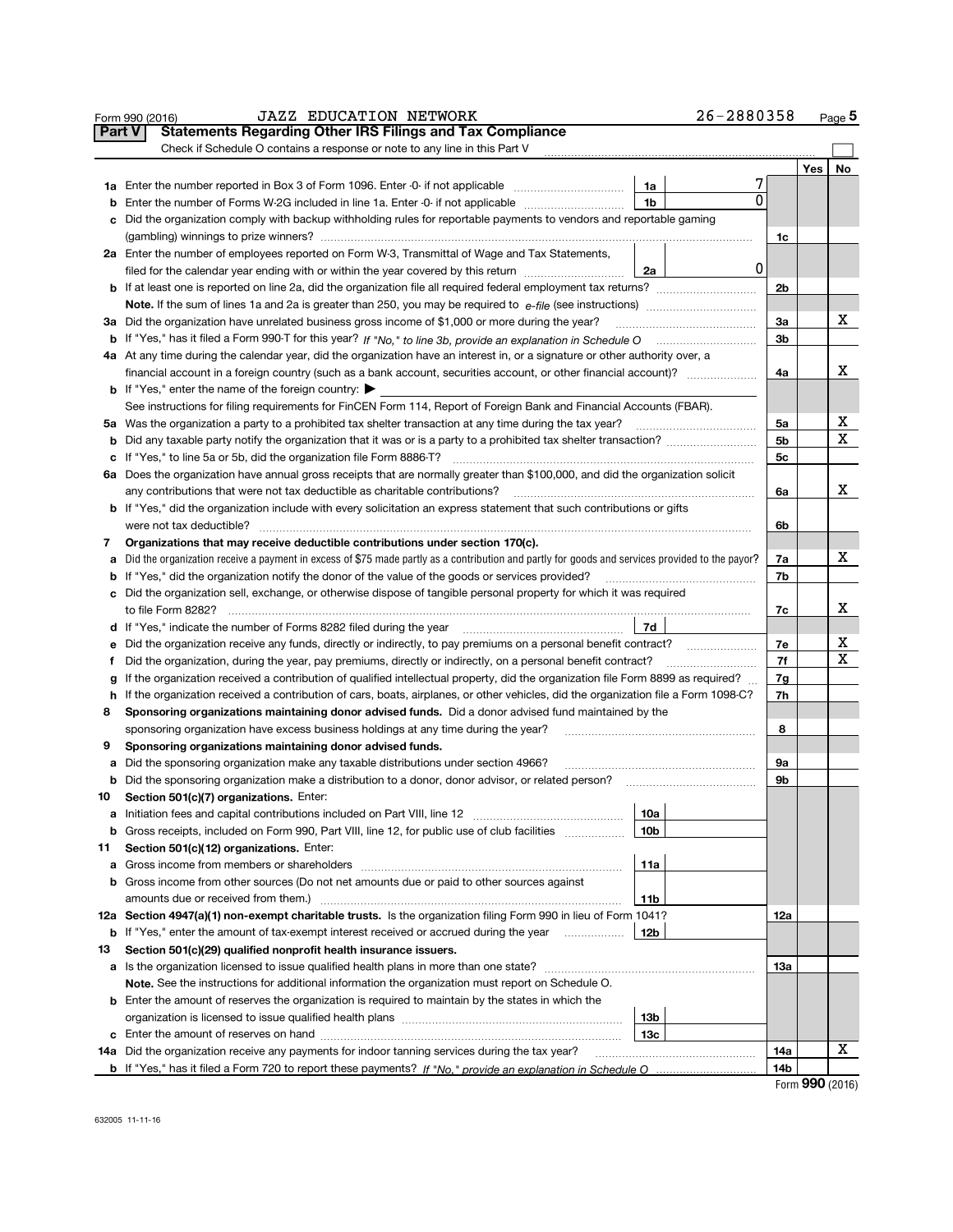|     | <b>JAZZ EDUCATION NETWORK</b><br>Form 990 (2016)                                                                                                                       | 26-2880358      |            | Page 6                  |
|-----|------------------------------------------------------------------------------------------------------------------------------------------------------------------------|-----------------|------------|-------------------------|
|     | <b>Part VI</b><br>Governance, Management, and Disclosure For each "Yes" response to lines 2 through 7b below, and for a "No" response                                  |                 |            |                         |
|     | to line 8a, 8b, or 10b below, describe the circumstances, processes, or changes in Schedule O. See instructions.                                                       |                 |            |                         |
|     | Check if Schedule O contains a response or note to any line in this Part VI [11] [12] [13] Check if Schedule O contains a response or note to any line in this Part VI |                 |            | $\overline{\mathbf{x}}$ |
|     | <b>Section A. Governing Body and Management</b>                                                                                                                        |                 |            |                         |
|     |                                                                                                                                                                        |                 | <b>Yes</b> | No                      |
|     | <b>1a</b> Enter the number of voting members of the governing body at the end of the tax year<br>1a                                                                    | 15              |            |                         |
|     | If there are material differences in voting rights among members of the governing body, or if the governing                                                            |                 |            |                         |
|     | body delegated broad authority to an executive committee or similar committee, explain in Schedule O.                                                                  |                 |            |                         |
| b   | Enter the number of voting members included in line 1a, above, who are independent<br>1b                                                                               | 15              |            |                         |
| 2   | Did any officer, director, trustee, or key employee have a family relationship or a business relationship with any other                                               |                 |            |                         |
|     | officer, director, trustee, or key employee?                                                                                                                           | 2               |            | х                       |
| 3   | Did the organization delegate control over management duties customarily performed by or under the direct supervision                                                  |                 |            |                         |
|     |                                                                                                                                                                        | 3               |            | х                       |
| 4   | Did the organization make any significant changes to its governing documents since the prior Form 990 was filed?                                                       | 4               |            | х                       |
| 5   |                                                                                                                                                                        | 5               |            | X                       |
| 6   | Did the organization have members or stockholders?                                                                                                                     | 6               | х          |                         |
| 7a  | Did the organization have members, stockholders, or other persons who had the power to elect or appoint one or                                                         |                 |            |                         |
|     | more members of the governing body?                                                                                                                                    | 7a              | х          |                         |
|     | <b>b</b> Are any governance decisions of the organization reserved to (or subject to approval by) members, stockholders, or                                            |                 |            |                         |
|     | persons other than the governing body?                                                                                                                                 | 7b              | х          |                         |
| 8   | Did the organization contemporaneously document the meetings held or written actions undertaken during the year by the following:                                      |                 |            |                         |
| а   |                                                                                                                                                                        | 8a              | х<br>х     |                         |
| b   |                                                                                                                                                                        | 8b              |            |                         |
| 9   | Is there any officer, director, trustee, or key employee listed in Part VII, Section A, who cannot be reached at the                                                   | 9               |            | х                       |
|     | Section B. Policies (This Section B requests information about policies not required by the Internal Revenue Code.)                                                    |                 |            |                         |
|     |                                                                                                                                                                        |                 | Yes        | No                      |
|     |                                                                                                                                                                        | 10a             |            | x                       |
|     | <b>b</b> If "Yes," did the organization have written policies and procedures governing the activities of such chapters, affiliates,                                    |                 |            |                         |
|     | and branches to ensure their operations are consistent with the organization's exempt purposes?                                                                        | 10b             |            |                         |
|     | 11a Has the organization provided a complete copy of this Form 990 to all members of its governing body before filing the form?                                        | 11a             | х          |                         |
|     | <b>b</b> Describe in Schedule O the process, if any, used by the organization to review this Form 990.                                                                 |                 |            |                         |
| 12a |                                                                                                                                                                        | 12a             | х          |                         |
| b   | Were officers, directors, or trustees, and key employees required to disclose annually interests that could give rise to conflicts?                                    | 12 <sub>b</sub> | X          |                         |
| c   | Did the organization regularly and consistently monitor and enforce compliance with the policy? If "Yes." describe                                                     |                 |            |                         |
|     | in Schedule O how this was done manufactured and continuum control of the state of the state of the state of t                                                         | 12c             | х          |                         |
| 13  | Did the organization have a written whistleblower policy?                                                                                                              | 13              | х          |                         |
| 14  | Did the organization have a written document retention and destruction policy?                                                                                         | 14              | х          |                         |
| 15  | Did the process for determining compensation of the following persons include a review and approval by independent                                                     |                 |            |                         |
|     | persons, comparability data, and contemporaneous substantiation of the deliberation and decision?                                                                      |                 |            |                         |
|     | a The organization's CEO, Executive Director, or top management official [100011] [100011] The organization's CEO, Executive Director, or top management official      | <b>15a</b>      |            | х                       |
| b   |                                                                                                                                                                        | 15b             |            | X                       |
|     | If "Yes" to line 15a or 15b, describe the process in Schedule O (see instructions).                                                                                    |                 |            |                         |
|     | 16a Did the organization invest in, contribute assets to, or participate in a joint venture or similar arrangement with a                                              |                 |            |                         |
|     | taxable entity during the year?                                                                                                                                        | 16a             |            | x                       |
|     | <b>b</b> If "Yes," did the organization follow a written policy or procedure requiring the organization to evaluate its participation                                  |                 |            |                         |
|     | in joint venture arrangements under applicable federal tax law, and take steps to safeguard the organization's                                                         |                 |            |                         |
|     | exempt status with respect to such arrangements?                                                                                                                       | 16b             |            |                         |
|     | <b>Section C. Disclosure</b>                                                                                                                                           |                 |            |                         |
| 17  | List the states with which a copy of this Form 990 is required to be filed $\blacktriangleright \underline{\text{IL}}$                                                 |                 |            |                         |
| 18  | Section 6104 requires an organization to make its Forms 1023 (or 1024 if applicable), 990, and 990-T (Section 501(c)(3)s only) available                               |                 |            |                         |
|     | for public inspection. Indicate how you made these available. Check all that apply.                                                                                    |                 |            |                         |
|     | $\lfloor x \rfloor$ Upon request<br>Own website<br>Another's website<br>Other (explain in Schedule O)                                                                  |                 |            |                         |
| 19  | Describe in Schedule O whether (and if so, how) the organization made its governing documents, conflict of interest policy, and financial                              |                 |            |                         |
|     | statements available to the public during the tax year.                                                                                                                |                 |            |                         |
| 20  | State the name, address, and telephone number of the person who possesses the organization's books and records:                                                        |                 |            |                         |
|     | SHARON BURCH - 312-781-6299                                                                                                                                            |                 |            |                         |
|     | 1440 W TAYLOR ST #1135, CHICAGO,<br>60607<br>ΙL                                                                                                                        |                 |            |                         |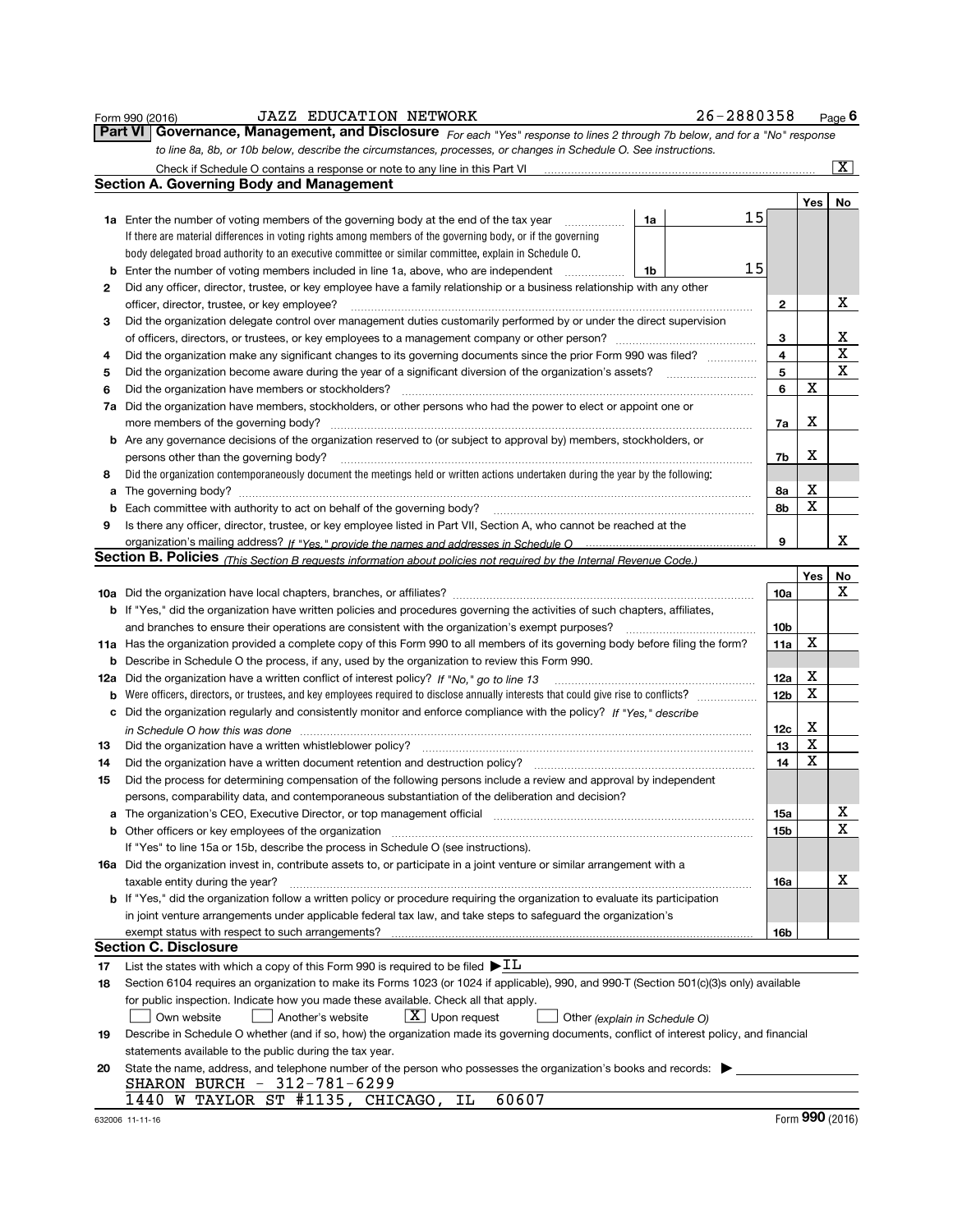| Form 990 (2016)                               | <b>JAZZ EDUCATION NETWORK</b>                                                                                                                              | 26-2880358 | Page - |  |  |  |  |  |  |  |
|-----------------------------------------------|------------------------------------------------------------------------------------------------------------------------------------------------------------|------------|--------|--|--|--|--|--|--|--|
|                                               | Part VII Compensation of Officers, Directors, Trustees, Key Employees, Highest Compensated                                                                 |            |        |  |  |  |  |  |  |  |
| <b>Employees, and Independent Contractors</b> |                                                                                                                                                            |            |        |  |  |  |  |  |  |  |
|                                               | Check if Schedule O contains a response or note to any line in this Part VII                                                                               |            |        |  |  |  |  |  |  |  |
|                                               | Section A. Officers, Directors, Trustees, Key Employees, and Highest Compensated Employees                                                                 |            |        |  |  |  |  |  |  |  |
|                                               | 1a Complete this table for all persons required to be listed. Report compensation for the calendar year ending with or within the organization's tax year. |            |        |  |  |  |  |  |  |  |

current ● List all of the organization's current officers, directors, trustees (whether individuals or organizations), regardless of amount of compensation.<br>Enter -0- in columns (D), (E), and (F) if no compensation was paid.

**•** List all of the organization's current key employees, if any. See instructions for definition of "key employee."

Ist the organization's five current highest compensated employees (other than an officer, director, trustee, or key employee) who received report-List all of the organization's former officers, key employees, and highest compensated employees who received more than \$100,000 of able compensation (Box 5 of Form W-2 and/or Box 7 of Form 1099-MISC) of more than \$100,000 from the organization and any related organizations. reportable compensation from the organization and any related organizations.

• List all of the organization's former directors or trustees that received, in the capacity as a former director or trustee of the organization, more than \$10,000 of reportable compensation from the organization and any related organizations.

List persons in the following order: individual trustees or directors; institutional trustees; officers; key employees; highest compensated employees; and former such persons.

X Check this box if neither the organization nor any related organization compensated any current officer, director, or trustee.

| (A)                                     | (B)                    |                               |                      | (C)      |              |                                                              |        | (D)                 | (E)                              | (F)                      |
|-----------------------------------------|------------------------|-------------------------------|----------------------|----------|--------------|--------------------------------------------------------------|--------|---------------------|----------------------------------|--------------------------|
| Name and Title                          | Average                |                               |                      | Position |              |                                                              |        | Reportable          | Reportable                       | Estimated                |
|                                         | hours per              |                               |                      |          |              | (do not check more than one<br>box, unless person is both an |        | compensation        | compensation                     | amount of                |
|                                         | week                   |                               |                      |          |              | officer and a director/trustee)                              |        | from                | from related                     | other                    |
|                                         | (list any<br>hours for | ndividual trustee or director |                      |          |              |                                                              |        | the<br>organization | organizations<br>(W-2/1099-MISC) | compensation<br>from the |
|                                         | related                |                               |                      |          |              | Highest compensated<br>employee                              |        | (W-2/1099-MISC)     |                                  | organization             |
|                                         | organizations          |                               |                      |          |              |                                                              |        |                     |                                  | and related              |
|                                         | below                  |                               | nstitutional trustee |          | Key employee |                                                              |        |                     |                                  | organizations            |
|                                         | line)                  |                               |                      | Officer  |              |                                                              | Former |                     |                                  |                          |
| DIANE CHANDLER-MARSHALL<br>(1)          | 1.00                   |                               |                      |          |              |                                                              |        |                     |                                  |                          |
| <b>DIRECTOR</b>                         |                        | $\mathbf X$                   |                      |          |              |                                                              |        | $\mathbf{0}$ .      | 0.                               | 0.                       |
| RICK DRUMM<br>(2)                       | 1.00                   |                               |                      |          |              |                                                              |        |                     |                                  |                          |
| <b>DIRECTOR</b>                         |                        | $\mathbf X$                   |                      |          |              |                                                              |        | 0.                  | $\mathbf 0$ .                    | $\mathbf 0$ .            |
| (3)<br>DAN FLORES                       | 1.00                   |                               |                      |          |              |                                                              |        |                     |                                  |                          |
| <b>DIRECTOR</b>                         |                        | $\mathbf X$                   |                      |          |              |                                                              |        | О.                  | 0.                               | 0.                       |
| DAN GREGERMAN<br>(4)<br><b>DIRECTOR</b> | 1.00                   | $\overline{\mathbf{X}}$       |                      |          |              |                                                              |        | $\mathbf{0}$ .      | $\mathbf 0$ .                    | $\mathbf 0$ .            |
| MONIKA HERZIG<br>(5)                    | 1.00                   |                               |                      |          |              |                                                              |        |                     |                                  |                          |
| <b>DIRECTOR</b>                         |                        | $\rm X$                       |                      |          |              |                                                              |        | $\mathbf 0$ .       | 0.                               | $\mathbf 0$ .            |
| (6)<br>MARY JO PAPICH                   | 1.00                   |                               |                      |          |              |                                                              |        |                     |                                  |                          |
| <b>DIRECTOR</b>                         |                        | $\mathbf x$                   |                      |          |              |                                                              |        | $\mathbf 0$ .       | $\mathbf 0$ .                    | $\mathbf 0$ .            |
| (7)<br>FRANCISCO TORRES                 | 1.00                   |                               |                      |          |              |                                                              |        |                     |                                  |                          |
| <b>DIRECTOR</b>                         |                        | X                             |                      |          |              |                                                              |        | О.                  | $\mathbf 0$ .                    | $\mathbf 0$ .            |
| KIRK WHALUM<br>(8)                      | 1.00                   |                               |                      |          |              |                                                              |        |                     |                                  |                          |
| <b>DIRECTOR</b>                         |                        | $\mathbf x$                   |                      |          |              |                                                              |        | $\mathbf{0}$ .      | 0.                               | $\mathbf 0$ .            |
| (9)<br>GREG YASINITSKY                  | 1.00                   |                               |                      |          |              |                                                              |        |                     |                                  |                          |
| <b>DIRECTOR</b>                         |                        | X                             |                      |          |              |                                                              |        | $\mathbf 0$ .       | 0.                               | $\mathbf 0$ .            |
| (10) CALEB CHAPMAN                      | 1.50                   |                               |                      |          |              |                                                              |        |                     |                                  |                          |
| PRESIDENT                               |                        | $\mathbf x$                   |                      | X        |              |                                                              |        | $\mathbf 0$ .       | 0.                               | $\mathbf 0$ .            |
| (11) TODD STOLL                         | 1.00                   |                               |                      |          |              |                                                              |        |                     |                                  |                          |
| PRESIDENT ELECT                         |                        | $\rm X$                       |                      | X        |              |                                                              |        | $\mathbf 0$ .       | 0.                               | $0$ .                    |
| (12) BOB SINICROPE                      | 5.00                   |                               |                      |          |              |                                                              |        |                     |                                  |                          |
| IMMEDIATE PAST PRESIDENT                |                        | $\rm X$                       |                      | X        |              |                                                              |        | $\mathbf 0$ .       | 0.                               | $0$ .                    |
| (13) BOB BREITHAUPT                     | 1.00                   |                               |                      |          |              |                                                              |        |                     |                                  |                          |
| VICE PRESIDENT                          |                        | $\rm X$                       |                      | X        |              |                                                              |        | $\mathbf 0$ .       | 0.                               | 0.                       |
| (14) SHARON BURCH                       | 5.00                   |                               |                      |          |              |                                                              |        |                     |                                  |                          |
| <b>SECRETARY</b>                        |                        | $\mathbf x$                   |                      | X        |              |                                                              |        | $\mathbf 0$ .       | 0.                               | $0$ .                    |
| (15) TIM FELLOW                         | 5.00                   |                               |                      |          |              |                                                              |        |                     |                                  |                          |
| <b>TREASURER</b>                        |                        | $\mathbf X$                   |                      | X        |              |                                                              |        | $\mathbf 0$ .       | 0.                               | $0_{.}$                  |
|                                         |                        |                               |                      |          |              |                                                              |        |                     |                                  |                          |
|                                         |                        |                               |                      |          |              |                                                              |        |                     |                                  |                          |
|                                         |                        |                               |                      |          |              |                                                              |        |                     |                                  |                          |
|                                         |                        |                               |                      |          |              |                                                              |        |                     |                                  |                          |

632007 11-11-16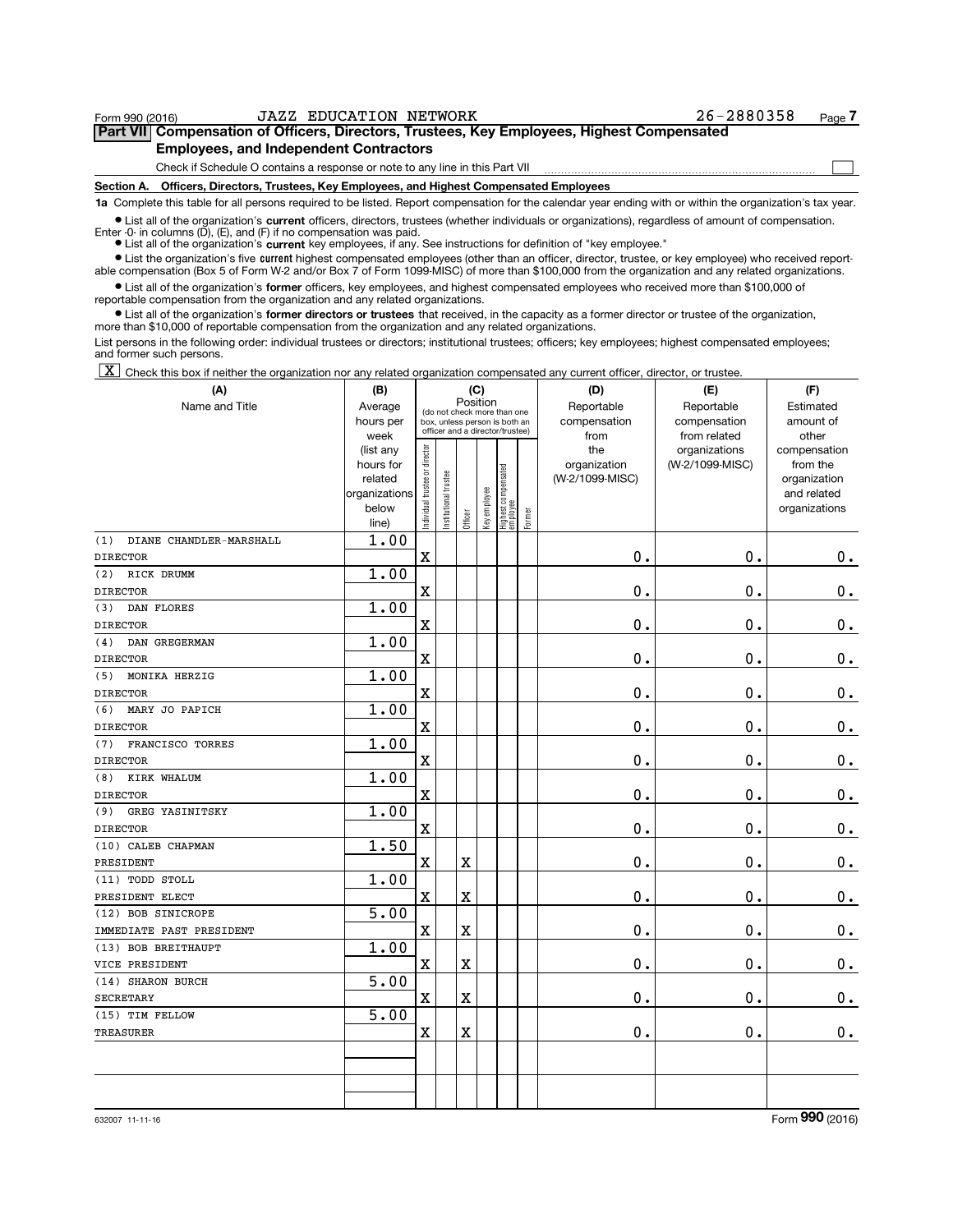| <b>JAZZ EDUCATION NETWORK</b><br>Form 990 (2016)                                                                                                   |                                                                                                    |                                   |                                                                                                                          |         |                          |                                   |        |                                                                                     | 26-2880358                                                                            |                  |                     | Page 8                                                                                                             |
|----------------------------------------------------------------------------------------------------------------------------------------------------|----------------------------------------------------------------------------------------------------|-----------------------------------|--------------------------------------------------------------------------------------------------------------------------|---------|--------------------------|-----------------------------------|--------|-------------------------------------------------------------------------------------|---------------------------------------------------------------------------------------|------------------|---------------------|--------------------------------------------------------------------------------------------------------------------|
| <b>Part VII</b><br>Section A. Officers, Directors, Trustees, Key Employees, and Highest Compensated Employees (continued)                          |                                                                                                    |                                   |                                                                                                                          |         |                          |                                   |        |                                                                                     |                                                                                       |                  |                     |                                                                                                                    |
| (A)<br>Name and title                                                                                                                              | (B)<br>Average<br>hours per<br>week<br>(list any<br>hours for<br>related<br>organizations<br>below | director<br>Individual trustee or | (do not check more than one<br>box, unless person is both an<br>officer and a director/trustee)<br>Institutional trustee | (C)     | Position<br>Key employee | Highest compensated<br>  employee |        | (D)<br>Reportable<br>compensation<br>from<br>the<br>organization<br>(W-2/1099-MISC) | (E)<br>Reportable<br>compensation<br>from related<br>organizations<br>(W-2/1099-MISC) |                  |                     | (F)<br>Estimated<br>amount of<br>other<br>compensation<br>from the<br>organization<br>and related<br>organizations |
|                                                                                                                                                    | line)                                                                                              |                                   |                                                                                                                          | Officer |                          |                                   | Former |                                                                                     |                                                                                       |                  |                     |                                                                                                                    |
|                                                                                                                                                    |                                                                                                    |                                   |                                                                                                                          |         |                          |                                   |        |                                                                                     |                                                                                       |                  |                     |                                                                                                                    |
|                                                                                                                                                    |                                                                                                    |                                   |                                                                                                                          |         |                          |                                   |        |                                                                                     |                                                                                       |                  |                     |                                                                                                                    |
|                                                                                                                                                    |                                                                                                    |                                   |                                                                                                                          |         |                          |                                   |        |                                                                                     |                                                                                       |                  |                     |                                                                                                                    |
|                                                                                                                                                    |                                                                                                    |                                   |                                                                                                                          |         |                          |                                   |        |                                                                                     |                                                                                       |                  |                     |                                                                                                                    |
|                                                                                                                                                    |                                                                                                    |                                   |                                                                                                                          |         |                          |                                   |        |                                                                                     |                                                                                       |                  |                     |                                                                                                                    |
|                                                                                                                                                    |                                                                                                    |                                   |                                                                                                                          |         |                          |                                   |        |                                                                                     |                                                                                       |                  |                     |                                                                                                                    |
|                                                                                                                                                    |                                                                                                    |                                   |                                                                                                                          |         |                          |                                   |        |                                                                                     |                                                                                       |                  |                     |                                                                                                                    |
|                                                                                                                                                    |                                                                                                    |                                   |                                                                                                                          |         |                          |                                   |        |                                                                                     |                                                                                       |                  |                     |                                                                                                                    |
|                                                                                                                                                    |                                                                                                    |                                   |                                                                                                                          |         |                          |                                   |        |                                                                                     |                                                                                       |                  |                     |                                                                                                                    |
|                                                                                                                                                    |                                                                                                    |                                   |                                                                                                                          |         |                          |                                   |        |                                                                                     |                                                                                       |                  |                     |                                                                                                                    |
|                                                                                                                                                    |                                                                                                    |                                   |                                                                                                                          |         |                          |                                   | ▶      | 0.<br>0.                                                                            |                                                                                       | 0.<br>0.         |                     | $0$ .<br>$\overline{0}$ .                                                                                          |
| c Total from continuation sheets to Part VII, Section A [111] [12] [20]<br>d Total (add lines 1b and 1c)                                           |                                                                                                    |                                   |                                                                                                                          |         |                          |                                   |        | $\overline{0}$ .                                                                    |                                                                                       | $\overline{0}$ . |                     | $\overline{0}$ .                                                                                                   |
| Total number of individuals (including but not limited to those listed above) who received more than \$100,000 of reportable<br>2                  |                                                                                                    |                                   |                                                                                                                          |         |                          |                                   |        |                                                                                     |                                                                                       |                  |                     | 0                                                                                                                  |
| compensation from the organization                                                                                                                 |                                                                                                    |                                   |                                                                                                                          |         |                          |                                   |        |                                                                                     |                                                                                       |                  |                     | Yes<br>No                                                                                                          |
| Did the organization list any former officer, director, or trustee, key employee, or highest compensated employee on<br>з                          |                                                                                                    |                                   |                                                                                                                          |         |                          |                                   |        |                                                                                     |                                                                                       |                  |                     |                                                                                                                    |
| For any individual listed on line 1a, is the sum of reportable compensation and other compensation from the organization<br>4                      |                                                                                                    |                                   |                                                                                                                          |         |                          |                                   |        |                                                                                     |                                                                                       |                  | З                   | х                                                                                                                  |
|                                                                                                                                                    |                                                                                                    |                                   |                                                                                                                          |         |                          |                                   |        |                                                                                     |                                                                                       |                  | 4                   | х                                                                                                                  |
| Did any person listed on line 1a receive or accrue compensation from any unrelated organization or individual for services<br>5                    |                                                                                                    |                                   |                                                                                                                          |         |                          |                                   |        |                                                                                     |                                                                                       |                  |                     |                                                                                                                    |
| <b>Section B. Independent Contractors</b>                                                                                                          |                                                                                                    |                                   |                                                                                                                          |         |                          |                                   |        |                                                                                     |                                                                                       |                  | 5                   | x                                                                                                                  |
| Complete this table for your five highest compensated independent contractors that received more than \$100,000 of compensation from<br>1          |                                                                                                    |                                   |                                                                                                                          |         |                          |                                   |        |                                                                                     |                                                                                       |                  |                     |                                                                                                                    |
| the organization. Report compensation for the calendar year ending with or within the organization's tax year.<br>(A)<br>Name and business address |                                                                                                    |                                   | NONE                                                                                                                     |         |                          |                                   |        | (B)<br>Description of services                                                      |                                                                                       |                  | (C)<br>Compensation |                                                                                                                    |
|                                                                                                                                                    |                                                                                                    |                                   |                                                                                                                          |         |                          |                                   |        |                                                                                     |                                                                                       |                  |                     |                                                                                                                    |
|                                                                                                                                                    |                                                                                                    |                                   |                                                                                                                          |         |                          |                                   |        |                                                                                     |                                                                                       |                  |                     |                                                                                                                    |
|                                                                                                                                                    |                                                                                                    |                                   |                                                                                                                          |         |                          |                                   |        |                                                                                     |                                                                                       |                  |                     |                                                                                                                    |
|                                                                                                                                                    |                                                                                                    |                                   |                                                                                                                          |         |                          |                                   |        |                                                                                     |                                                                                       |                  |                     |                                                                                                                    |
|                                                                                                                                                    |                                                                                                    |                                   |                                                                                                                          |         |                          |                                   |        |                                                                                     |                                                                                       |                  |                     |                                                                                                                    |
| Total number of independent contractors (including but not limited to those listed above) who received more than<br>2                              |                                                                                                    |                                   |                                                                                                                          |         |                          |                                   |        |                                                                                     |                                                                                       |                  |                     |                                                                                                                    |
| \$100,000 of compensation from the organization                                                                                                    |                                                                                                    |                                   |                                                                                                                          |         |                          |                                   |        |                                                                                     |                                                                                       |                  |                     |                                                                                                                    |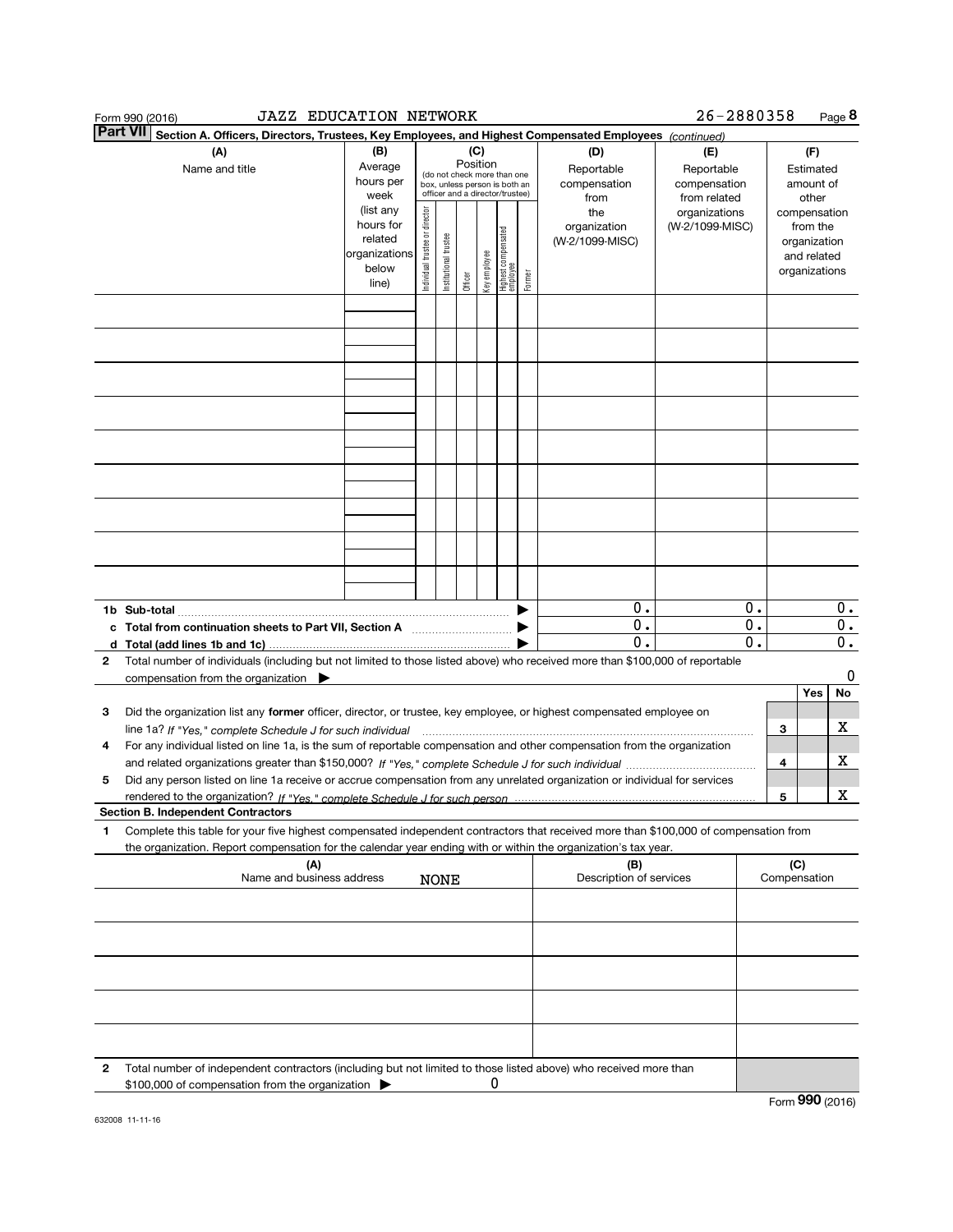|                                                           |                                                         |   | Form 990 (2016)                                                                                |                | <b>JAZZ EDUCATION NETWORK</b>  |               |                                          | 26-2880358                       | Page 9                                                             |
|-----------------------------------------------------------|---------------------------------------------------------|---|------------------------------------------------------------------------------------------------|----------------|--------------------------------|---------------|------------------------------------------|----------------------------------|--------------------------------------------------------------------|
| <b>Part VIII</b>                                          |                                                         |   | <b>Statement of Revenue</b>                                                                    |                |                                |               |                                          |                                  |                                                                    |
|                                                           |                                                         |   |                                                                                                |                |                                | (A)           | (B)                                      | $\overline{C}$                   |                                                                    |
|                                                           |                                                         |   |                                                                                                |                |                                | Total revenue | Related or<br>exempt function<br>revenue | Unrelated<br>business<br>revenue | (D)<br>Revenue excluded<br>from tax under<br>sections<br>512 - 514 |
|                                                           |                                                         |   | 1 a Federated campaigns                                                                        | 1a             |                                |               |                                          |                                  |                                                                    |
|                                                           |                                                         |   |                                                                                                | 1 <sub>b</sub> | 160,476.                       |               |                                          |                                  |                                                                    |
|                                                           |                                                         |   |                                                                                                | 1 <sub>c</sub> |                                |               |                                          |                                  |                                                                    |
|                                                           |                                                         |   | d Related organizations                                                                        | 1 <sub>d</sub> |                                |               |                                          |                                  |                                                                    |
|                                                           |                                                         |   | <b>e</b> Government grants (contributions)                                                     | 1e             |                                |               |                                          |                                  |                                                                    |
|                                                           |                                                         |   | f All other contributions, gifts, grants, and                                                  |                |                                |               |                                          |                                  |                                                                    |
|                                                           |                                                         |   | similar amounts not included above                                                             | 1f             | <u>32,474.</u>                 |               |                                          |                                  |                                                                    |
| Contributions, Gifts, Grants<br>and Other Similar Amounts |                                                         |   | g Noncash contributions included in lines 1a-1f: \$                                            |                |                                |               |                                          |                                  |                                                                    |
|                                                           |                                                         |   |                                                                                                |                |                                | 192,950.      |                                          |                                  |                                                                    |
|                                                           |                                                         |   | 2 a CONFERENCE REVENUE                                                                         |                | <b>Business Code</b><br>711300 | 289,252.      | 289,252.                                 |                                  |                                                                    |
| Program Service                                           |                                                         |   | <b>b SCHOLARSHIPS</b>                                                                          |                | 711130                         | 5,100.        | 5,100.                                   |                                  |                                                                    |
|                                                           |                                                         | с |                                                                                                |                |                                |               |                                          |                                  |                                                                    |
|                                                           |                                                         | d | <u> 1989 - Andrea Andrew Maria (h. 1989).</u><br><u> 1980 - Andrea Andrew Maria (h. 1980).</u> |                |                                |               |                                          |                                  |                                                                    |
|                                                           |                                                         | е |                                                                                                |                |                                |               |                                          |                                  |                                                                    |
|                                                           |                                                         |   |                                                                                                |                |                                |               |                                          |                                  |                                                                    |
|                                                           |                                                         |   |                                                                                                |                | ▶                              | 294,352.      |                                          |                                  |                                                                    |
|                                                           | 3                                                       |   | Investment income (including dividends, interest, and                                          |                |                                |               |                                          |                                  |                                                                    |
|                                                           |                                                         |   |                                                                                                |                | ▶                              | 31.           |                                          |                                  | 31.                                                                |
|                                                           | Income from investment of tax-exempt bond proceeds<br>4 |   |                                                                                                |                | ▶                              |               |                                          |                                  |                                                                    |
|                                                           | 5                                                       |   |                                                                                                |                |                                | 1,477.        |                                          |                                  | 1,477.                                                             |
|                                                           |                                                         |   |                                                                                                | (i) Real       | (ii) Personal                  |               |                                          |                                  |                                                                    |
|                                                           |                                                         |   | 6 a Gross rents                                                                                |                |                                |               |                                          |                                  |                                                                    |
|                                                           |                                                         |   | <b>b</b> Less: rental expenses                                                                 |                |                                |               |                                          |                                  |                                                                    |
|                                                           |                                                         |   | <b>c</b> Rental income or (loss)                                                               |                | ▶                              |               |                                          |                                  |                                                                    |
|                                                           |                                                         |   | 7 a Gross amount from sales of                                                                 | (i) Securities | (ii) Other                     |               |                                          |                                  |                                                                    |
|                                                           |                                                         |   | assets other than inventory                                                                    |                |                                |               |                                          |                                  |                                                                    |
|                                                           |                                                         |   | <b>b</b> Less: cost or other basis                                                             |                |                                |               |                                          |                                  |                                                                    |
|                                                           |                                                         |   | and sales expenses                                                                             |                |                                |               |                                          |                                  |                                                                    |
|                                                           |                                                         |   |                                                                                                |                |                                |               |                                          |                                  |                                                                    |
|                                                           |                                                         |   |                                                                                                |                | $\blacktriangleright$          |               |                                          |                                  |                                                                    |
|                                                           |                                                         |   | 8 a Gross income from fundraising events (not                                                  |                |                                |               |                                          |                                  |                                                                    |
| evenue                                                    |                                                         |   | including \$<br><u>of</u> of                                                                   |                |                                |               |                                          |                                  |                                                                    |
|                                                           |                                                         |   | contributions reported on line 1c). See                                                        |                |                                |               |                                          |                                  |                                                                    |
| Other                                                     |                                                         |   |                                                                                                |                |                                |               |                                          |                                  |                                                                    |
|                                                           |                                                         |   | c Net income or (loss) from fundraising events                                                 |                |                                |               |                                          |                                  |                                                                    |
|                                                           |                                                         |   | 9 a Gross income from gaming activities. See                                                   |                |                                |               |                                          |                                  |                                                                    |
|                                                           |                                                         |   |                                                                                                |                |                                |               |                                          |                                  |                                                                    |
|                                                           |                                                         |   |                                                                                                | b              |                                |               |                                          |                                  |                                                                    |
|                                                           |                                                         |   | c Net income or (loss) from gaming activities                                                  |                | ▶<br>. <u>.</u>                |               |                                          |                                  |                                                                    |
|                                                           |                                                         |   | 10 a Gross sales of inventory, less returns                                                    |                |                                |               |                                          |                                  |                                                                    |
|                                                           |                                                         |   |                                                                                                | а              | 7,829.                         |               |                                          |                                  |                                                                    |
|                                                           |                                                         |   |                                                                                                | b              | 5,586.                         |               |                                          |                                  |                                                                    |
|                                                           |                                                         |   | c Net income or (loss) from sales of inventory                                                 |                |                                | 2,243.        | 2, 243.                                  |                                  |                                                                    |
|                                                           |                                                         |   | Miscellaneous Revenue                                                                          |                | <b>Business Code</b>           |               |                                          |                                  |                                                                    |
|                                                           | 11 a                                                    | b |                                                                                                |                |                                |               |                                          |                                  |                                                                    |
|                                                           |                                                         | с |                                                                                                |                |                                |               |                                          |                                  |                                                                    |
|                                                           |                                                         |   |                                                                                                |                |                                |               |                                          |                                  |                                                                    |
|                                                           |                                                         |   |                                                                                                |                | ▶                              |               |                                          |                                  |                                                                    |
|                                                           | 12                                                      |   |                                                                                                |                |                                | 491,053.      | 296,595.                                 | 0.                               | 1,508.                                                             |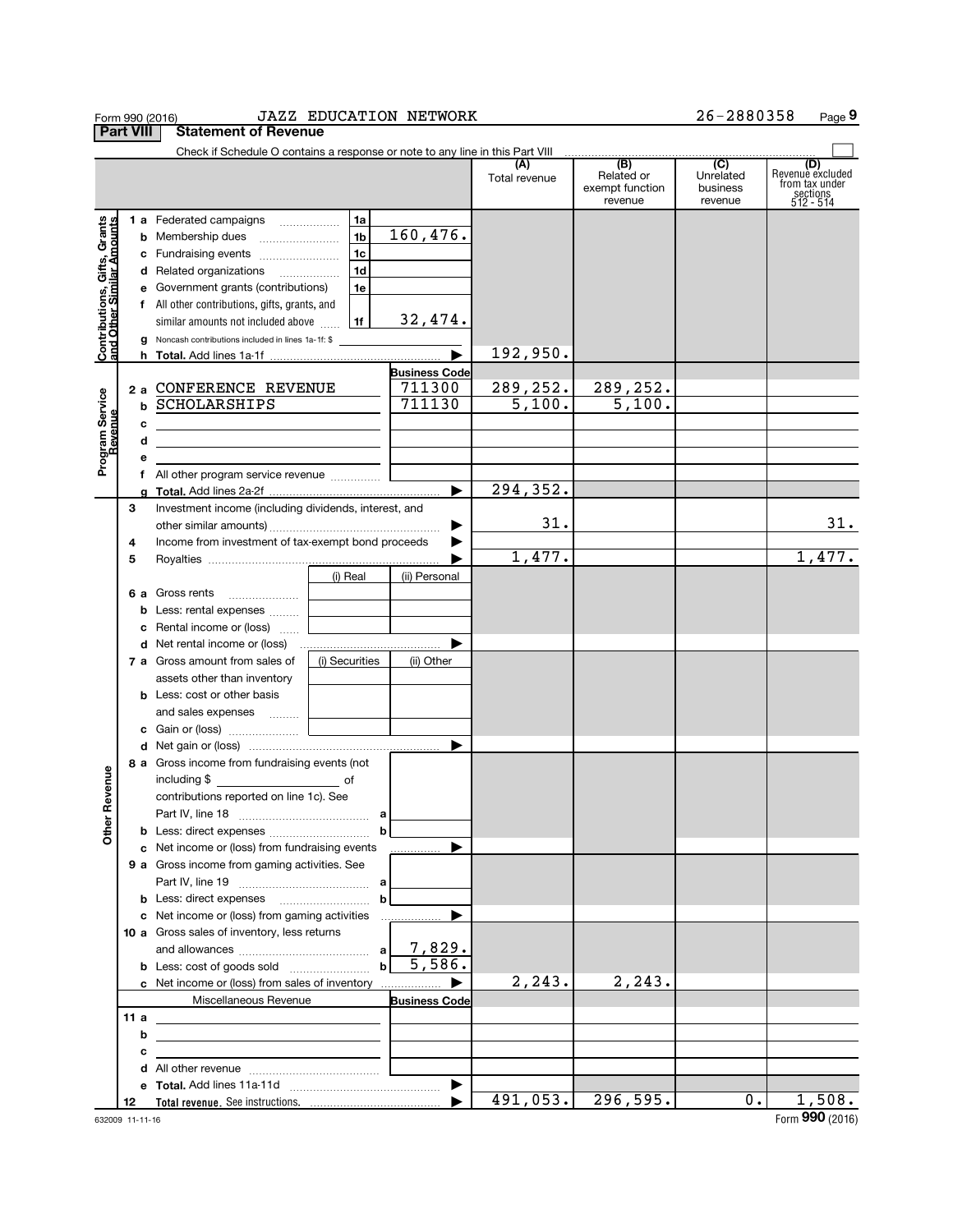#### Form 990 (2016) JAZZ EDUCATION NETWORK 2.6~2.8.8.0.3.5.8 Page<br>| **Part IX** | Statement of Functional Expenses JAZZ EDUCATION NETWORK 26-2880358

# 26-2880358 Page 10

|    | Section 501(c)(3) and 501(c)(4) organizations must complete all columns. All other organizations must complete column (A).                                                                                  |                       |                                    |                                    |                         |
|----|-------------------------------------------------------------------------------------------------------------------------------------------------------------------------------------------------------------|-----------------------|------------------------------------|------------------------------------|-------------------------|
|    | Check if Schedule O contains a response or note to any line in this Part IX                                                                                                                                 |                       |                                    | (C)                                | (D)                     |
|    | Do not include amounts reported on lines 6b,<br>7b, 8b, 9b, and 10b of Part VIII.                                                                                                                           | (A)<br>Total expenses | (B)<br>Program service<br>expenses | Management and<br>general expenses | Fundraising<br>expenses |
| 1. | Grants and other assistance to domestic organizations                                                                                                                                                       |                       |                                    |                                    |                         |
|    | and domestic governments. See Part IV, line 21                                                                                                                                                              |                       |                                    |                                    |                         |
| 2  | Grants and other assistance to domestic                                                                                                                                                                     |                       |                                    |                                    |                         |
|    | individuals. See Part IV, line 22                                                                                                                                                                           | 13, 277.              | 13,277.                            |                                    |                         |
| 3  | Grants and other assistance to foreign                                                                                                                                                                      |                       |                                    |                                    |                         |
|    | organizations, foreign governments, and foreign                                                                                                                                                             |                       |                                    |                                    |                         |
|    | individuals. See Part IV, lines 15 and 16                                                                                                                                                                   |                       |                                    |                                    |                         |
| 4  | Benefits paid to or for members                                                                                                                                                                             |                       |                                    |                                    |                         |
| 5  | Compensation of current officers, directors,                                                                                                                                                                |                       |                                    |                                    |                         |
|    | trustees, and key employees                                                                                                                                                                                 |                       |                                    |                                    |                         |
| 6  | Compensation not included above, to disqualified                                                                                                                                                            |                       |                                    |                                    |                         |
|    | persons (as defined under section 4958(f)(1)) and                                                                                                                                                           |                       |                                    |                                    |                         |
|    | persons described in section 4958(c)(3)(B)                                                                                                                                                                  |                       |                                    |                                    |                         |
| 7  |                                                                                                                                                                                                             |                       |                                    |                                    |                         |
| 8  | Pension plan accruals and contributions (include                                                                                                                                                            |                       |                                    |                                    |                         |
|    | section 401(k) and 403(b) employer contributions)                                                                                                                                                           |                       |                                    |                                    |                         |
| 9  |                                                                                                                                                                                                             |                       |                                    |                                    |                         |
| 10 |                                                                                                                                                                                                             |                       |                                    |                                    |                         |
| 11 | Fees for services (non-employees):                                                                                                                                                                          |                       |                                    |                                    |                         |
|    |                                                                                                                                                                                                             | 121,561.              |                                    | <u>121,561.</u>                    |                         |
| b  |                                                                                                                                                                                                             | 70.                   |                                    | 70.                                |                         |
|    |                                                                                                                                                                                                             | 6, 298.               |                                    | 6, 298.                            |                         |
| c  |                                                                                                                                                                                                             |                       |                                    |                                    |                         |
| d  |                                                                                                                                                                                                             |                       |                                    |                                    |                         |
| е  | Professional fundraising services. See Part IV, line 17                                                                                                                                                     |                       |                                    |                                    |                         |
| f  | Investment management fees                                                                                                                                                                                  |                       |                                    |                                    |                         |
| g  | Other. (If line 11g amount exceeds 10% of line 25,                                                                                                                                                          |                       |                                    |                                    |                         |
|    | column (A) amount, list line 11g expenses on Sch 0.)                                                                                                                                                        |                       |                                    |                                    |                         |
| 12 | Advertising and promotion <i></i>                                                                                                                                                                           | 10,142.<br>13,227.    |                                    | 10,142.<br>13,227.                 |                         |
| 13 |                                                                                                                                                                                                             |                       |                                    |                                    |                         |
| 14 |                                                                                                                                                                                                             | 7,817.                |                                    | 7,817.                             |                         |
| 15 |                                                                                                                                                                                                             |                       |                                    |                                    |                         |
| 16 |                                                                                                                                                                                                             |                       |                                    |                                    |                         |
| 17 |                                                                                                                                                                                                             | 12,803.               |                                    | 12,803.                            |                         |
| 18 | Payments of travel or entertainment expenses                                                                                                                                                                |                       |                                    |                                    |                         |
|    | for any federal, state, or local public officials                                                                                                                                                           |                       |                                    |                                    |                         |
| 19 | Conferences, conventions, and meetings                                                                                                                                                                      | 229,738.              | 222, 222.                          | 7,516.                             |                         |
| 20 |                                                                                                                                                                                                             |                       |                                    |                                    |                         |
| 21 |                                                                                                                                                                                                             |                       |                                    |                                    |                         |
| 22 | Depreciation, depletion, and amortization                                                                                                                                                                   | 489.                  |                                    | 489.                               |                         |
| 23 | Insurance                                                                                                                                                                                                   | 1,791.                |                                    | 1,791.                             |                         |
| 24 | Other expenses. Itemize expenses not covered<br>above. (List miscellaneous expenses in line 24e. If line<br>24e amount exceeds 10% of line 25, column (A)<br>amount, list line 24e expenses on Schedule 0.) |                       |                                    |                                    |                         |
| a  | <b>BANK FEES</b>                                                                                                                                                                                            | 19,318.               |                                    | 19,318.                            |                         |
| b  | FUNDRAISING EXPENSES                                                                                                                                                                                        | $\overline{14,700}$ . |                                    |                                    | 14,700.                 |
| C  | TROPHIES                                                                                                                                                                                                    | 303.                  | 303.                               |                                    |                         |
| d  |                                                                                                                                                                                                             |                       |                                    |                                    |                         |
| е  | All other expenses                                                                                                                                                                                          |                       |                                    |                                    |                         |
| 25 | Total functional expenses. Add lines 1 through 24e                                                                                                                                                          | 451,534.              | 235,802.                           | 201,032.                           | 14,700.                 |
| 26 | Joint costs. Complete this line only if the organization                                                                                                                                                    |                       |                                    |                                    |                         |
|    | reported in column (B) joint costs from a combined                                                                                                                                                          |                       |                                    |                                    |                         |
|    | educational campaign and fundraising solicitation.                                                                                                                                                          |                       |                                    |                                    |                         |
|    | Check here $\blacktriangleright$<br>if following SOP 98-2 (ASC 958-720)                                                                                                                                     |                       |                                    |                                    |                         |

632010 11-11-16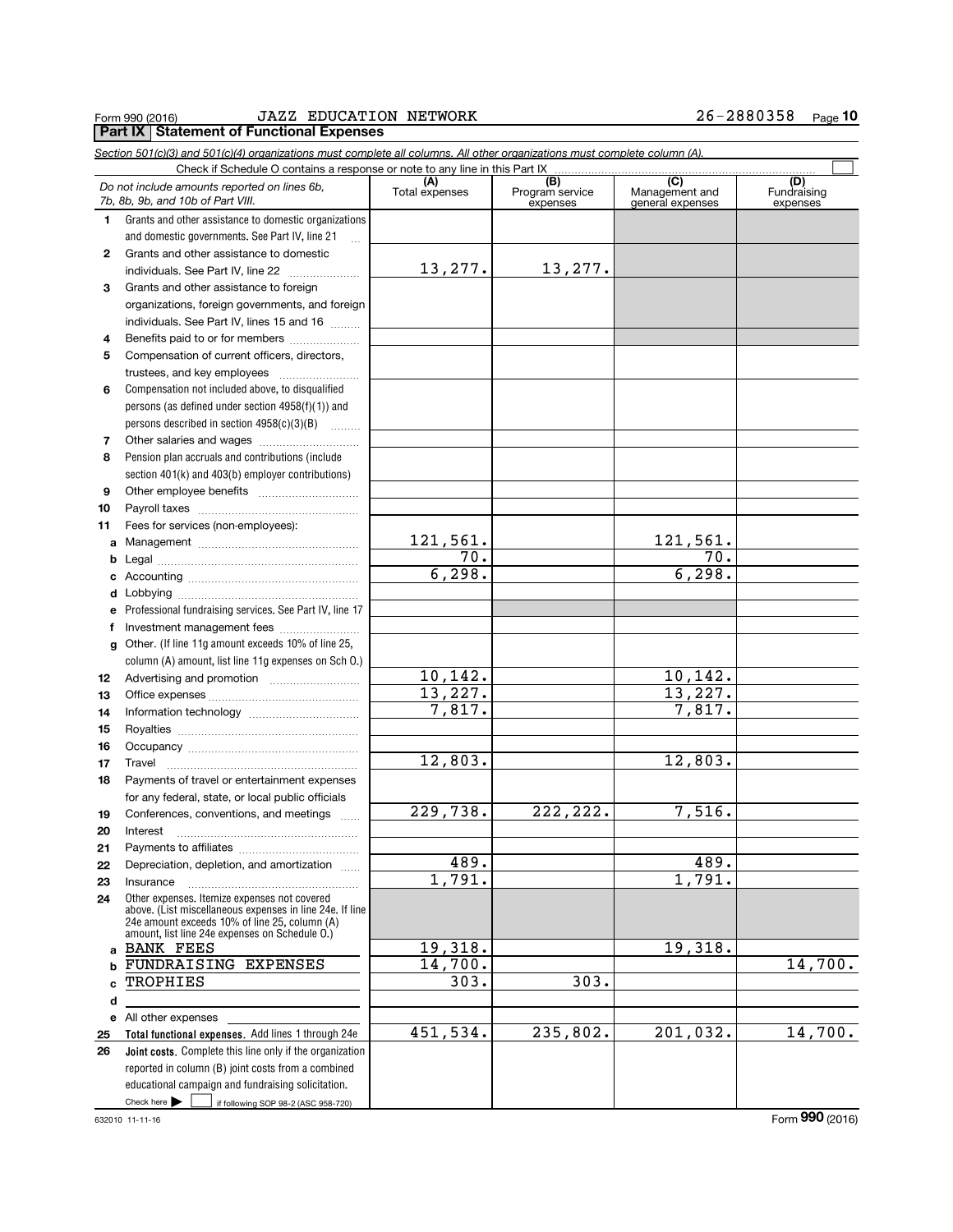#### Form 990 (2016) JAZZ\_EDUCATION\_NETWORK 26-2880358 Page<br>| **Part X** | Balance Sheet JAZZ EDUCATION NETWORK 26-2880358

# 26-2880358 Page 11

|                             |    | Check if Schedule O contains a response or note to any line in this Part X                                                                                                                                                                                                                                                                                                                                                                                             |                          |                 |                    |
|-----------------------------|----|------------------------------------------------------------------------------------------------------------------------------------------------------------------------------------------------------------------------------------------------------------------------------------------------------------------------------------------------------------------------------------------------------------------------------------------------------------------------|--------------------------|-----------------|--------------------|
|                             |    |                                                                                                                                                                                                                                                                                                                                                                                                                                                                        | (A)<br>Beginning of year |                 | (B)<br>End of year |
|                             | 1  |                                                                                                                                                                                                                                                                                                                                                                                                                                                                        | 260, 313.                | 1               | 287, 170.          |
|                             | 2  |                                                                                                                                                                                                                                                                                                                                                                                                                                                                        |                          | $\mathbf{2}$    |                    |
|                             | 3  |                                                                                                                                                                                                                                                                                                                                                                                                                                                                        |                          | 3               |                    |
|                             | 4  |                                                                                                                                                                                                                                                                                                                                                                                                                                                                        |                          | 4               |                    |
|                             | 5  | Loans and other receivables from current and former officers, directors,                                                                                                                                                                                                                                                                                                                                                                                               |                          |                 |                    |
|                             |    | trustees, key employees, and highest compensated employees. Complete                                                                                                                                                                                                                                                                                                                                                                                                   |                          |                 |                    |
|                             |    | Part II of Schedule L<br>$\begin{minipage}{0.5\textwidth} \begin{tabular}{ l l l } \hline & \multicolumn{1}{ l l } \hline & \multicolumn{1}{ l } \multicolumn{1}{ l } \hline \multicolumn{1}{ l } \multicolumn{1}{ l } \multicolumn{1}{ l } \multicolumn{1}{ l } \multicolumn{1}{ l } \multicolumn{1}{ l } \multicolumn{1}{ l } \multicolumn{1}{ l } \multicolumn{1}{ l } \multicolumn{1}{ l } \multicolumn{1}{ l } \multicolumn{1}{ l } \multicolumn{1}{ l } \multic$ |                          | 5               |                    |
|                             | 6  | Loans and other receivables from other disqualified persons (as defined under                                                                                                                                                                                                                                                                                                                                                                                          |                          |                 |                    |
|                             |    | section $4958(f)(1)$ , persons described in section $4958(c)(3)(B)$ , and contributing                                                                                                                                                                                                                                                                                                                                                                                 |                          |                 |                    |
|                             |    | employers and sponsoring organizations of section 501(c)(9) voluntary                                                                                                                                                                                                                                                                                                                                                                                                  |                          |                 |                    |
|                             |    | employees' beneficiary organizations (see instr). Complete Part II of Sch L                                                                                                                                                                                                                                                                                                                                                                                            |                          | 6               |                    |
| Assets                      | 7  |                                                                                                                                                                                                                                                                                                                                                                                                                                                                        |                          | $\overline{7}$  |                    |
|                             | 8  |                                                                                                                                                                                                                                                                                                                                                                                                                                                                        |                          | 8               |                    |
|                             | 9  | Prepaid expenses and deferred charges                                                                                                                                                                                                                                                                                                                                                                                                                                  | 5,561.                   | 9               | 4,462.             |
|                             |    | <b>10a</b> Land, buildings, and equipment: cost or other                                                                                                                                                                                                                                                                                                                                                                                                               |                          |                 |                    |
|                             |    | basis. Complete Part VI of Schedule D $\begin{array}{ c c c c c }\n\hline\n10a & 2,545. \\ \hline\n\text{Less: accumulated depreciation} & 10b & 2,301. \\ \hline\n\end{array}$                                                                                                                                                                                                                                                                                        |                          |                 |                    |
|                             |    |                                                                                                                                                                                                                                                                                                                                                                                                                                                                        | 733.                     | 10 <sub>c</sub> | 244.               |
|                             | 11 |                                                                                                                                                                                                                                                                                                                                                                                                                                                                        |                          | 11              |                    |
|                             | 12 |                                                                                                                                                                                                                                                                                                                                                                                                                                                                        |                          | 12              |                    |
|                             | 13 |                                                                                                                                                                                                                                                                                                                                                                                                                                                                        |                          | 13              |                    |
|                             | 14 |                                                                                                                                                                                                                                                                                                                                                                                                                                                                        |                          | 14              |                    |
|                             | 15 |                                                                                                                                                                                                                                                                                                                                                                                                                                                                        | 28,282.                  | 15              | 42,532.            |
|                             | 16 |                                                                                                                                                                                                                                                                                                                                                                                                                                                                        | 294,889.                 | 16              | 334,408.           |
|                             | 17 |                                                                                                                                                                                                                                                                                                                                                                                                                                                                        |                          | 17              |                    |
|                             | 18 |                                                                                                                                                                                                                                                                                                                                                                                                                                                                        |                          | 18              |                    |
|                             | 19 |                                                                                                                                                                                                                                                                                                                                                                                                                                                                        |                          | 19              |                    |
|                             | 20 |                                                                                                                                                                                                                                                                                                                                                                                                                                                                        |                          | 20              |                    |
|                             | 21 | Escrow or custodial account liability. Complete Part IV of Schedule D<br>.                                                                                                                                                                                                                                                                                                                                                                                             |                          | 21              |                    |
|                             | 22 | Loans and other payables to current and former officers, directors, trustees,                                                                                                                                                                                                                                                                                                                                                                                          |                          |                 |                    |
| Liabilities                 |    | key employees, highest compensated employees, and disqualified persons.                                                                                                                                                                                                                                                                                                                                                                                                |                          |                 |                    |
|                             |    |                                                                                                                                                                                                                                                                                                                                                                                                                                                                        |                          | 22              |                    |
|                             | 23 | Secured mortgages and notes payable to unrelated third parties <i>manumum</i>                                                                                                                                                                                                                                                                                                                                                                                          |                          | 23              |                    |
|                             | 24 |                                                                                                                                                                                                                                                                                                                                                                                                                                                                        |                          | 24              |                    |
|                             | 25 | Other liabilities (including federal income tax, payables to related third                                                                                                                                                                                                                                                                                                                                                                                             |                          |                 |                    |
|                             |    | parties, and other liabilities not included on lines 17-24). Complete Part X of                                                                                                                                                                                                                                                                                                                                                                                        |                          |                 |                    |
|                             |    | Schedule D                                                                                                                                                                                                                                                                                                                                                                                                                                                             |                          | 25              |                    |
|                             | 26 | Total liabilities. Add lines 17 through 25                                                                                                                                                                                                                                                                                                                                                                                                                             | Ο.                       | 26              | 0.                 |
|                             |    | Organizations that follow SFAS 117 (ASC 958), check here $\blacktriangleright \quad \boxed{X}$ and                                                                                                                                                                                                                                                                                                                                                                     |                          |                 |                    |
|                             |    | complete lines 27 through 29, and lines 33 and 34.                                                                                                                                                                                                                                                                                                                                                                                                                     |                          |                 |                    |
| Net Assets or Fund Balances | 27 |                                                                                                                                                                                                                                                                                                                                                                                                                                                                        | 294,889.                 | 27              | 334,408.           |
|                             | 28 |                                                                                                                                                                                                                                                                                                                                                                                                                                                                        |                          | 28              |                    |
|                             | 29 | Permanently restricted net assets                                                                                                                                                                                                                                                                                                                                                                                                                                      |                          | 29              |                    |
|                             |    | Organizations that do not follow SFAS 117 (ASC 958), check here ▶ □                                                                                                                                                                                                                                                                                                                                                                                                    |                          |                 |                    |
|                             |    | and complete lines 30 through 34.                                                                                                                                                                                                                                                                                                                                                                                                                                      |                          |                 |                    |
|                             | 30 |                                                                                                                                                                                                                                                                                                                                                                                                                                                                        |                          | 30              |                    |
|                             | 31 | Paid-in or capital surplus, or land, building, or equipment fund                                                                                                                                                                                                                                                                                                                                                                                                       |                          | 31              |                    |
|                             | 32 | Retained earnings, endowment, accumulated income, or other funds                                                                                                                                                                                                                                                                                                                                                                                                       |                          | 32              |                    |
|                             | 33 |                                                                                                                                                                                                                                                                                                                                                                                                                                                                        | 294,889.                 | 33              | 334,408.           |
|                             | 34 | Total liabilities and net assets/fund balances                                                                                                                                                                                                                                                                                                                                                                                                                         | 294,889.                 | 34              | 334,408.           |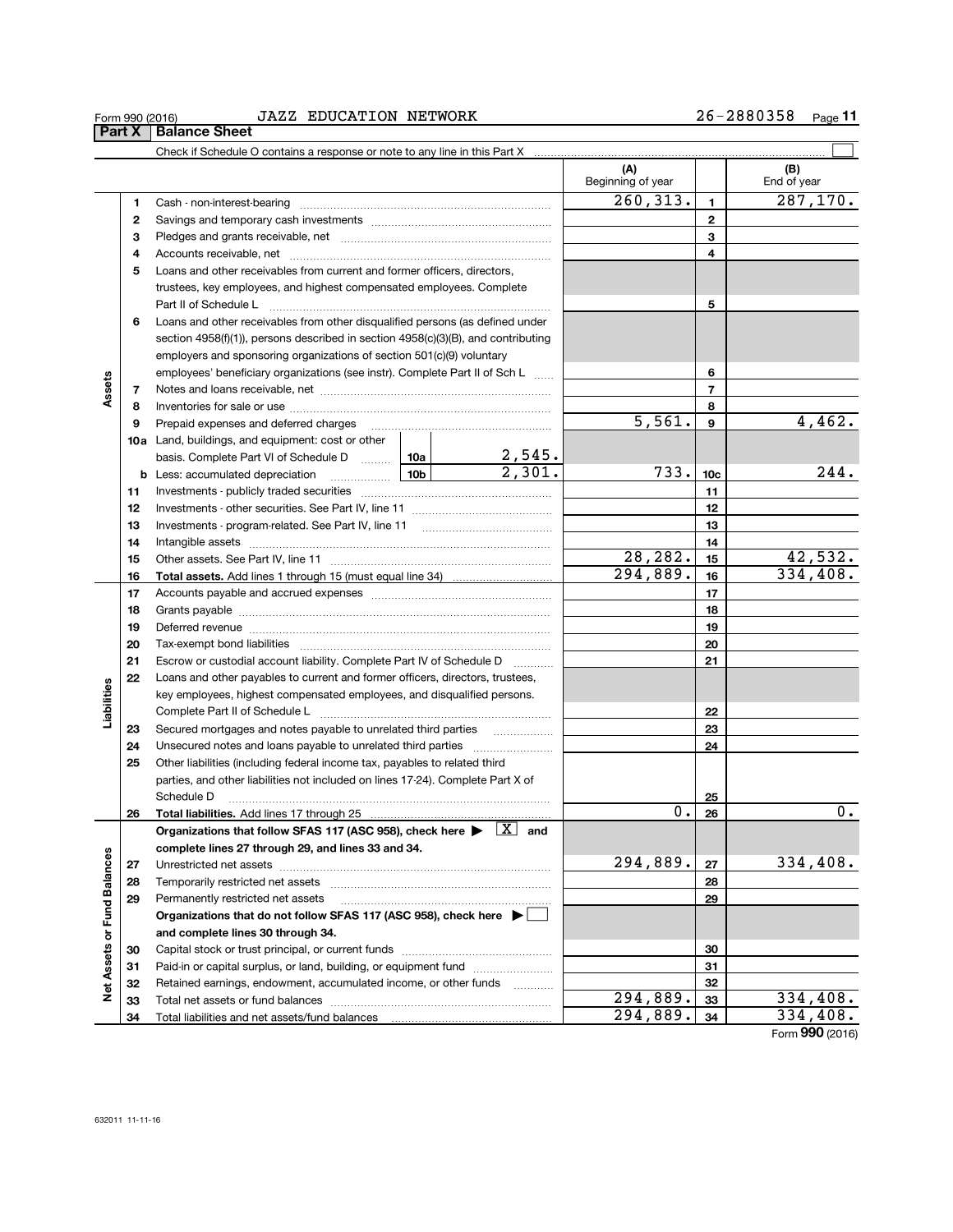|    | <b>JAZZ EDUCATION NETWORK</b><br>Form 990 (2016)                                                                                                                                                                                                                                                                                                                                                                                                                             |                         | 26-2880358      |          | Page $12$              |
|----|------------------------------------------------------------------------------------------------------------------------------------------------------------------------------------------------------------------------------------------------------------------------------------------------------------------------------------------------------------------------------------------------------------------------------------------------------------------------------|-------------------------|-----------------|----------|------------------------|
|    | <b>Reconciliation of Net Assets</b><br>Part XI                                                                                                                                                                                                                                                                                                                                                                                                                               |                         |                 |          |                        |
|    |                                                                                                                                                                                                                                                                                                                                                                                                                                                                              |                         |                 |          |                        |
|    |                                                                                                                                                                                                                                                                                                                                                                                                                                                                              |                         |                 |          |                        |
| 1  | Total revenue (must equal Part VIII, column (A), line 12)                                                                                                                                                                                                                                                                                                                                                                                                                    | 1.                      |                 | 491,053. |                        |
| 2  |                                                                                                                                                                                                                                                                                                                                                                                                                                                                              | $\overline{2}$          | 451,534.        |          |                        |
| з  | Revenue less expenses. Subtract line 2 from line 1                                                                                                                                                                                                                                                                                                                                                                                                                           | $\mathbf{3}$            |                 |          | 39,519.                |
| 4  | Net assets or fund balances at beginning of year (must equal Part X, line 33, column (A))                                                                                                                                                                                                                                                                                                                                                                                    | $\overline{\mathbf{4}}$ |                 |          | $\overline{294,889}$ . |
| 5  | Net unrealized gains (losses) on investments                                                                                                                                                                                                                                                                                                                                                                                                                                 | 5                       |                 |          |                        |
| 6  | Donated services and use of facilities                                                                                                                                                                                                                                                                                                                                                                                                                                       | 6                       |                 |          |                        |
| 7  | Investment expenses                                                                                                                                                                                                                                                                                                                                                                                                                                                          | $\overline{7}$          |                 |          |                        |
| 8  | Prior period adjustments<br>$\begin{minipage}{0.5\textwidth} \begin{tabular}{ l l l } \hline \multicolumn{1}{ l l l } \hline \multicolumn{1}{ l l } \hline \multicolumn{1}{ l } \multicolumn{1}{ l } \hline \multicolumn{1}{ l } \multicolumn{1}{ l } \multicolumn{1}{ l } \hline \multicolumn{1}{ l } \multicolumn{1}{ l } \multicolumn{1}{ l } \hline \multicolumn{1}{ l } \multicolumn{1}{ l } \hline \multicolumn{1}{ l } \multicolumn{1}{ l } \hline \multicolumn{1}{ $ | 8                       |                 |          |                        |
| 9  | Other changes in net assets or fund balances (explain in Schedule O)                                                                                                                                                                                                                                                                                                                                                                                                         | 9                       |                 |          | $\overline{0}$ .       |
| 10 | Net assets or fund balances at end of year. Combine lines 3 through 9 (must equal Part X, line 33,                                                                                                                                                                                                                                                                                                                                                                           |                         |                 |          |                        |
|    | column (B))                                                                                                                                                                                                                                                                                                                                                                                                                                                                  | 10                      |                 | 334,408. |                        |
|    | Part XII Financial Statements and Reporting                                                                                                                                                                                                                                                                                                                                                                                                                                  |                         |                 |          |                        |
|    |                                                                                                                                                                                                                                                                                                                                                                                                                                                                              |                         |                 |          |                        |
|    |                                                                                                                                                                                                                                                                                                                                                                                                                                                                              |                         |                 | Yes      | No                     |
| 1  | Accounting method used to prepare the Form 990: $X$ Cash<br>  Accrual<br>Other                                                                                                                                                                                                                                                                                                                                                                                               |                         |                 |          |                        |
|    | If the organization changed its method of accounting from a prior year or checked "Other," explain in Schedule O.                                                                                                                                                                                                                                                                                                                                                            |                         |                 |          |                        |
|    | 2a Were the organization's financial statements compiled or reviewed by an independent accountant?                                                                                                                                                                                                                                                                                                                                                                           |                         | 2a              |          | х                      |
|    | If "Yes," check a box below to indicate whether the financial statements for the year were compiled or reviewed on a                                                                                                                                                                                                                                                                                                                                                         |                         |                 |          |                        |
|    | separate basis, consolidated basis, or both:                                                                                                                                                                                                                                                                                                                                                                                                                                 |                         |                 |          |                        |
|    | Separate basis<br>Consolidated basis<br>Both consolidated and separate basis                                                                                                                                                                                                                                                                                                                                                                                                 |                         |                 |          |                        |
|    | <b>b</b> Were the organization's financial statements audited by an independent accountant?                                                                                                                                                                                                                                                                                                                                                                                  |                         | 2 <sub>b</sub>  | x        |                        |
|    | If "Yes," check a box below to indicate whether the financial statements for the year were audited on a separate basis,                                                                                                                                                                                                                                                                                                                                                      |                         |                 |          |                        |
|    | consolidated basis, or both:                                                                                                                                                                                                                                                                                                                                                                                                                                                 |                         |                 |          |                        |
|    | $ X $ Separate basis<br>Consolidated basis<br>Both consolidated and separate basis                                                                                                                                                                                                                                                                                                                                                                                           |                         |                 |          |                        |
|    | c If "Yes" to line 2a or 2b, does the organization have a committee that assumes responsibility for oversight of the audit,                                                                                                                                                                                                                                                                                                                                                  |                         |                 |          |                        |
|    |                                                                                                                                                                                                                                                                                                                                                                                                                                                                              |                         | 2с              |          | x                      |
|    | If the organization changed either its oversight process or selection process during the tax year, explain in Schedule O.                                                                                                                                                                                                                                                                                                                                                    |                         |                 |          |                        |
|    | 3a As a result of a federal award, was the organization required to undergo an audit or audits as set forth in the Single Audit                                                                                                                                                                                                                                                                                                                                              |                         |                 |          |                        |
|    | Act and OMB Circular A-133?                                                                                                                                                                                                                                                                                                                                                                                                                                                  |                         | За              |          | x                      |
|    | <b>b</b> If "Yes," did the organization undergo the required audit or audits? If the organization did not undergo the required audit                                                                                                                                                                                                                                                                                                                                         |                         |                 |          |                        |
|    | or audits, explain why in Schedule O and describe any steps taken to undergo such audits                                                                                                                                                                                                                                                                                                                                                                                     |                         | Зb              |          |                        |
|    |                                                                                                                                                                                                                                                                                                                                                                                                                                                                              |                         | Form 990 (2016) |          |                        |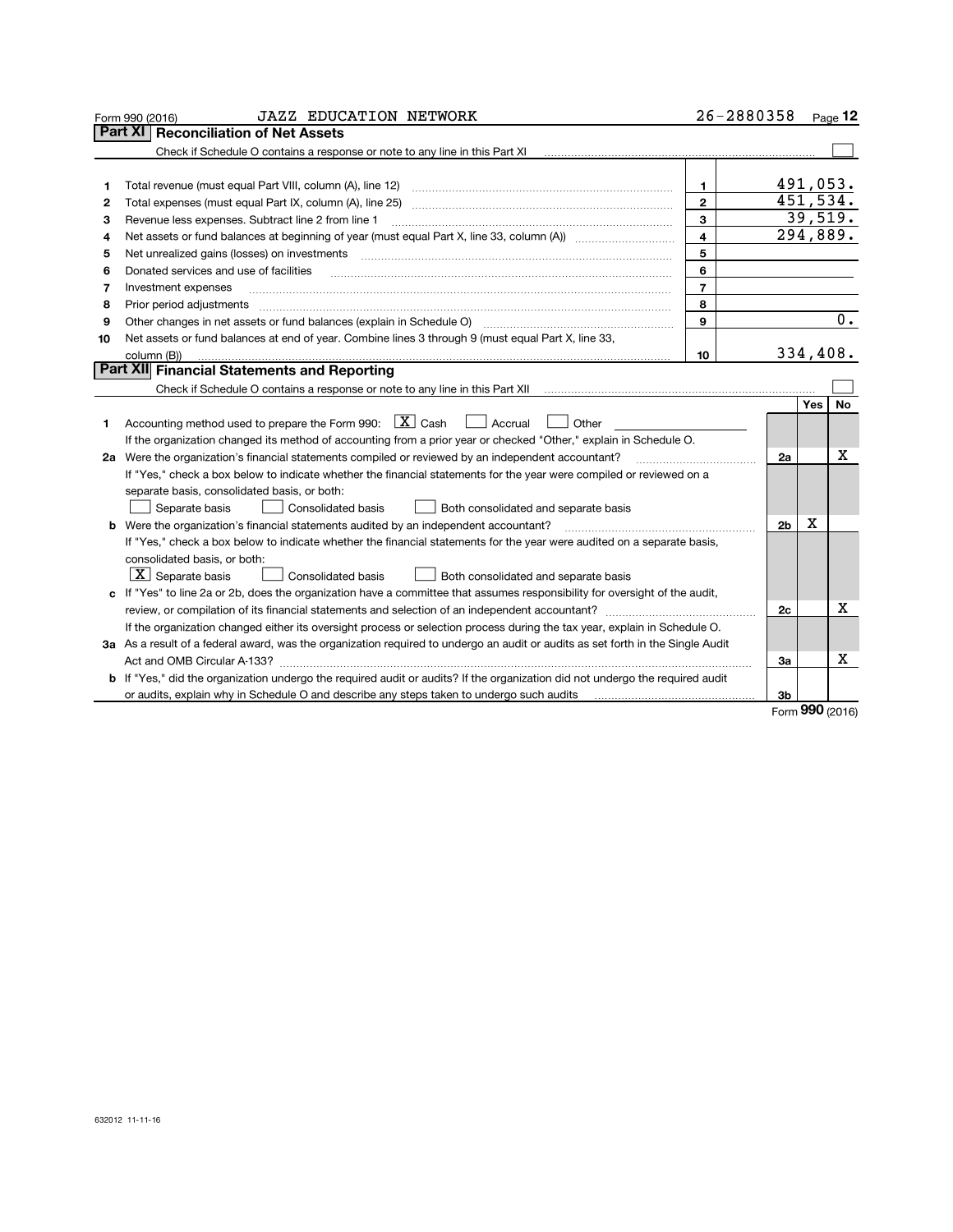| <b>SCHEDULE A</b><br>(Form 990 or 990-EZ)<br>Department of the Treasury<br>Internal Revenue Service |                                                                                                                                                                                    |  | <b>Public Charity Status and Public Support</b><br>Complete if the organization is a section 501(c)(3) organization or a section<br>4947(a)(1) nonexempt charitable trust.<br>Attach to Form 990 or Form 990-EZ.<br>Information about Schedule A (Form 990 or 990-EZ) and its instructions is at www.irs.gov/form990. |                                                                                                                                               | OMB No. 1545-0047<br><b>Open to Public</b><br>Inspection |                                 |                            |  |                                                    |
|-----------------------------------------------------------------------------------------------------|------------------------------------------------------------------------------------------------------------------------------------------------------------------------------------|--|-----------------------------------------------------------------------------------------------------------------------------------------------------------------------------------------------------------------------------------------------------------------------------------------------------------------------|-----------------------------------------------------------------------------------------------------------------------------------------------|----------------------------------------------------------|---------------------------------|----------------------------|--|----------------------------------------------------|
|                                                                                                     | Name of the organization                                                                                                                                                           |  |                                                                                                                                                                                                                                                                                                                       |                                                                                                                                               |                                                          |                                 |                            |  | <b>Employer identification number</b>              |
|                                                                                                     |                                                                                                                                                                                    |  | <b>JAZZ EDUCATION NETWORK</b>                                                                                                                                                                                                                                                                                         |                                                                                                                                               |                                                          |                                 |                            |  | 26-2880358                                         |
| Part I                                                                                              |                                                                                                                                                                                    |  |                                                                                                                                                                                                                                                                                                                       | Reason for Public Charity Status (All organizations must complete this part.) See instructions.                                               |                                                          |                                 |                            |  |                                                    |
|                                                                                                     |                                                                                                                                                                                    |  |                                                                                                                                                                                                                                                                                                                       | The organization is not a private foundation because it is: (For lines 1 through 12, check only one box.)                                     |                                                          |                                 |                            |  |                                                    |
| 1                                                                                                   |                                                                                                                                                                                    |  |                                                                                                                                                                                                                                                                                                                       | A church, convention of churches, or association of churches described in section 170(b)(1)(A)(i).                                            |                                                          |                                 |                            |  |                                                    |
| 2                                                                                                   |                                                                                                                                                                                    |  |                                                                                                                                                                                                                                                                                                                       | A school described in section 170(b)(1)(A)(ii). (Attach Schedule E (Form 990 or 990-EZ).)                                                     |                                                          |                                 |                            |  |                                                    |
| з                                                                                                   |                                                                                                                                                                                    |  |                                                                                                                                                                                                                                                                                                                       | A hospital or a cooperative hospital service organization described in section 170(b)(1)(A)(iii).                                             |                                                          |                                 |                            |  |                                                    |
| 4                                                                                                   |                                                                                                                                                                                    |  |                                                                                                                                                                                                                                                                                                                       | A medical research organization operated in conjunction with a hospital described in section 170(b)(1)(A)(iii). Enter the hospital's name,    |                                                          |                                 |                            |  |                                                    |
|                                                                                                     | city, and state:                                                                                                                                                                   |  |                                                                                                                                                                                                                                                                                                                       |                                                                                                                                               |                                                          |                                 |                            |  |                                                    |
|                                                                                                     | An organization operated for the benefit of a college or university owned or operated by a governmental unit described in<br>5<br>section $170(b)(1)(A)(iv)$ . (Complete Part II.) |  |                                                                                                                                                                                                                                                                                                                       |                                                                                                                                               |                                                          |                                 |                            |  |                                                    |
| 6                                                                                                   |                                                                                                                                                                                    |  |                                                                                                                                                                                                                                                                                                                       | A federal, state, or local government or governmental unit described in section 170(b)(1)(A)(v).                                              |                                                          |                                 |                            |  |                                                    |
| $\lfloor x \rfloor$<br>7                                                                            |                                                                                                                                                                                    |  |                                                                                                                                                                                                                                                                                                                       | An organization that normally receives a substantial part of its support from a governmental unit or from the general public described in     |                                                          |                                 |                            |  |                                                    |
|                                                                                                     |                                                                                                                                                                                    |  | section 170(b)(1)(A)(vi). (Complete Part II.)                                                                                                                                                                                                                                                                         |                                                                                                                                               |                                                          |                                 |                            |  |                                                    |
| 8                                                                                                   |                                                                                                                                                                                    |  |                                                                                                                                                                                                                                                                                                                       | A community trust described in section 170(b)(1)(A)(vi). (Complete Part II.)                                                                  |                                                          |                                 |                            |  |                                                    |
| 9                                                                                                   |                                                                                                                                                                                    |  |                                                                                                                                                                                                                                                                                                                       | An agricultural research organization described in section 170(b)(1)(A)(ix) operated in conjunction with a land-grant college                 |                                                          |                                 |                            |  |                                                    |
|                                                                                                     |                                                                                                                                                                                    |  |                                                                                                                                                                                                                                                                                                                       | or university or a non-land-grant college of agriculture (see instructions). Enter the name, city, and state of the college or                |                                                          |                                 |                            |  |                                                    |
|                                                                                                     | university:                                                                                                                                                                        |  |                                                                                                                                                                                                                                                                                                                       |                                                                                                                                               |                                                          |                                 |                            |  |                                                    |
| 10                                                                                                  |                                                                                                                                                                                    |  |                                                                                                                                                                                                                                                                                                                       | An organization that normally receives: (1) more than 33 1/3% of its support from contributions, membership fees, and gross receipts from     |                                                          |                                 |                            |  |                                                    |
|                                                                                                     |                                                                                                                                                                                    |  |                                                                                                                                                                                                                                                                                                                       | activities related to its exempt functions - subject to certain exceptions, and (2) no more than 33 1/3% of its support from gross investment |                                                          |                                 |                            |  |                                                    |
|                                                                                                     |                                                                                                                                                                                    |  |                                                                                                                                                                                                                                                                                                                       | income and unrelated business taxable income (less section 511 tax) from businesses acquired by the organization after June 30, 1975.         |                                                          |                                 |                            |  |                                                    |
|                                                                                                     |                                                                                                                                                                                    |  | See section 509(a)(2). (Complete Part III.)                                                                                                                                                                                                                                                                           |                                                                                                                                               |                                                          |                                 |                            |  |                                                    |
| 11                                                                                                  |                                                                                                                                                                                    |  |                                                                                                                                                                                                                                                                                                                       | An organization organized and operated exclusively to test for public safety. See section 509(a)(4).                                          |                                                          |                                 |                            |  |                                                    |
| 12                                                                                                  |                                                                                                                                                                                    |  |                                                                                                                                                                                                                                                                                                                       | An organization organized and operated exclusively for the benefit of, to perform the functions of, or to carry out the purposes of one or    |                                                          |                                 |                            |  |                                                    |
|                                                                                                     |                                                                                                                                                                                    |  |                                                                                                                                                                                                                                                                                                                       | more publicly supported organizations described in section 509(a)(1) or section 509(a)(2). See section 509(a)(3). Check the box in            |                                                          |                                 |                            |  |                                                    |
|                                                                                                     |                                                                                                                                                                                    |  |                                                                                                                                                                                                                                                                                                                       | lines 12a through 12d that describes the type of supporting organization and complete lines 12e, 12f, and 12g.                                |                                                          |                                 |                            |  |                                                    |
| а                                                                                                   |                                                                                                                                                                                    |  |                                                                                                                                                                                                                                                                                                                       | <b>Type I.</b> A supporting organization operated, supervised, or controlled by its supported organization(s), typically by giving            |                                                          |                                 |                            |  |                                                    |
|                                                                                                     |                                                                                                                                                                                    |  |                                                                                                                                                                                                                                                                                                                       | the supported organization(s) the power to regularly appoint or elect a majority of the directors or trustees of the supporting               |                                                          |                                 |                            |  |                                                    |
|                                                                                                     |                                                                                                                                                                                    |  | organization. You must complete Part IV, Sections A and B.                                                                                                                                                                                                                                                            |                                                                                                                                               |                                                          |                                 |                            |  |                                                    |
| b                                                                                                   |                                                                                                                                                                                    |  |                                                                                                                                                                                                                                                                                                                       | <b>Type II.</b> A supporting organization supervised or controlled in connection with its supported organization(s), by having                |                                                          |                                 |                            |  |                                                    |
|                                                                                                     |                                                                                                                                                                                    |  | organization(s). You must complete Part IV, Sections A and C.                                                                                                                                                                                                                                                         | control or management of the supporting organization vested in the same persons that control or manage the supported                          |                                                          |                                 |                            |  |                                                    |
| c                                                                                                   |                                                                                                                                                                                    |  |                                                                                                                                                                                                                                                                                                                       | Type III functionally integrated. A supporting organization operated in connection with, and functionally integrated with,                    |                                                          |                                 |                            |  |                                                    |
|                                                                                                     |                                                                                                                                                                                    |  |                                                                                                                                                                                                                                                                                                                       | its supported organization(s) (see instructions). You must complete Part IV, Sections A, D, and E.                                            |                                                          |                                 |                            |  |                                                    |
| d                                                                                                   |                                                                                                                                                                                    |  |                                                                                                                                                                                                                                                                                                                       | Type III non-functionally integrated. A supporting organization operated in connection with its supported organization(s)                     |                                                          |                                 |                            |  |                                                    |
|                                                                                                     |                                                                                                                                                                                    |  |                                                                                                                                                                                                                                                                                                                       | that is not functionally integrated. The organization generally must satisfy a distribution requirement and an attentiveness                  |                                                          |                                 |                            |  |                                                    |
|                                                                                                     |                                                                                                                                                                                    |  |                                                                                                                                                                                                                                                                                                                       | requirement (see instructions). You must complete Part IV, Sections A and D, and Part V.                                                      |                                                          |                                 |                            |  |                                                    |
| е                                                                                                   |                                                                                                                                                                                    |  |                                                                                                                                                                                                                                                                                                                       | Check this box if the organization received a written determination from the IRS that it is a Type I, Type II, Type III                       |                                                          |                                 |                            |  |                                                    |
|                                                                                                     |                                                                                                                                                                                    |  |                                                                                                                                                                                                                                                                                                                       | functionally integrated, or Type III non-functionally integrated supporting organization.                                                     |                                                          |                                 |                            |  |                                                    |
|                                                                                                     | Enter the number of supported organizations                                                                                                                                        |  |                                                                                                                                                                                                                                                                                                                       |                                                                                                                                               |                                                          |                                 |                            |  |                                                    |
| a                                                                                                   |                                                                                                                                                                                    |  | Provide the following information about the supported organization(s).                                                                                                                                                                                                                                                | (iii) Type of organization                                                                                                                    |                                                          | (iv) Is the organization listed | (v) Amount of monetary     |  |                                                    |
|                                                                                                     | (i) Name of supported<br>organization                                                                                                                                              |  | (ii) EIN                                                                                                                                                                                                                                                                                                              | (described on lines 1-10                                                                                                                      | in your governing document?                              |                                 | support (see instructions) |  | (vi) Amount of other<br>support (see instructions) |
|                                                                                                     |                                                                                                                                                                                    |  |                                                                                                                                                                                                                                                                                                                       | above (see instructions))                                                                                                                     | Yes                                                      | No                              |                            |  |                                                    |
|                                                                                                     |                                                                                                                                                                                    |  |                                                                                                                                                                                                                                                                                                                       |                                                                                                                                               |                                                          |                                 |                            |  |                                                    |
|                                                                                                     |                                                                                                                                                                                    |  |                                                                                                                                                                                                                                                                                                                       |                                                                                                                                               |                                                          |                                 |                            |  |                                                    |
|                                                                                                     |                                                                                                                                                                                    |  |                                                                                                                                                                                                                                                                                                                       |                                                                                                                                               |                                                          |                                 |                            |  |                                                    |
|                                                                                                     |                                                                                                                                                                                    |  |                                                                                                                                                                                                                                                                                                                       |                                                                                                                                               |                                                          |                                 |                            |  |                                                    |
|                                                                                                     |                                                                                                                                                                                    |  |                                                                                                                                                                                                                                                                                                                       |                                                                                                                                               |                                                          |                                 |                            |  |                                                    |
|                                                                                                     |                                                                                                                                                                                    |  |                                                                                                                                                                                                                                                                                                                       |                                                                                                                                               |                                                          |                                 |                            |  |                                                    |
|                                                                                                     |                                                                                                                                                                                    |  |                                                                                                                                                                                                                                                                                                                       |                                                                                                                                               |                                                          |                                 |                            |  |                                                    |
|                                                                                                     |                                                                                                                                                                                    |  |                                                                                                                                                                                                                                                                                                                       |                                                                                                                                               |                                                          |                                 |                            |  |                                                    |
|                                                                                                     |                                                                                                                                                                                    |  |                                                                                                                                                                                                                                                                                                                       |                                                                                                                                               |                                                          |                                 |                            |  |                                                    |
| <u>Total</u>                                                                                        |                                                                                                                                                                                    |  |                                                                                                                                                                                                                                                                                                                       |                                                                                                                                               |                                                          |                                 |                            |  |                                                    |

LHA For Paperwork Reduction Act Notice, see the Instructions for Form 990 or 990-EZ. 632021 09-21-16 Schedule A (Form 990 or 990-EZ) 2016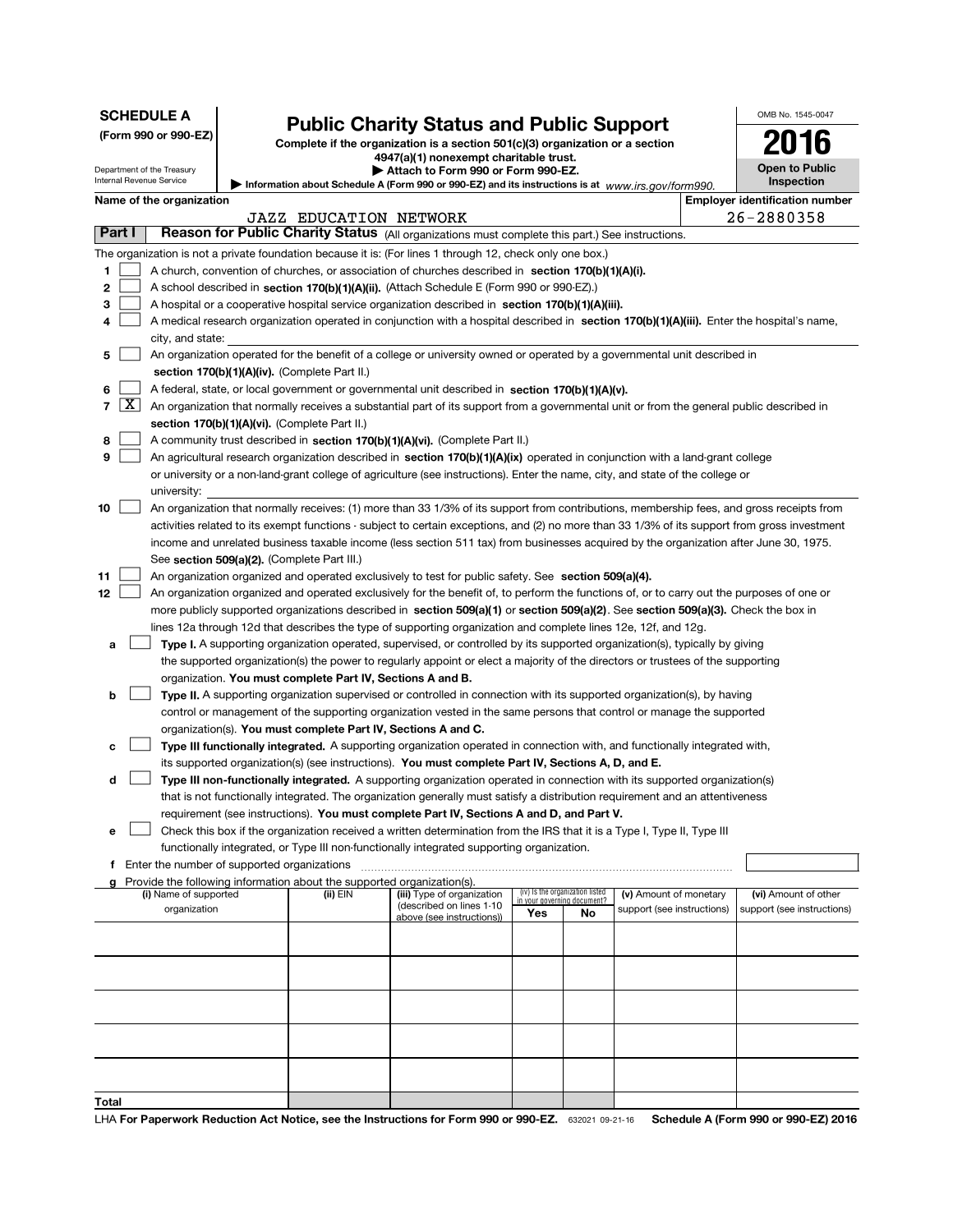#### Schedule A (Form 990 or 990-EZ) 2016  $JAZZ$  EDUCATION NETWORK  $26-2880358$  Page

26-2880358 Page 2

(Complete only if you checked the box on line 5, 7, or 8 of Part I or if the organization failed to qualify under Part III. If the organization fails to qualify under the tests listed below, please complete Part III.) Part II Support Schedule for Organizations Described in Sections 170(b)(1)(A)(iv) and 170(b)(1)(A)(vi)

|    | <b>Section A. Public Support</b>                                                                                                                |            |                                 |                       |            |                       |                                    |  |  |
|----|-------------------------------------------------------------------------------------------------------------------------------------------------|------------|---------------------------------|-----------------------|------------|-----------------------|------------------------------------|--|--|
|    | Calendar year (or fiscal year beginning in) $\blacktriangleright$                                                                               | (a) $2012$ | $(b)$ 2013                      | $(c)$ 2014            | $(d)$ 2015 | (e) 2016              | (f) Total                          |  |  |
|    | 1 Gifts, grants, contributions, and                                                                                                             |            |                                 |                       |            |                       |                                    |  |  |
|    | membership fees received. (Do not                                                                                                               |            |                                 |                       |            |                       |                                    |  |  |
|    | include any "unusual grants.")                                                                                                                  |            | $123, 530.$ 151, 796. 178, 203. |                       |            | 165, 942.   192, 950. | 812,421.                           |  |  |
|    | 2 Tax revenues levied for the organ-                                                                                                            |            |                                 |                       |            |                       |                                    |  |  |
|    | ization's benefit and either paid to                                                                                                            |            |                                 |                       |            |                       |                                    |  |  |
|    | or expended on its behalf                                                                                                                       |            |                                 |                       |            |                       |                                    |  |  |
|    | 3 The value of services or facilities                                                                                                           |            |                                 |                       |            |                       |                                    |  |  |
|    | furnished by a governmental unit to                                                                                                             |            |                                 |                       |            |                       |                                    |  |  |
|    | the organization without charge                                                                                                                 |            |                                 |                       |            |                       |                                    |  |  |
|    | 4 Total. Add lines 1 through 3                                                                                                                  | 123,530.   |                                 | $151, 796.$ 178, 203. | 165,942.   | 192,950.              | 812,421.                           |  |  |
| 5  | The portion of total contributions                                                                                                              |            |                                 |                       |            |                       |                                    |  |  |
|    | by each person (other than a                                                                                                                    |            |                                 |                       |            |                       |                                    |  |  |
|    | governmental unit or publicly                                                                                                                   |            |                                 |                       |            |                       |                                    |  |  |
|    | supported organization) included                                                                                                                |            |                                 |                       |            |                       |                                    |  |  |
|    | on line 1 that exceeds 2% of the                                                                                                                |            |                                 |                       |            |                       |                                    |  |  |
|    | amount shown on line 11,                                                                                                                        |            |                                 |                       |            |                       |                                    |  |  |
|    | column (f)                                                                                                                                      |            |                                 |                       |            |                       | 57,535.                            |  |  |
|    | 6 Public support. Subtract line 5 from line 4.                                                                                                  |            |                                 |                       |            |                       | 754,886.                           |  |  |
|    | <b>Section B. Total Support</b>                                                                                                                 |            |                                 |                       |            |                       |                                    |  |  |
|    | Calendar year (or fiscal year beginning in)                                                                                                     | (a) 2012   | $(b)$ 2013                      | $(c)$ 2014            | $(d)$ 2015 | (e) 2016              | (f) Total                          |  |  |
|    | 7 Amounts from line 4                                                                                                                           | 123,530.   | 151,796.                        | 178, 203.             | 165,942.   | 192,950.              | $\overline{81}2,421.$              |  |  |
|    | 8 Gross income from interest,                                                                                                                   |            |                                 |                       |            |                       |                                    |  |  |
|    | dividends, payments received on                                                                                                                 |            |                                 |                       |            |                       |                                    |  |  |
|    | securities loans, rents, royalties                                                                                                              |            |                                 |                       |            |                       |                                    |  |  |
|    | and income from similar sources                                                                                                                 | 117.       | 1,261.                          | 1,062.                | 32.        | 1,508.                | 3,980.                             |  |  |
|    | 9 Net income from unrelated business                                                                                                            |            |                                 |                       |            |                       |                                    |  |  |
|    | activities, whether or not the                                                                                                                  |            |                                 |                       |            |                       |                                    |  |  |
|    | business is regularly carried on                                                                                                                |            |                                 |                       |            |                       |                                    |  |  |
|    | 10 Other income. Do not include gain                                                                                                            |            |                                 |                       |            |                       |                                    |  |  |
|    | or loss from the sale of capital                                                                                                                |            |                                 |                       |            |                       |                                    |  |  |
|    | assets (Explain in Part VI.)                                                                                                                    |            |                                 |                       |            |                       |                                    |  |  |
|    | <b>11 Total support.</b> Add lines 7 through 10                                                                                                 |            |                                 |                       |            |                       | 816,401.                           |  |  |
|    | 12 Gross receipts from related activities, etc. (see instructions)                                                                              |            |                                 |                       |            | 12                    | 1,168,600.                         |  |  |
|    | 13 First five years. If the Form 990 is for the organization's first, second, third, fourth, or fifth tax year as a section 501(c)(3)           |            |                                 |                       |            |                       |                                    |  |  |
|    | organization, check this box and stop here                                                                                                      |            |                                 |                       |            |                       |                                    |  |  |
|    | Section C. Computation of Public Support Percentage                                                                                             |            |                                 |                       |            |                       |                                    |  |  |
|    |                                                                                                                                                 |            |                                 |                       |            | 14                    | 92.47<br>%                         |  |  |
|    | 15 Public support percentage from 2015 Schedule A, Part II, line 14                                                                             |            |                                 |                       |            | 15                    | 99.96<br>$\%$                      |  |  |
|    | 16a 33 1/3% support test - 2016. If the organization did not check the box on line 13, and line 14 is 33 1/3% or more, check this box and       |            |                                 |                       |            |                       |                                    |  |  |
|    | stop here. The organization qualifies as a publicly supported organization                                                                      |            |                                 |                       |            |                       | $\blacktriangleright$ $\mathbf{X}$ |  |  |
|    | <b>b 33 1/3% support test - 2015.</b> If the organization did not check a box on line 13 or 16a, and line 15 is 33 1/3% or more, check this box |            |                                 |                       |            |                       |                                    |  |  |
|    | and stop here. The organization qualifies as a publicly supported organization                                                                  |            |                                 |                       |            |                       |                                    |  |  |
|    | 17a 10% -facts-and-circumstances test - 2016. If the organization did not check a box on line 13, 16a, or 16b, and line 14 is 10% or more,      |            |                                 |                       |            |                       |                                    |  |  |
|    | and if the organization meets the "facts-and-circumstances" test, check this box and stop here. Explain in Part VI how the organization         |            |                                 |                       |            |                       |                                    |  |  |
|    |                                                                                                                                                 |            |                                 |                       |            |                       |                                    |  |  |
|    | <b>b 10% -facts-and-circumstances test - 2015.</b> If the organization did not check a box on line 13, 16a, 16b, or 17a, and line 15 is 10% or  |            |                                 |                       |            |                       |                                    |  |  |
|    | more, and if the organization meets the "facts-and-circumstances" test, check this box and stop here. Explain in Part VI how the                |            |                                 |                       |            |                       |                                    |  |  |
|    | organization meets the "facts-and-circumstances" test. The organization qualifies as a publicly supported organization                          |            |                                 |                       |            |                       |                                    |  |  |
| 18 | Private foundation. If the organization did not check a box on line 13, 16a, 16b, 17a, or 17b, check this box and see instructions              |            |                                 |                       |            |                       |                                    |  |  |

Schedule A (Form 990 or 990-EZ) 2016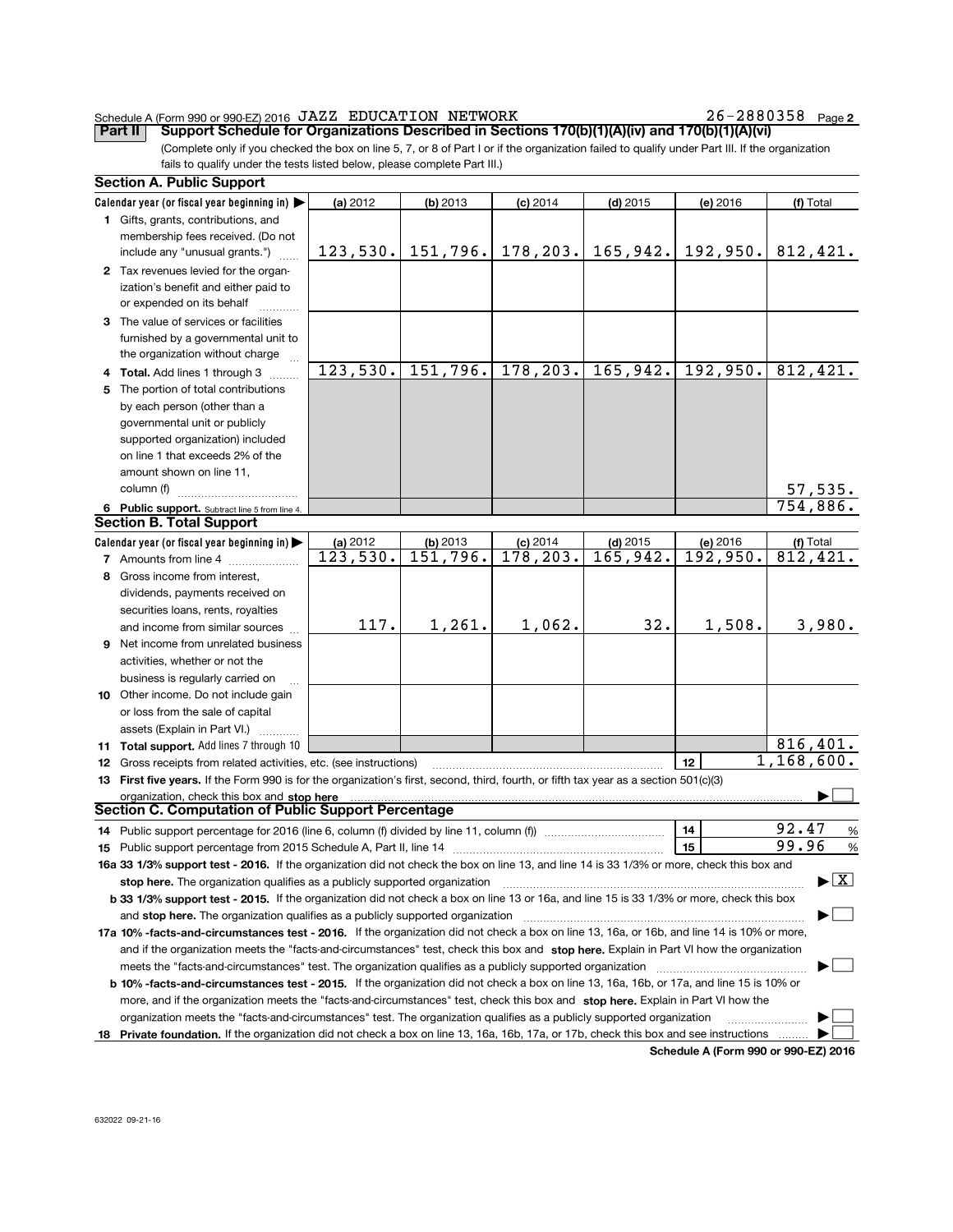#### Schedule A (Form 990 or 990-EZ) 2016 Page Part III Support Schedule for Organizations Described in Section 509(a)(2) JAZZ EDUCATION NETWORK 26-2880358

(Complete only if you checked the box on line 10 of Part I or if the organization failed to qualify under Part II. If the organization fails to qualify under the tests listed below, please complete Part II.)

|    | <b>Section A. Public Support</b>                                                                                                                    |          |            |            |            |          |           |
|----|-----------------------------------------------------------------------------------------------------------------------------------------------------|----------|------------|------------|------------|----------|-----------|
|    | Calendar year (or fiscal year beginning in) $\blacktriangleright$                                                                                   | (a) 2012 | $(b)$ 2013 | $(c)$ 2014 | $(d)$ 2015 | (e) 2016 | (f) Total |
|    | 1 Gifts, grants, contributions, and                                                                                                                 |          |            |            |            |          |           |
|    | membership fees received. (Do not                                                                                                                   |          |            |            |            |          |           |
|    | include any "unusual grants.")                                                                                                                      |          |            |            |            |          |           |
|    | 2 Gross receipts from admissions,                                                                                                                   |          |            |            |            |          |           |
|    | merchandise sold or services per-                                                                                                                   |          |            |            |            |          |           |
|    | formed, or facilities furnished in                                                                                                                  |          |            |            |            |          |           |
|    | any activity that is related to the<br>organization's tax-exempt purpose                                                                            |          |            |            |            |          |           |
| 3  | Gross receipts from activities that                                                                                                                 |          |            |            |            |          |           |
|    | are not an unrelated trade or bus-                                                                                                                  |          |            |            |            |          |           |
|    | iness under section 513<br>.                                                                                                                        |          |            |            |            |          |           |
|    | 4 Tax revenues levied for the organ-                                                                                                                |          |            |            |            |          |           |
|    | ization's benefit and either paid to                                                                                                                |          |            |            |            |          |           |
|    | or expended on its behalf                                                                                                                           |          |            |            |            |          |           |
|    | 5 The value of services or facilities                                                                                                               |          |            |            |            |          |           |
|    | furnished by a governmental unit to                                                                                                                 |          |            |            |            |          |           |
|    | the organization without charge                                                                                                                     |          |            |            |            |          |           |
|    | <b>6 Total.</b> Add lines 1 through 5                                                                                                               |          |            |            |            |          |           |
|    | <b>7a</b> Amounts included on lines 1, 2, and                                                                                                       |          |            |            |            |          |           |
|    | 3 received from disqualified persons                                                                                                                |          |            |            |            |          |           |
|    | <b>b</b> Amounts included on lines 2 and 3 received                                                                                                 |          |            |            |            |          |           |
|    | from other than disqualified persons that                                                                                                           |          |            |            |            |          |           |
|    | exceed the greater of \$5,000 or 1% of the                                                                                                          |          |            |            |            |          |           |
|    | amount on line 13 for the year<br>c Add lines 7a and 7b                                                                                             |          |            |            |            |          |           |
|    |                                                                                                                                                     |          |            |            |            |          |           |
|    | 8 Public support. (Subtract line 7c from line 6.)<br><b>Section B. Total Support</b>                                                                |          |            |            |            |          |           |
|    | Calendar year (or fiscal year beginning in) $\blacktriangleright$                                                                                   | (a) 2012 | (b) 2013   | (c) 2014   | $(d)$ 2015 | (e) 2016 | (f) Total |
|    |                                                                                                                                                     |          |            |            |            |          |           |
|    | <b>9</b> Amounts from line 6<br>10a Gross income from interest,                                                                                     |          |            |            |            |          |           |
|    | dividends, payments received on                                                                                                                     |          |            |            |            |          |           |
|    | securities loans, rents, royalties<br>and income from similar sources                                                                               |          |            |            |            |          |           |
|    | <b>b</b> Unrelated business taxable income                                                                                                          |          |            |            |            |          |           |
|    | (less section 511 taxes) from businesses                                                                                                            |          |            |            |            |          |           |
|    | acquired after June 30, 1975                                                                                                                        |          |            |            |            |          |           |
|    |                                                                                                                                                     |          |            |            |            |          |           |
|    | c Add lines 10a and 10b<br><b>11</b> Net income from unrelated business                                                                             |          |            |            |            |          |           |
|    | activities not included in line 10b,                                                                                                                |          |            |            |            |          |           |
|    | whether or not the business is                                                                                                                      |          |            |            |            |          |           |
|    | regularly carried on<br>12 Other income. Do not include gain                                                                                        |          |            |            |            |          |           |
|    | or loss from the sale of capital                                                                                                                    |          |            |            |            |          |           |
|    | assets (Explain in Part VI.)                                                                                                                        |          |            |            |            |          |           |
|    | <b>13</b> Total support. (Add lines 9, 10c, 11, and 12.)                                                                                            |          |            |            |            |          |           |
|    | 14 First five years. If the Form 990 is for the organization's first, second, third, fourth, or fifth tax year as a section 501(c)(3) organization, |          |            |            |            |          |           |
|    | check this box and stop here                                                                                                                        |          |            |            |            |          |           |
|    | <b>Section C. Computation of Public Support Percentage</b>                                                                                          |          |            |            |            |          |           |
|    | 15 Public support percentage for 2016 (line 8, column (f) divided by line 13, column (f) <i>manageroum</i>                                          |          |            |            |            | 15       | %         |
|    | 16 Public support percentage from 2015 Schedule A, Part III, line 15                                                                                |          |            |            |            | 16       | %         |
|    | Section D. Computation of Investment Income Percentage                                                                                              |          |            |            |            |          |           |
| 17 | Investment income percentage for 2016 (line 10c, column (f) divided by line 13, column (f))                                                         |          |            |            |            | 17       | %         |
| 18 | Investment income percentage from 2015 Schedule A, Part III, line 17                                                                                |          |            |            |            | 18       | %         |
|    | 19a 33 1/3% support tests - 2016. If the organization did not check the box on line 14, and line 15 is more than 33 1/3%, and line 17 is not        |          |            |            |            |          |           |
|    | more than 33 1/3%, check this box and stop here. The organization qualifies as a publicly supported organization                                    |          |            |            |            |          |           |
|    | <b>b 33 1/3% support tests - 2015.</b> If the organization did not check a box on line 14 or line 19a, and line 16 is more than 33 1/3%, and        |          |            |            |            |          |           |
|    | line 18 is not more than 33 1/3%, check this box and stop here. The organization qualifies as a publicly supported organization                     |          |            |            |            |          |           |
| 20 | Private foundation. If the organization did not check a box on line 14, 19a, or 19b, check this box and see instructions                            |          |            |            |            |          |           |

Schedule A (Form 990 or 990-EZ) 2016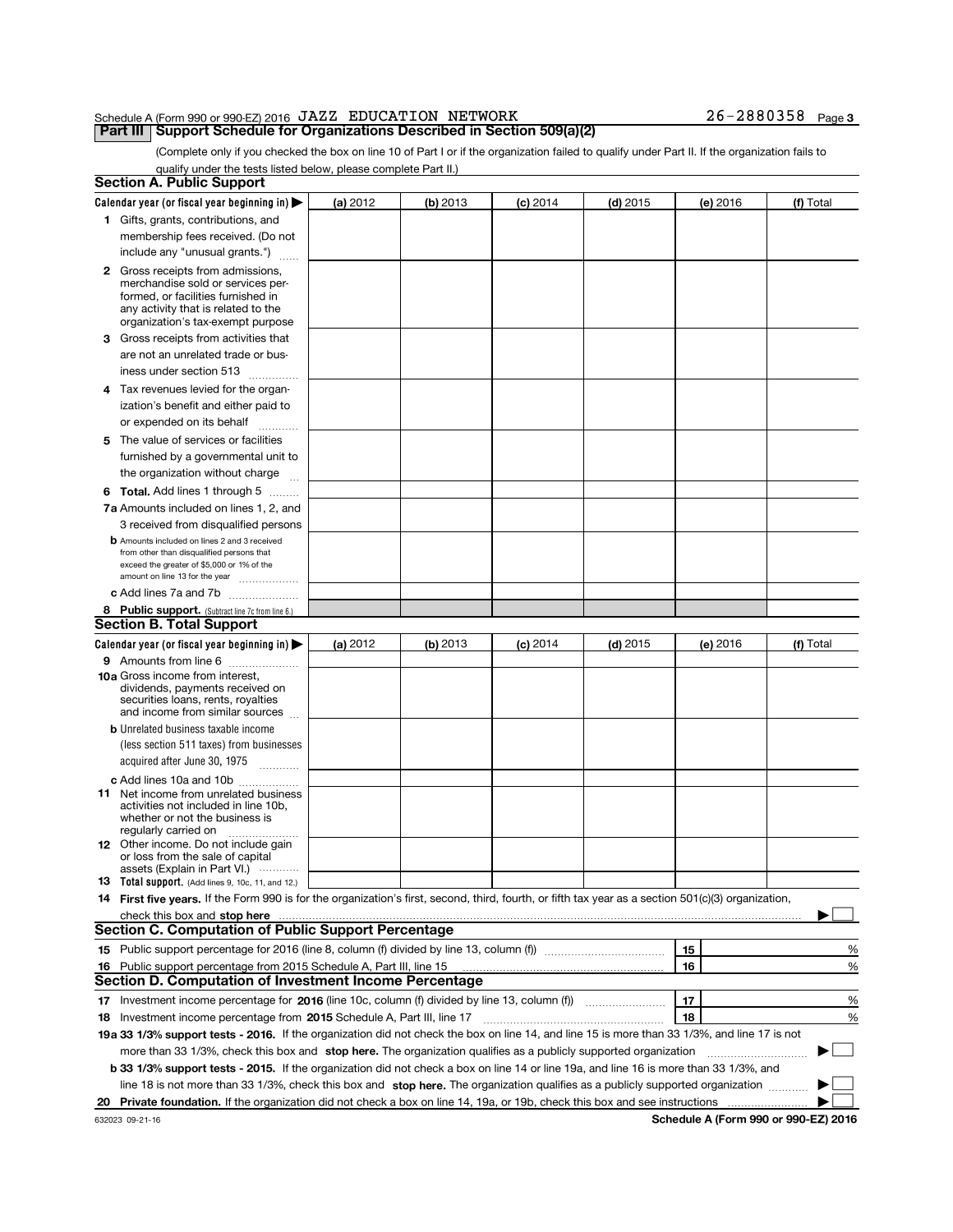#### Schedule A (Form 990 or 990-EZ) 2016  $JAZZ$  EDUCATION NETWORK  $26-2880358$  Page

1

 $\overline{2}$ 

3a

3b

3c

4a

4b

4c

5a

5b 5c

6

7

8

9a

9b

9c

10a

10b

Yes | No

(Complete only if you checked a box in line 12 on Part I. If you checked 12a of Part I, complete Sections A and B. If you checked 12b of Part I, complete Sections A and C. If you checked 12c of Part I, complete Sections A, D, and E. If you checked 12d of Part I, complete Sections A and D, and complete Part V.)

### Section A. All Supporting Organizations

**Part IV | Supporting Organizations** 

- 1 Are all of the organization's supported organizations listed by name in the organization's governing documents? If "No," describe in Part VI how the supported organizations are designated. If designated by class or purpose, describe the designation. If historic and continuing relationship, explain.
- 2 under section 509(a)(1) or (2)? If "Yes," explain in Part VI how the organization determined that the supported organization was described in section 509(a)(1) or (2). Did the organization have any supported organization that does not have an IRS determination of status
- 3a Did the organization have a supported organization described in section 501(c)(4), (5), or (6)? If "Yes," answer (b) and (c) below.
- b Did the organization confirm that each supported organization qualified under section 501(c)(4), (5), or (6) and satisfied the public support tests under section 509(a)(2)? If "Yes," describe in Part VI when and how the organization made the determination.
- c Did the organization ensure that all support to such organizations was used exclusively for section 170(c)(2)(B) purposes? If "Yes," explain in Part VI what controls the organization put in place to ensure such use.
- 4a Was any supported organization not organized in the United States ("foreign supported organization")? If "Yes," and if you checked 12a or 12b in Part I, answer (b) and (c) below.
- b Did the organization have ultimate control and discretion in deciding whether to make grants to the foreign supported organization? If "Yes," describe in Part VI how the organization had such control and discretion despite being controlled or supervised by or in connection with its supported organizations.
- c Did the organization support any foreign supported organization that does not have an IRS determination under sections 501(c)(3) and 509(a)(1) or (2)? If "Yes," explain in Part VI what controls the organization used to ensure that all support to the foreign supported organization was used exclusively for section 170(c)(2)(B) purposes.
- 5a Did the organization add, substitute, or remove any supported organizations during the tax year? If "Yes," answer (b) and (c) below (if applicable). Also, provide detail in Part VI, including (i) the names and EIN numbers of the supported organizations added, substituted, or removed; (ii) the reasons for each such action; (iii) the authority under the organization's organizing document authorizing such action; and (iv) how the action was accomplished (such as by amendment to the organizing document).
- **b** Type I or Type II only. Was any added or substituted supported organization part of a class already designated in the organization's organizing document?
- c Substitutions only. Was the substitution the result of an event beyond the organization's control?
- 6 Did the organization provide support (whether in the form of grants or the provision of services or facilities) to support or benefit one or more of the filing organization's supported organizations? If "Yes," provide detail in anyone other than (i) its supported organizations, (ii) individuals that are part of the charitable class benefited by one or more of its supported organizations, or (iii) other supporting organizations that also Part VI.
- 7 Did the organization provide a grant, loan, compensation, or other similar payment to a substantial contributor regard to a substantial contributor? If "Yes," complete Part I of Schedule L (Form 990 or 990-EZ). (defined in section 4958(c)(3)(C)), a family member of a substantial contributor, or a 35% controlled entity with
- 8 Did the organization make a loan to a disqualified person (as defined in section 4958) not described in line 7? If "Yes," complete Part I of Schedule L (Form 990 or 990-EZ).
- **9a** Was the organization controlled directly or indirectly at any time during the tax year by one or more in section 509(a)(1) or (2))? If "Yes," provide detail in Part VI. disqualified persons as defined in section 4946 (other than foundation managers and organizations described
- b Did one or more disqualified persons (as defined in line 9a) hold a controlling interest in any entity in which the supporting organization had an interest? If "Yes," provide detail in Part VI.
- c Did a disqualified person (as defined in line 9a) have an ownership interest in, or derive any personal benefit from, assets in which the supporting organization also had an interest? If "Yes," provide detail in Part VI.
- 10a Was the organization subject to the excess business holdings rules of section 4943 because of section supporting organizations)? If "Yes," answer 10b below. 4943(f) (regarding certain Type II supporting organizations, and all Type III non-functionally integrated
- **b** Did the organization have any excess business holdings in the tax year? (Use Schedule C, Form 4720, to determine whether the organization had excess business holdings.)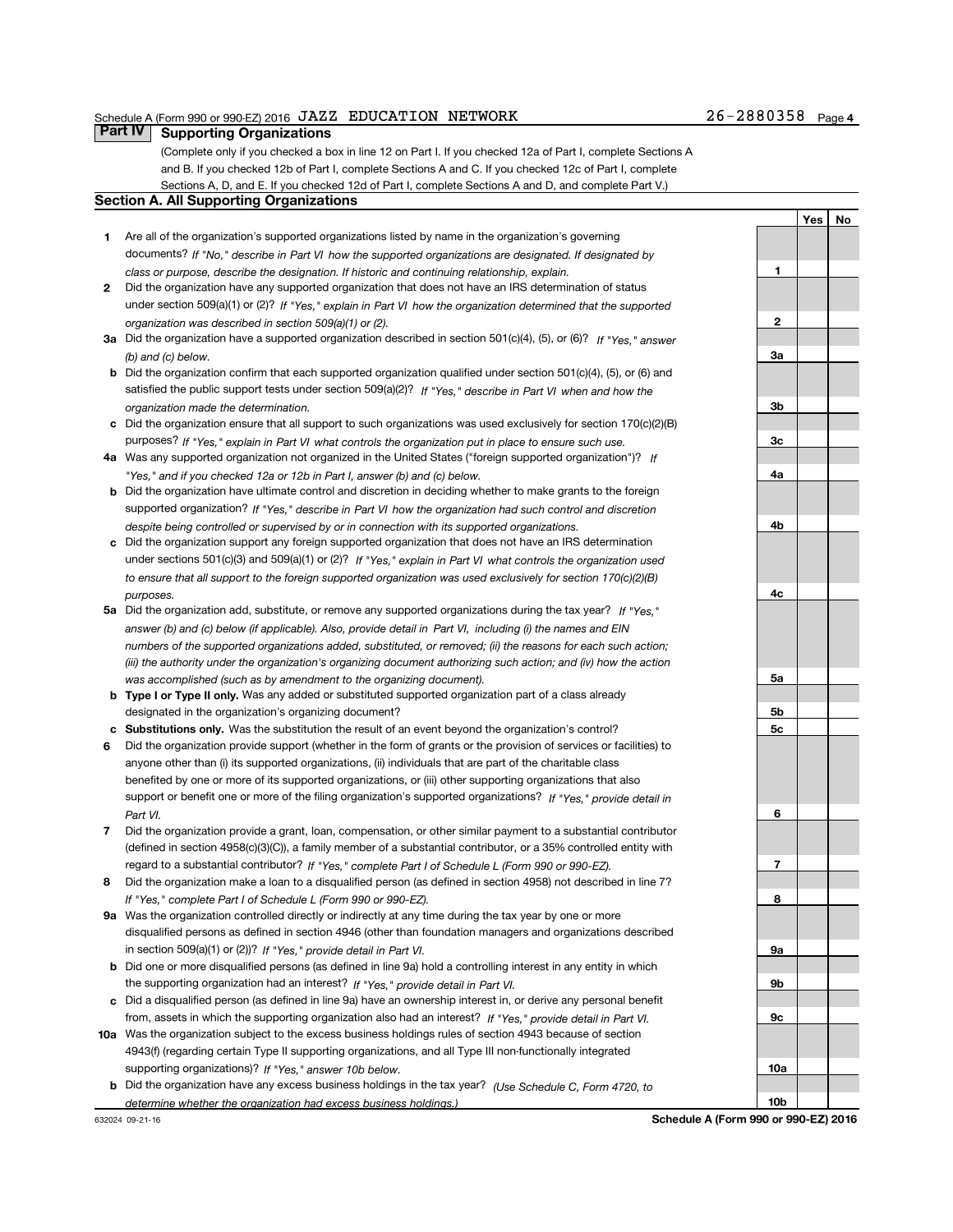| Schedule A (Form 990 or 990-EZ) 2016 JAZZ EDUCATION NETWORK   |  | $26 - 2880358$ Page 5 |  |
|---------------------------------------------------------------|--|-----------------------|--|
| <b>Part IV</b> Supporting Organizations $_{\text{Continued}}$ |  |                       |  |

Yes No

|    |                                                   |                                                                                                                         |  |  |  | 10011010001 |  |  |  |  |  |  |                 |     |  |
|----|---------------------------------------------------|-------------------------------------------------------------------------------------------------------------------------|--|--|--|-------------|--|--|--|--|--|--|-----------------|-----|--|
|    |                                                   |                                                                                                                         |  |  |  |             |  |  |  |  |  |  |                 | Yes |  |
| 11 |                                                   | Has the organization accepted a gift or contribution from any of the following persons?                                 |  |  |  |             |  |  |  |  |  |  |                 |     |  |
|    |                                                   | a A person who directly or indirectly controls, either alone or together with persons described in (b) and (c)          |  |  |  |             |  |  |  |  |  |  |                 |     |  |
|    |                                                   | below, the governing body of a supported organization?                                                                  |  |  |  |             |  |  |  |  |  |  | 11a             |     |  |
|    |                                                   | <b>b</b> A family member of a person described in (a) above?                                                            |  |  |  |             |  |  |  |  |  |  | 11 <sub>b</sub> |     |  |
|    |                                                   | c A 35% controlled entity of a person described in (a) or (b) above? If "Yes" to a, b, or c, provide detail in Part VI. |  |  |  |             |  |  |  |  |  |  | 11c             |     |  |
|    | <b>Section B. Type I Supporting Organizations</b> |                                                                                                                         |  |  |  |             |  |  |  |  |  |  |                 |     |  |

|   |                                                                                                                    |   | Yes | No |
|---|--------------------------------------------------------------------------------------------------------------------|---|-----|----|
|   | Did the directors, trustees, or membership of one or more supported organizations have the power to                |   |     |    |
|   | regularly appoint or elect at least a majority of the organization's directors or trustees at all times during the |   |     |    |
|   | tax year? If "No," describe in Part VI how the supported organization(s) effectively operated, supervised, or      |   |     |    |
|   | controlled the organization's activities. If the organization had more than one supported organization,            |   |     |    |
|   | describe how the powers to appoint and/or remove directors or trustees were allocated among the supported          |   |     |    |
|   | organizations and what conditions or restrictions, if any, applied to such powers during the tax year.             |   |     |    |
| 2 | Did the organization operate for the benefit of any supported organization other than the supported                |   |     |    |
|   | organization(s) that operated, supervised, or controlled the supporting organization? If "Yes." explain in         |   |     |    |
|   | Part VI how providing such benefit carried out the purposes of the supported organization(s) that operated,        |   |     |    |
|   | supervised, or controlled the supporting organization.                                                             | ົ |     |    |
|   | <b>Section C. Type II Supporting Organizations</b>                                                                 |   |     |    |

|                                                                                                                  |  | No |
|------------------------------------------------------------------------------------------------------------------|--|----|
| Were a majority of the organization's directors or trustees during the tax year also a majority of the directors |  |    |
| or trustees of each of the organization's supported organization(s)? If "No," describe in Part VI how control    |  |    |
| or management of the supporting organization was vested in the same persons that controlled or managed           |  |    |
| the supported organization(s).                                                                                   |  |    |

|              | <b>Section D. All Type III Supporting Organizations</b>                                                                |   |     |  |
|--------------|------------------------------------------------------------------------------------------------------------------------|---|-----|--|
|              |                                                                                                                        |   | Yes |  |
|              | Did the organization provide to each of its supported organizations, by the last day of the fifth month of the         |   |     |  |
|              | organization's tax year, (i) a written notice describing the type and amount of support provided during the prior tax  |   |     |  |
|              | year, (ii) a copy of the Form 990 that was most recently filed as of the date of notification, and (iii) copies of the |   |     |  |
|              | organization's governing documents in effect on the date of notification, to the extent not previously provided?       |   |     |  |
| $\mathbf{2}$ | Were any of the organization's officers, directors, or trustees either (i) appointed or elected by the supported       |   |     |  |
|              | organization(s) or (ii) serving on the governing body of a supported organization? If "No," explain in Part VI how     |   |     |  |
|              | the organization maintained a close and continuous working relationship with the supported organization(s).            | 2 |     |  |
| 3            | By reason of the relationship described in (2), did the organization's supported organizations have a                  |   |     |  |
|              | significant voice in the organization's investment policies and in directing the use of the organization's             |   |     |  |
|              | income or assets at all times during the tax year? If "Yes," describe in Part VI the role the organization's           |   |     |  |

#### supported organizations played in this regard. Section E. Type III Functionally Integrated Supporting Organizations

- 1 Check the box next to the method that the organization used to satisfy the Integral Part Test during the year (see instructions).
- a The organization satisfied the Activities Test. Complete line 2 below.
- b The organization is the parent of each of its supported organizations. Complete line  $3$  below.
- c I The organization supported a governmental entity. Describe in Part VI how you supported a government entity (see instructions).
- 2 Activities Test. Answer (a) and (b) below.
- a Did substantially all of the organization's activities during the tax year directly further the exempt purposes of the supported organization(s) to which the organization was responsive? If "Yes," then in Part VI identify those supported organizations and explain bow these activities directly furthered their exempt purposes, how the organization was responsive to those supported organizations, and how the organization determined that these activities constituted substantially all of its activities.
- b Did the activities described in (a) constitute activities that, but for the organization's involvement, one or more of the organization's supported organization(s) would have been engaged in? If "Yes," explain in Part VI the reasons for the organization's position that its supported organization(s) would have engaged in these activities but for the organization's involvement.
- 3 Parent of Supported Organizations. Answer (a) and (b) below. a Did the organization have the power to regularly appoint or elect a majority of the officers, directors, or trustees of each of the supported organizations? Provide details in Part VI.
- b Did the organization exercise a substantial degree of direction over the policies, programs, and activities of each of its supported organizations? If "Yes," describe in Part VI the role played by the organization in this regard.

Schedule A (Form 990 or 990-EZ) 2016

 $\overline{2}$ 

2a

2b

3a

3b

Yes | No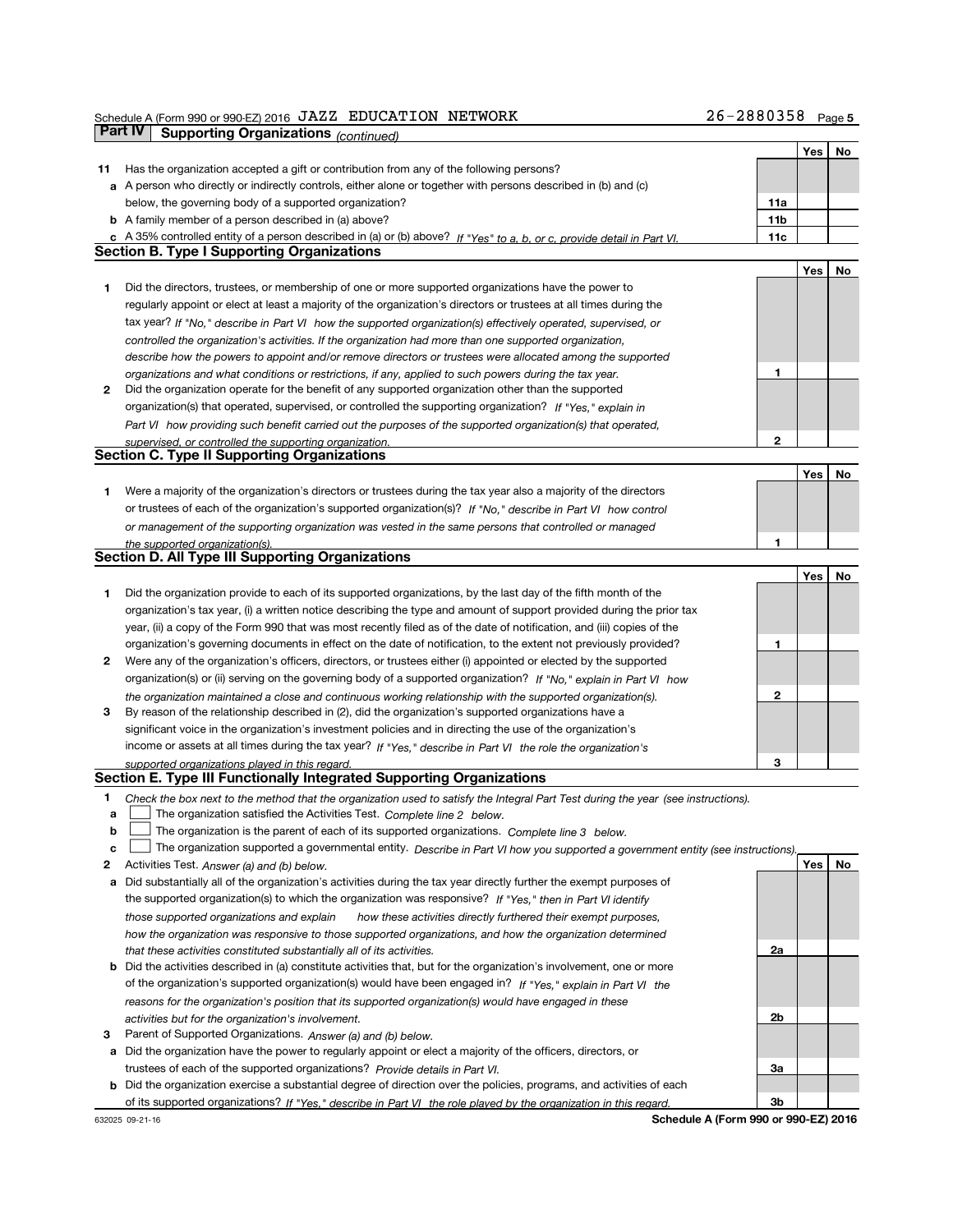#### Schedule A (Form 990 or 990-EZ) 2016 J.A.Z.Z EDUCAT LON NETWORK<br>| Part V | Type III Non-Functionally Integrated 509(a)(3) Supporting Organizations JAZZ EDUCATION NETWORK 26-2880358

26-2880358 Page 6

1 Check here if the organization satisfied the Integral Part Test as a qualifying trust on Nov. 20, 1970 (explain in Part VI.) See instructions. All other Type III non-functionally integrated supporting organizations must complete Sections A through E.

|                | Section A - Adjusted Net Income                                                                                                   |                | (A) Prior Year | (B) Current Year<br>(optional) |
|----------------|-----------------------------------------------------------------------------------------------------------------------------------|----------------|----------------|--------------------------------|
| 1              | Net short-term capital gain                                                                                                       | 1              |                |                                |
| 2              | Recoveries of prior-year distributions                                                                                            | $\overline{2}$ |                |                                |
| З              | Other gross income (see instructions)                                                                                             | 3              |                |                                |
| 4              | Add lines 1 through 3                                                                                                             | 4              |                |                                |
| 5              | Depreciation and depletion                                                                                                        | 5              |                |                                |
| 6              | Portion of operating expenses paid or incurred for production or                                                                  |                |                |                                |
|                | collection of gross income or for management, conservation, or                                                                    |                |                |                                |
|                | maintenance of property held for production of income (see instructions)                                                          | 6              |                |                                |
| 7              | Other expenses (see instructions)                                                                                                 | $\overline{7}$ |                |                                |
| 8              | <b>Adjusted Net Income</b> (subtract lines 5, 6, and 7 from line 4)                                                               | 8              |                |                                |
|                | <b>Section B - Minimum Asset Amount</b>                                                                                           |                | (A) Prior Year | (B) Current Year<br>(optional) |
| 1              | Aggregate fair market value of all non-exempt-use assets (see                                                                     |                |                |                                |
|                | instructions for short tax year or assets held for part of year):                                                                 |                |                |                                |
|                | <b>a</b> Average monthly value of securities                                                                                      | 1a             |                |                                |
|                | <b>b</b> Average monthly cash balances                                                                                            | 1 <sub>b</sub> |                |                                |
|                | c Fair market value of other non-exempt-use assets                                                                                | 1c             |                |                                |
|                | d Total (add lines 1a, 1b, and 1c)                                                                                                | 1d             |                |                                |
|                | e Discount claimed for blockage or other                                                                                          |                |                |                                |
|                | factors (explain in detail in Part VI):                                                                                           |                |                |                                |
| $\mathbf{2}$   | Acquisition indebtedness applicable to non-exempt-use assets                                                                      | 2              |                |                                |
| 3              | Subtract line 2 from line 1d                                                                                                      | 3              |                |                                |
| 4              | Cash deemed held for exempt use. Enter 1-1/2% of line 3 (for greater amount,                                                      |                |                |                                |
|                | see instructions)                                                                                                                 | 4              |                |                                |
| 5              | Net value of non-exempt-use assets (subtract line 4 from line 3)                                                                  | 5              |                |                                |
| 6              | Multiply line 5 by .035                                                                                                           | 6              |                |                                |
| 7              | Recoveries of prior-year distributions                                                                                            | $\overline{7}$ |                |                                |
| 8              | Minimum Asset Amount (add line 7 to line 6)                                                                                       | 8              |                |                                |
|                | <b>Section C - Distributable Amount</b>                                                                                           |                |                | <b>Current Year</b>            |
| 1.             | Adjusted net income for prior year (from Section A, line 8, Column A)                                                             | 1              |                |                                |
| 2              | Enter 85% of line 1                                                                                                               | $\overline{2}$ |                |                                |
| 3              | Minimum asset amount for prior year (from Section B, line 8, Column A)                                                            | 3              |                |                                |
| 4              | Enter greater of line 2 or line 3                                                                                                 | 4              |                |                                |
| 5              | Income tax imposed in prior year                                                                                                  | 5              |                |                                |
| 6              | <b>Distributable Amount.</b> Subtract line 5 from line 4, unless subject to                                                       |                |                |                                |
|                | emergency temporary reduction (see instructions)                                                                                  | 6              |                |                                |
| $\overline{7}$ | Check here if the current year is the organization's first as a non-functionally integrated Type III supporting organization (see |                |                |                                |

instructions).

Schedule A (Form 990 or 990-EZ) 2016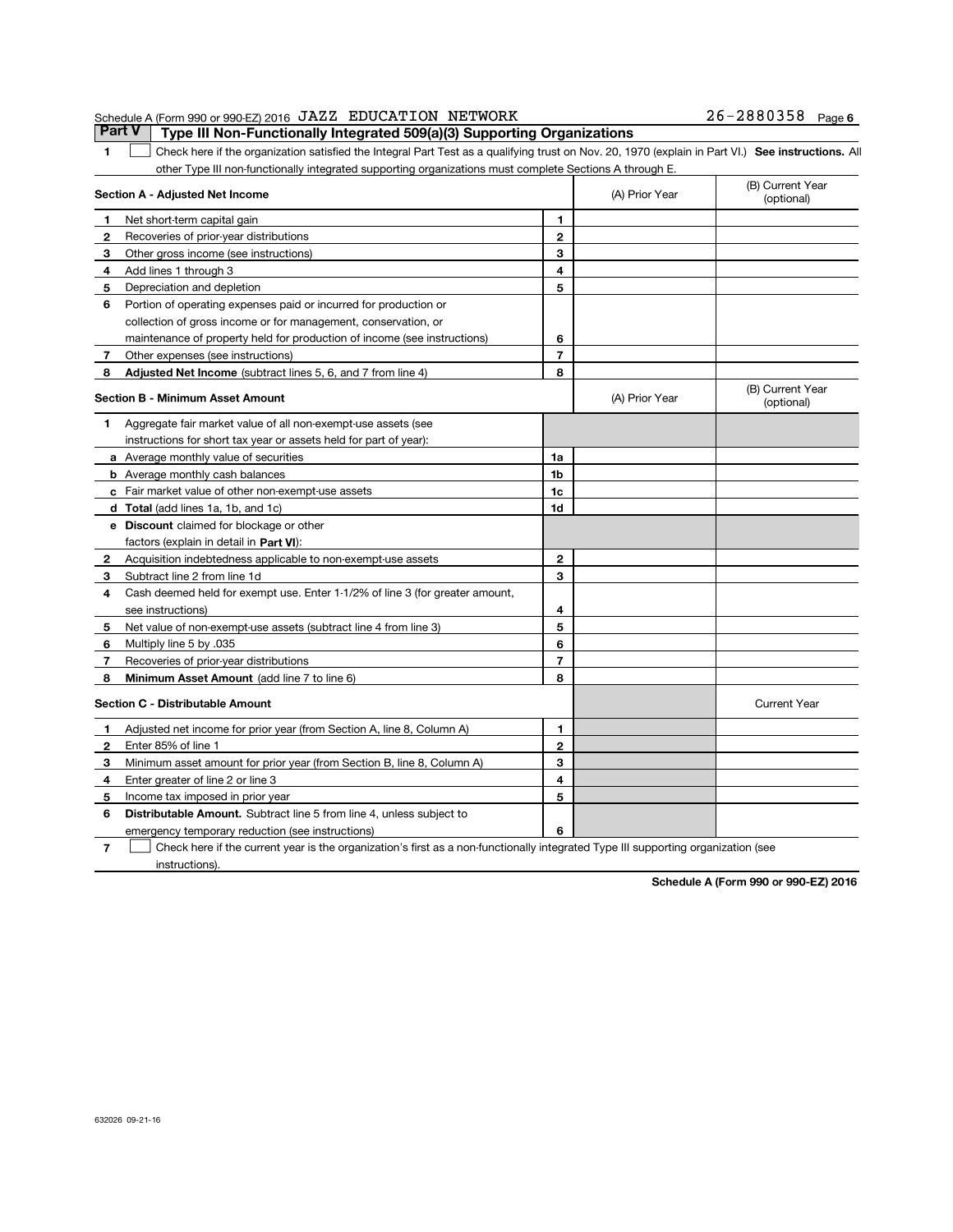JAZZ EDUCATION NETWORK 26-2880358

26-2880358 Page 7

| <b>Part V</b> | Schedule A (Form 990 or 990-EZ) 2016 JAZZ EDUCATION NETWORK<br>Type III Non-Functionally Integrated 509(a)(3) Supporting Organizations |                             |                                       | 26-2880358 Page7                        |
|---------------|----------------------------------------------------------------------------------------------------------------------------------------|-----------------------------|---------------------------------------|-----------------------------------------|
|               | <b>Section D - Distributions</b>                                                                                                       |                             | (continued)                           | <b>Current Year</b>                     |
| 1             | Amounts paid to supported organizations to accomplish exempt purposes                                                                  |                             |                                       |                                         |
| 2             | Amounts paid to perform activity that directly furthers exempt purposes of supported                                                   |                             |                                       |                                         |
|               | organizations, in excess of income from activity                                                                                       |                             |                                       |                                         |
| з             | Administrative expenses paid to accomplish exempt purposes of supported organizations                                                  |                             |                                       |                                         |
| 4             | Amounts paid to acquire exempt-use assets                                                                                              |                             |                                       |                                         |
| 5             | Qualified set-aside amounts (prior IRS approval required)                                                                              |                             |                                       |                                         |
| 6             | Other distributions (describe in Part VI). See instructions                                                                            |                             |                                       |                                         |
| 7             | Total annual distributions. Add lines 1 through 6                                                                                      |                             |                                       |                                         |
| 8             | Distributions to attentive supported organizations to which the organization is responsive                                             |                             |                                       |                                         |
|               | (provide details in Part VI). See instructions                                                                                         |                             |                                       |                                         |
| 9             | Distributable amount for 2016 from Section C, line 6                                                                                   |                             |                                       |                                         |
| 10            | Line 8 amount divided by Line 9 amount                                                                                                 |                             |                                       |                                         |
|               |                                                                                                                                        | (i)                         | (ii)                                  | (iii)                                   |
|               | Section E - Distribution Allocations (see instructions)                                                                                | <b>Excess Distributions</b> | <b>Underdistributions</b><br>Pre-2016 | <b>Distributable</b><br>Amount for 2016 |
| 1             | Distributable amount for 2016 from Section C, line 6                                                                                   |                             |                                       |                                         |
| 2             | Underdistributions, if any, for years prior to 2016 (reason-                                                                           |                             |                                       |                                         |
|               | able cause required-explain in Part VI). See instructions                                                                              |                             |                                       |                                         |
| 3             | Excess distributions carryover, if any, to 2016:                                                                                       |                             |                                       |                                         |
| а             |                                                                                                                                        |                             |                                       |                                         |
| b             |                                                                                                                                        |                             |                                       |                                         |
|               | $c$ From 2013                                                                                                                          |                             |                                       |                                         |
|               | $d$ From 2014                                                                                                                          |                             |                                       |                                         |
|               | e From 2015                                                                                                                            |                             |                                       |                                         |
|               | f Total of lines 3a through e                                                                                                          |                             |                                       |                                         |
|               | g Applied to underdistributions of prior years                                                                                         |                             |                                       |                                         |
|               | <b>h</b> Applied to 2016 distributable amount                                                                                          |                             |                                       |                                         |
| Ť.            | Carryover from 2011 not applied (see instructions)                                                                                     |                             |                                       |                                         |
|               | Remainder. Subtract lines 3g, 3h, and 3i from 3f.                                                                                      |                             |                                       |                                         |
| 4             | Distributions for 2016 from Section D,                                                                                                 |                             |                                       |                                         |
|               | \$<br>line $7:$                                                                                                                        |                             |                                       |                                         |
|               | <b>a</b> Applied to underdistributions of prior years                                                                                  |                             |                                       |                                         |
|               | <b>b</b> Applied to 2016 distributable amount                                                                                          |                             |                                       |                                         |
|               | c Remainder. Subtract lines 4a and 4b from 4                                                                                           |                             |                                       |                                         |
| 5             | Remaining underdistributions for years prior to 2016, if                                                                               |                             |                                       |                                         |
|               | any. Subtract lines 3g and 4a from line 2. For result greater                                                                          |                             |                                       |                                         |
|               | than zero, explain in Part VI. See instructions                                                                                        |                             |                                       |                                         |
| 6             | Remaining underdistributions for 2016. Subtract lines 3h                                                                               |                             |                                       |                                         |
|               | and 4b from line 1. For result greater than zero, explain in                                                                           |                             |                                       |                                         |
|               | Part VI. See instructions                                                                                                              |                             |                                       |                                         |
| $\mathbf{7}$  | Excess distributions carryover to 2017. Add lines 3j                                                                                   |                             |                                       |                                         |
|               | and 4c                                                                                                                                 |                             |                                       |                                         |
| 8             | Breakdown of line 7:                                                                                                                   |                             |                                       |                                         |
| a             |                                                                                                                                        |                             |                                       |                                         |
|               | <b>b</b> Excess from 2013                                                                                                              |                             |                                       |                                         |
|               | c Excess from 2014                                                                                                                     |                             |                                       |                                         |
|               | d Excess from 2015                                                                                                                     |                             |                                       |                                         |
|               | e Excess from 2016                                                                                                                     |                             |                                       |                                         |

Schedule A (Form 990 or 990-EZ) 2016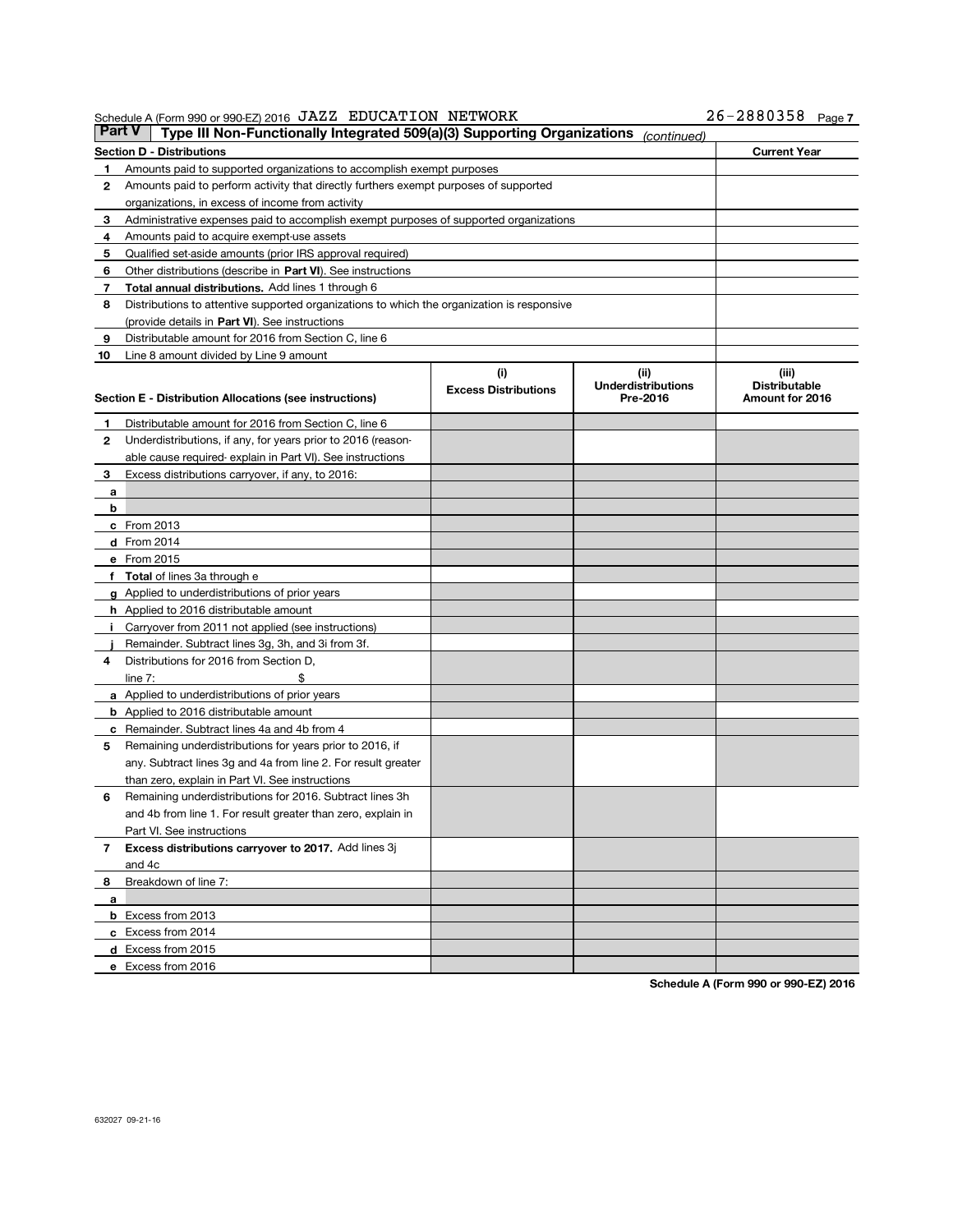|         | Schedule A (Form 990 or 990-EZ) 2016 JAZZ EDUCATION NETWORK                                                                                                                                                                                                                                                                                                                                                                                                                                                                                                          |  | $26 - 2880358$ Page 8 |
|---------|----------------------------------------------------------------------------------------------------------------------------------------------------------------------------------------------------------------------------------------------------------------------------------------------------------------------------------------------------------------------------------------------------------------------------------------------------------------------------------------------------------------------------------------------------------------------|--|-----------------------|
| Part VI | Supplemental Information. Provide the explanations required by Part II, line 10; Part II, line 17a or 17b; Part III, line 12;<br>Part IV, Section A, lines 1, 2, 3b, 3c, 4b, 4c, 5a, 6, 9a, 9b, 9c, 11a, 11b, and 11c; Part IV, Section B, lines 1 and 2; Part IV, Section C,<br>line 1; Part IV, Section D, lines 2 and 3; Part IV, Section E, lines 1c, 2a, 2b, 3a, and 3b; Part V, line 1; Part V, Section B, line 1e; Part V,<br>Section D, lines 5, 6, and 8; and Part V, Section E, lines 2, 5, and 6. Also complete this part for any additional information. |  |                       |
|         | (See instructions.)                                                                                                                                                                                                                                                                                                                                                                                                                                                                                                                                                  |  |                       |
|         |                                                                                                                                                                                                                                                                                                                                                                                                                                                                                                                                                                      |  |                       |
|         |                                                                                                                                                                                                                                                                                                                                                                                                                                                                                                                                                                      |  |                       |
|         |                                                                                                                                                                                                                                                                                                                                                                                                                                                                                                                                                                      |  |                       |
|         |                                                                                                                                                                                                                                                                                                                                                                                                                                                                                                                                                                      |  |                       |
|         |                                                                                                                                                                                                                                                                                                                                                                                                                                                                                                                                                                      |  |                       |
|         |                                                                                                                                                                                                                                                                                                                                                                                                                                                                                                                                                                      |  |                       |
|         |                                                                                                                                                                                                                                                                                                                                                                                                                                                                                                                                                                      |  |                       |
|         |                                                                                                                                                                                                                                                                                                                                                                                                                                                                                                                                                                      |  |                       |
|         |                                                                                                                                                                                                                                                                                                                                                                                                                                                                                                                                                                      |  |                       |
|         |                                                                                                                                                                                                                                                                                                                                                                                                                                                                                                                                                                      |  |                       |
|         |                                                                                                                                                                                                                                                                                                                                                                                                                                                                                                                                                                      |  |                       |
|         |                                                                                                                                                                                                                                                                                                                                                                                                                                                                                                                                                                      |  |                       |
|         |                                                                                                                                                                                                                                                                                                                                                                                                                                                                                                                                                                      |  |                       |
|         |                                                                                                                                                                                                                                                                                                                                                                                                                                                                                                                                                                      |  |                       |
|         |                                                                                                                                                                                                                                                                                                                                                                                                                                                                                                                                                                      |  |                       |
|         |                                                                                                                                                                                                                                                                                                                                                                                                                                                                                                                                                                      |  |                       |
|         |                                                                                                                                                                                                                                                                                                                                                                                                                                                                                                                                                                      |  |                       |
|         |                                                                                                                                                                                                                                                                                                                                                                                                                                                                                                                                                                      |  |                       |
|         |                                                                                                                                                                                                                                                                                                                                                                                                                                                                                                                                                                      |  |                       |
|         |                                                                                                                                                                                                                                                                                                                                                                                                                                                                                                                                                                      |  |                       |
|         |                                                                                                                                                                                                                                                                                                                                                                                                                                                                                                                                                                      |  |                       |
|         |                                                                                                                                                                                                                                                                                                                                                                                                                                                                                                                                                                      |  |                       |
|         |                                                                                                                                                                                                                                                                                                                                                                                                                                                                                                                                                                      |  |                       |
|         |                                                                                                                                                                                                                                                                                                                                                                                                                                                                                                                                                                      |  |                       |
|         |                                                                                                                                                                                                                                                                                                                                                                                                                                                                                                                                                                      |  |                       |
|         |                                                                                                                                                                                                                                                                                                                                                                                                                                                                                                                                                                      |  |                       |
|         |                                                                                                                                                                                                                                                                                                                                                                                                                                                                                                                                                                      |  |                       |
|         |                                                                                                                                                                                                                                                                                                                                                                                                                                                                                                                                                                      |  |                       |
|         |                                                                                                                                                                                                                                                                                                                                                                                                                                                                                                                                                                      |  |                       |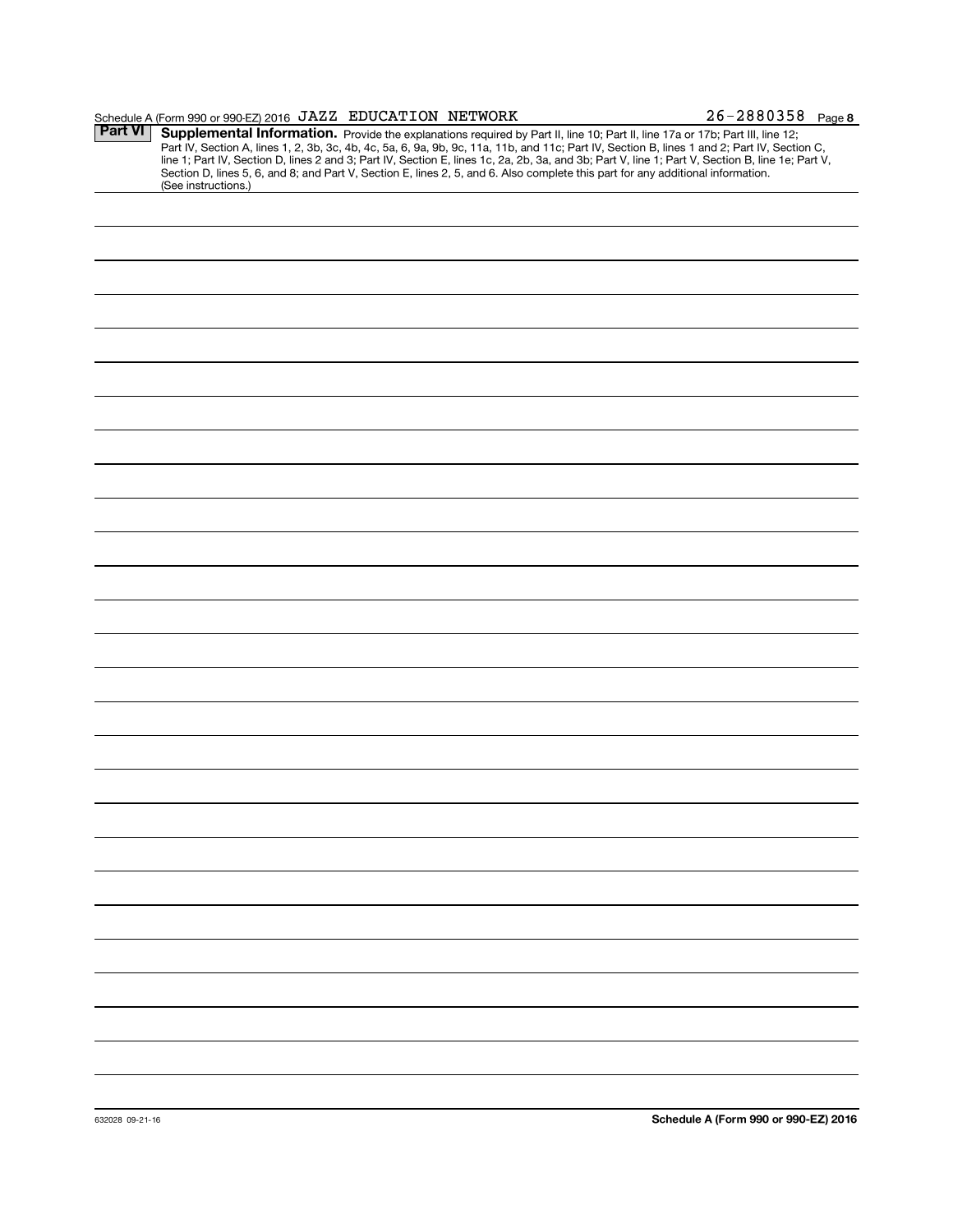623171 04-01-16

# Identification of Excess Contributions Included on Part II, Line 5 Schedule A <sup>2016</sup>

\*\* Do Not File \*\* \*\*\* Not Open to Public Inspection \*\*\*

| <b>Contributor's Name</b> | <b>Total</b><br>Contributions | <b>Excess</b><br><b>Contributions</b> |
|---------------------------|-------------------------------|---------------------------------------|
| HERB ALPERT FOUNDATION    | 68,000.                       | 51,672.                               |
| <b>JAMEY AEBERSOLD</b>    | 22,191.                       | 5,863.                                |
|                           |                               |                                       |
|                           |                               |                                       |
|                           |                               |                                       |
|                           |                               |                                       |
|                           |                               |                                       |
|                           |                               |                                       |
|                           |                               |                                       |
|                           |                               |                                       |
|                           |                               |                                       |
|                           |                               |                                       |
|                           |                               |                                       |
|                           |                               |                                       |
|                           |                               |                                       |
|                           |                               |                                       |
|                           |                               |                                       |
|                           |                               |                                       |
|                           |                               |                                       |
|                           |                               |                                       |
|                           |                               |                                       |
|                           |                               |                                       |
|                           |                               |                                       |
|                           |                               |                                       |
|                           |                               | 57,535.                               |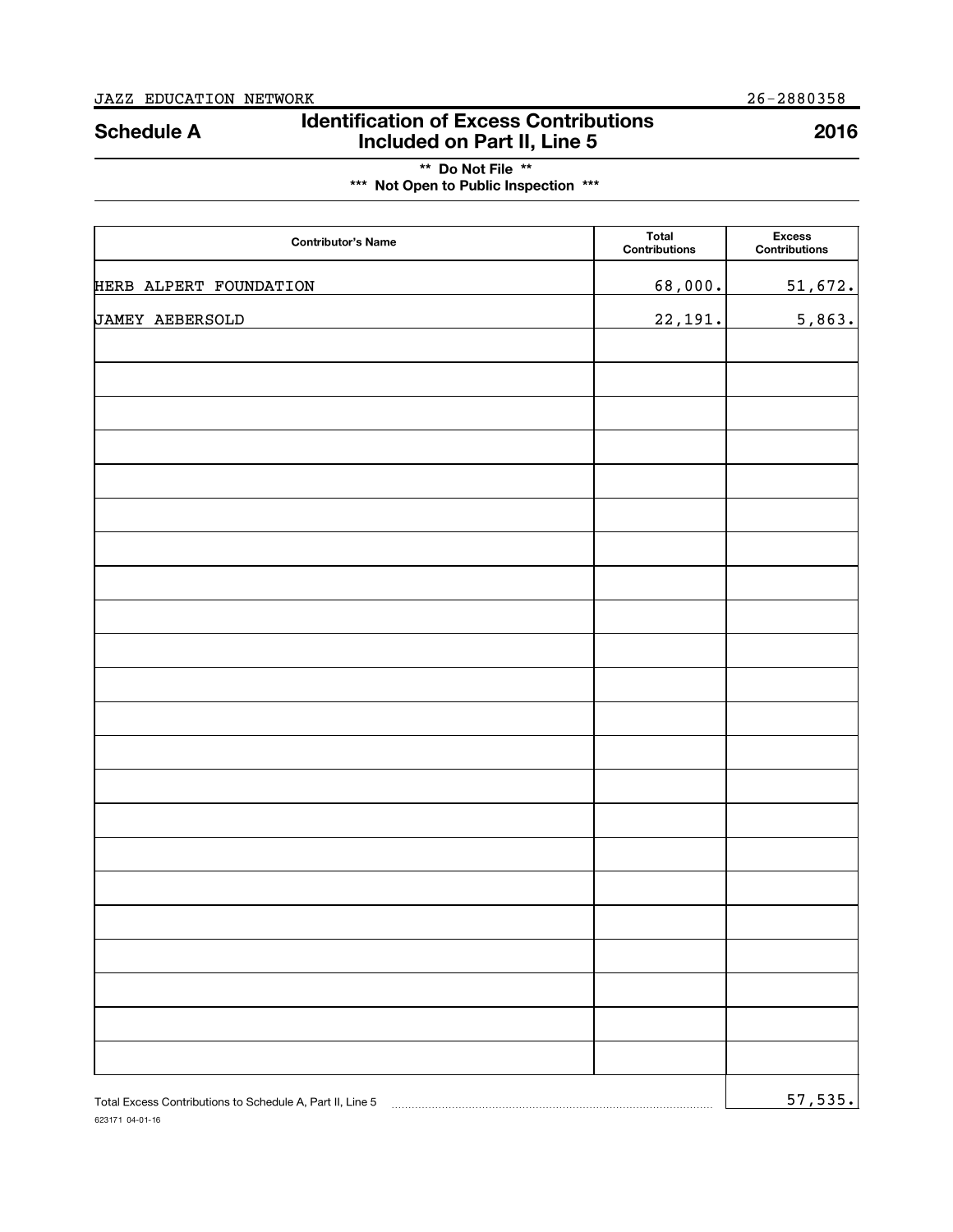| <b>Schedule B</b><br>(Form 990, 990-EZ.<br>or 990-PF) |
|-------------------------------------------------------|
| Department of the Treasury                            |
| Internal Revenue Service                              |

# **Schedule of Contributors**

Attach to Form 990, Form 990-EZ, or Form 990-PF. | Information about Schedule B (Form 990, 990-EZ, or 990-PF) and its instructions is at www.irs.gov/form990.

OMB No. 1545-0047

16

Name of the organization extensive properties and the original extensive properties of the organization number

|                                | <b>JAZZ EDUCATION NETWORK</b>                                               | 26-2880358 |
|--------------------------------|-----------------------------------------------------------------------------|------------|
| Organization type (check one): |                                                                             |            |
| Filers of:                     | Section:                                                                    |            |
| Form 990 or 990-EZ             | ΧI<br>$501(c)$ $\overline{3}$ ) (enter number) organization                 |            |
|                                | $4947(a)(1)$ nonexempt charitable trust not treated as a private foundation |            |
|                                | 527 political organization                                                  |            |
| Form 990-PF                    | 501(c)(3) exempt private foundation                                         |            |

4947(a)(1) nonexempt charitable trust treated as a private foundation  $\mathcal{L}(\mathcal{A})$ 

501(c)(3) taxable private foundation  $\mathcal{L}(\mathcal{A})$ 

Check if your organization is covered by the General Rule or a Special Rule.

Note: Only a section 501(c)(7), (8), or (10) organization can check boxes for both the General Rule and a Special Rule. See instructions.

#### General Rule

For an organization filing Form 990, 990-EZ, or 990-PF that received, during the year, contributions totaling \$5,000 or more (in money or property) from any one contributor. Complete Parts I and II. See instructions for determining a contributor's total contributions.

#### Special Rules

any one contributor, during the year, total contributions of the greater of  $\,$  (1) \$5,000 or (2) 2% of the amount on (i) Form 990, Part VIII, line 1h,  $\boxed{\textbf{X}}$  For an organization described in section 501(c)(3) filing Form 990 or 990-EZ that met the 33 1/3% support test of the regulations under sections 509(a)(1) and 170(b)(1)(A)(vi), that checked Schedule A (Form 990 or 990-EZ), Part II, line 13, 16a, or 16b, and that received from or (ii) Form 990-EZ, line 1. Complete Parts I and II.

year, total contributions of more than \$1,000 *exclusively* for religious, charitable, scientific, literary, or educational purposes, or for For an organization described in section 501(c)(7), (8), or (10) filing Form 990 or 990-EZ that received from any one contributor, during the the prevention of cruelty to children or animals. Complete Parts I, II, and III.

purpose. Don't complete any of the parts unless the **General Rule** applies to this organization because it received *nonexclusively* year, contributions <sub>exclusively</sub> for religious, charitable, etc., purposes, but no such contributions totaled more than \$1,000. If this box is checked, enter here the total contributions that were received during the year for an exclusively religious, charitable, etc., For an organization described in section 501(c)(7), (8), or (10) filing Form 990 or 990-EZ that received from any one contributor, during the religious, charitable, etc., contributions totaling \$5,000 or more during the year ~~~~~~~~~~~~~~~ | \$

Caution: An organization that isn't covered by the General Rule and/or the Special Rules doesn't file Schedule B (Form 990, 990-EZ, or 990-PF), but it must answer "No" on Part IV, line 2, of its Form 990; or check the box on line H of its Form 990-EZ or on its Form 990-PF, Part I, line 2, to certify that it doesn't meet the filing requirements of Schedule B (Form 990, 990-EZ, or 990-PF).

LHA For Paperwork Reduction Act Notice, see the Instructions for Form 990, 990-EZ, or 990-PF. Schedule B (Form 990, 990-EZ, or 990-PF) (2016)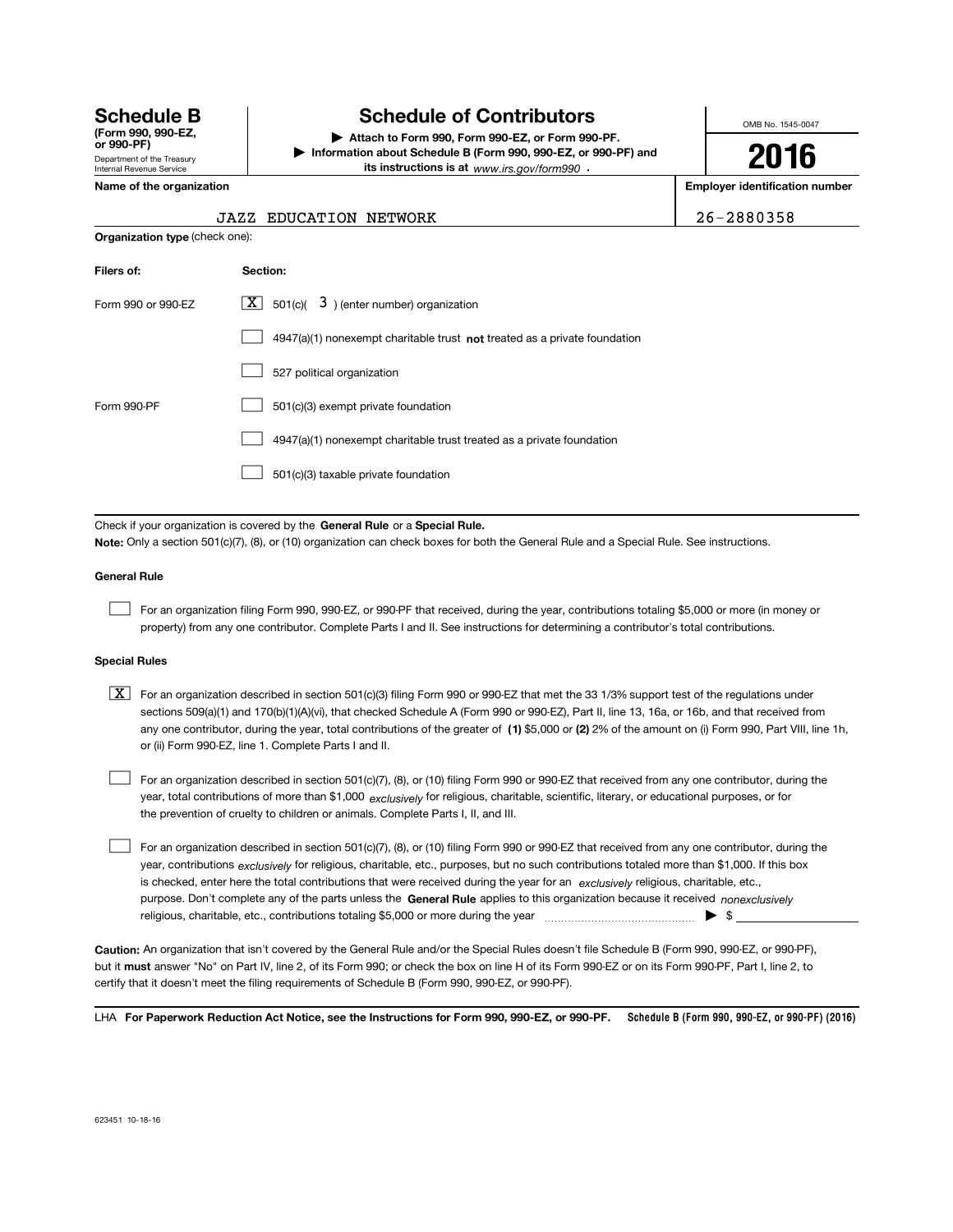| Schedule B (Form 990, 990-EZ, or 990-PF) (2016) | Page                                  |
|-------------------------------------------------|---------------------------------------|
| Name of organization                            | <b>Employer identification number</b> |

Page 2

| JAZZ | EDUCATION | NETWORK | 26-2880358 |
|------|-----------|---------|------------|

|  | $26 - 288035$ |  |  |  |
|--|---------------|--|--|--|

| Part I Contributors (See instructions). Use duplicate copies of Part I if additional space is needed. |  |  |
|-------------------------------------------------------------------------------------------------------|--|--|
|                                                                                                       |  |  |

| (a)         | (b)                                                                      | (c)                               | (d)                                                                                                         |
|-------------|--------------------------------------------------------------------------|-----------------------------------|-------------------------------------------------------------------------------------------------------------|
| No.         | Name, address, and ZIP + 4                                               | <b>Total contributions</b>        | Type of contribution                                                                                        |
| $\mathbf 1$ | HERB ALPERT FOUNDATION<br>1414 6TH STREET<br>SANTA MONICA, CA 90401-2510 | 15,000.<br>$\frac{1}{2}$          | $\overline{\mathbf{x}}$<br>Person<br>Payroll<br>Noncash<br>(Complete Part II for<br>noncash contributions.) |
| (a)         | (b)                                                                      | (c)                               | (d)                                                                                                         |
| No.         | Name, address, and ZIP + 4                                               | <b>Total contributions</b>        | Type of contribution                                                                                        |
|             |                                                                          | \$                                | Person<br>Payroll<br>Noncash<br>(Complete Part II for<br>noncash contributions.)                            |
| (a)         | (b)                                                                      | (c)                               | (d)                                                                                                         |
| No.         | Name, address, and ZIP + 4                                               | <b>Total contributions</b><br>\$  | Type of contribution<br>Person<br>Payroll<br>Noncash<br>(Complete Part II for<br>noncash contributions.)    |
| (a)<br>No.  | (b)<br>Name, address, and ZIP + 4                                        | (c)<br><b>Total contributions</b> | (d)<br>Type of contribution                                                                                 |
|             |                                                                          | \$                                | Person<br>Payroll<br>Noncash<br>(Complete Part II for<br>noncash contributions.)                            |
| (a)<br>No.  | (b)<br>Name, address, and ZIP + 4                                        | (c)<br><b>Total contributions</b> | (d)<br>Type of contribution                                                                                 |
|             |                                                                          | \$                                | Person<br>Payroll<br>Noncash<br>(Complete Part II for<br>noncash contributions.)                            |
| (a)<br>No.  | (b)<br>Name, address, and ZIP + 4                                        | (c)<br><b>Total contributions</b> | (d)<br>Type of contribution                                                                                 |
|             |                                                                          | \$                                | Person<br>Payroll<br>Noncash<br>(Complete Part II for<br>noncash contributions.)                            |

Schedule B (Form 990, 990-EZ, or 990-PF) (2016)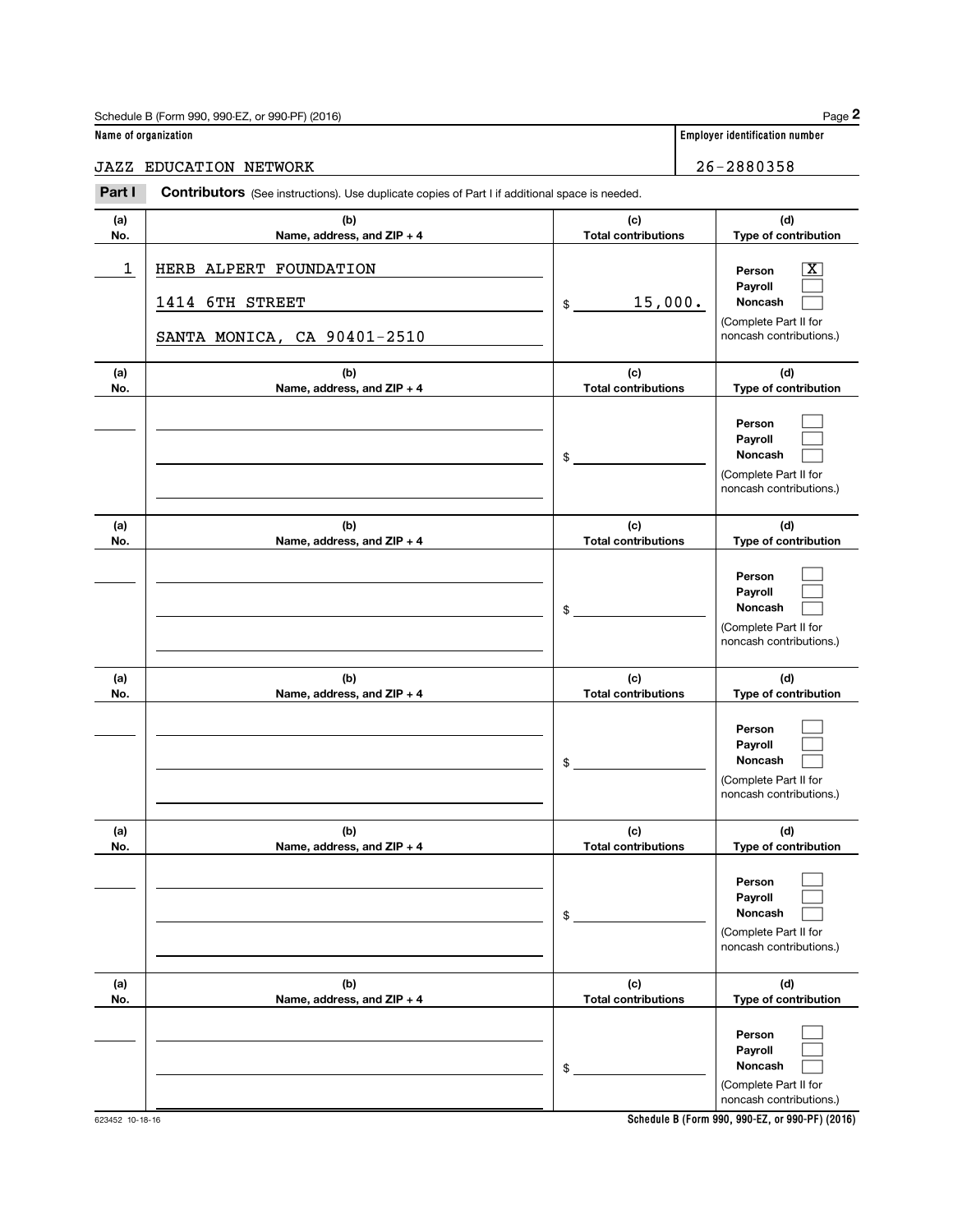| Schedule B (Form 990, 990-EZ, or 990-PF) (2016) | Page $3$                         |  |  |
|-------------------------------------------------|----------------------------------|--|--|
| Name of organization                            | ' Employer identification number |  |  |
| JAZZ<br>EDUCATION NETWORK                       | 26-2880358                       |  |  |

#### (a) No. from Part I (c) FMV (or estimate) (See instructions) (b) Description of noncash property given (d) Date received (a) No. from Part I (c) FMV (or estimate) (See instructions) (b) Description of noncash property given (d) Date received (a) No. from Part I (c) FMV (or estimate) (See instructions) (b) Description of noncash property given (d) Date received (a) No. from Part I (c) FMV (or estimate) (See instructions) (b) Description of noncash property given (d) Date received (a) No. from Part I (c) FMV (or estimate) (See instructions) (b) Description of noncash property given (d) Date received (a) No. from Part I (c) FMV (or estimate) (See instructions) (b) Description of noncash property given (d) Date received Part II Noncash Property (See instructions). Use duplicate copies of Part II if additional space is needed. \$ \$ \$ \$ \$ \$

Schedule B (Form 990, 990-EZ, or 990-PF) (2016)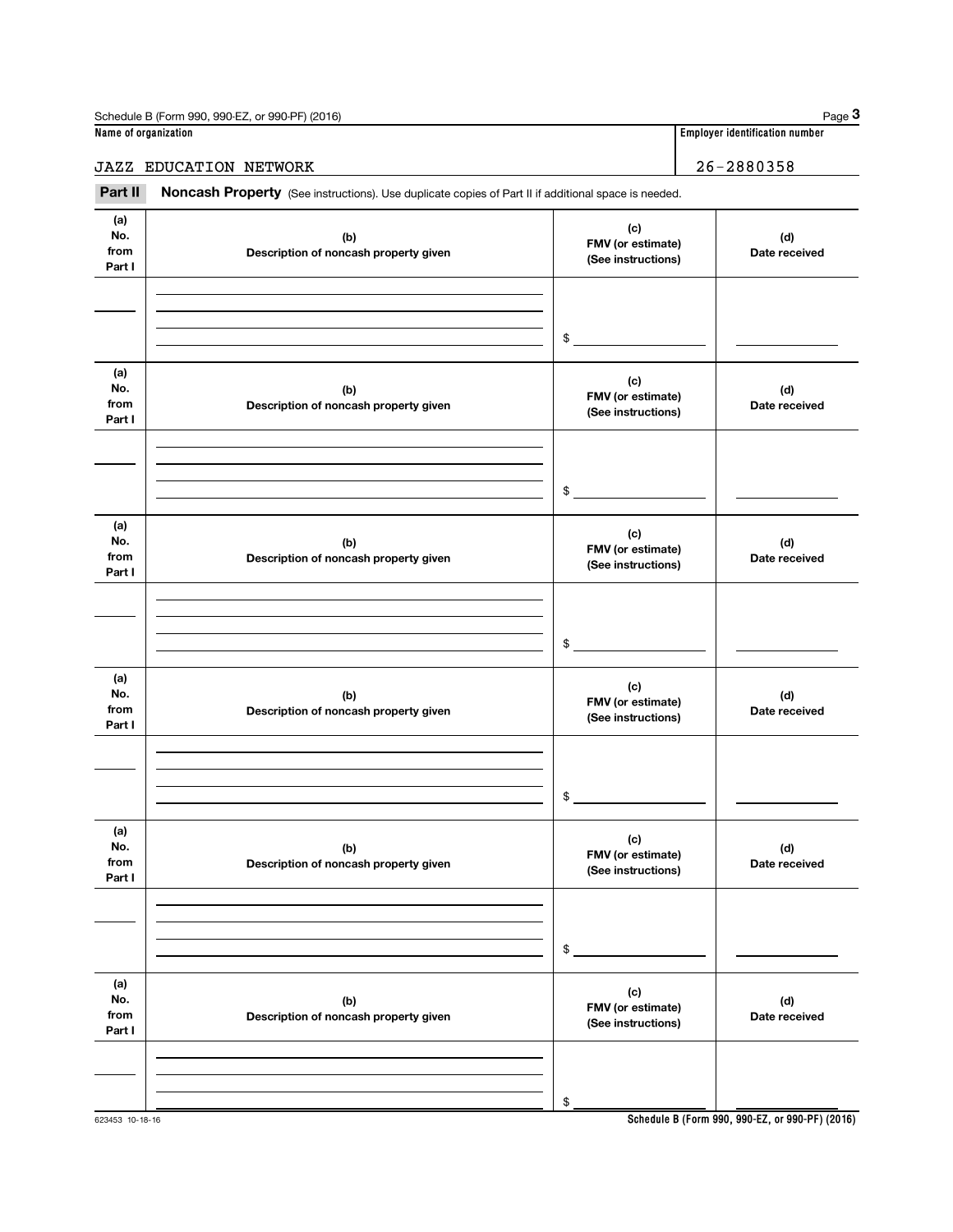|                           | Schedule B (Form 990, 990-EZ, or 990-PF) (2016)                                                                                                                                                                                                                                                                                                                                                                                                         |                      |                                          | Page 4                                   |  |  |  |  |
|---------------------------|---------------------------------------------------------------------------------------------------------------------------------------------------------------------------------------------------------------------------------------------------------------------------------------------------------------------------------------------------------------------------------------------------------------------------------------------------------|----------------------|------------------------------------------|------------------------------------------|--|--|--|--|
| Name of organization      |                                                                                                                                                                                                                                                                                                                                                                                                                                                         |                      |                                          | <b>Employer identification number</b>    |  |  |  |  |
|                           | <b>JAZZ EDUCATION NETWORK</b>                                                                                                                                                                                                                                                                                                                                                                                                                           |                      |                                          | 26-2880358                               |  |  |  |  |
| Part III                  | $Exclusively$ religious, charitable, etc., contributions to organizations described in section $501(c)(7)$ , $(8)$ , or $(10)$ that total more than \$1,000 for<br>the year from any one contributor. Complete columns (a) through (e) and the following line entry. For organizations<br>completing Part III, enter the total of exclusively religious, charitable, etc., contributions of \$1,000 or less for the year. [Enter this info. once.] ▶ \$ |                      |                                          |                                          |  |  |  |  |
| (a) No.                   | Use duplicate copies of Part III if additional space is needed.                                                                                                                                                                                                                                                                                                                                                                                         |                      |                                          |                                          |  |  |  |  |
| from<br>Part I            | (b) Purpose of gift                                                                                                                                                                                                                                                                                                                                                                                                                                     | (c) Use of gift      |                                          | (d) Description of how gift is held      |  |  |  |  |
|                           |                                                                                                                                                                                                                                                                                                                                                                                                                                                         |                      |                                          |                                          |  |  |  |  |
|                           |                                                                                                                                                                                                                                                                                                                                                                                                                                                         |                      |                                          |                                          |  |  |  |  |
|                           |                                                                                                                                                                                                                                                                                                                                                                                                                                                         | (e) Transfer of gift |                                          |                                          |  |  |  |  |
|                           | Transferee's name, address, and ZIP + 4                                                                                                                                                                                                                                                                                                                                                                                                                 |                      |                                          | Relationship of transferor to transferee |  |  |  |  |
|                           |                                                                                                                                                                                                                                                                                                                                                                                                                                                         |                      |                                          |                                          |  |  |  |  |
| (a) No.<br>from<br>Part I | (b) Purpose of gift                                                                                                                                                                                                                                                                                                                                                                                                                                     | (c) Use of gift      |                                          | (d) Description of how gift is held      |  |  |  |  |
|                           |                                                                                                                                                                                                                                                                                                                                                                                                                                                         |                      |                                          |                                          |  |  |  |  |
|                           |                                                                                                                                                                                                                                                                                                                                                                                                                                                         |                      |                                          |                                          |  |  |  |  |
|                           | (e) Transfer of gift                                                                                                                                                                                                                                                                                                                                                                                                                                    |                      |                                          |                                          |  |  |  |  |
|                           | Transferee's name, address, and ZIP + 4                                                                                                                                                                                                                                                                                                                                                                                                                 |                      | Relationship of transferor to transferee |                                          |  |  |  |  |
|                           |                                                                                                                                                                                                                                                                                                                                                                                                                                                         |                      |                                          |                                          |  |  |  |  |
| (a) No.<br>from<br>Part I | (b) Purpose of gift                                                                                                                                                                                                                                                                                                                                                                                                                                     | (c) Use of gift      |                                          | (d) Description of how gift is held      |  |  |  |  |
|                           |                                                                                                                                                                                                                                                                                                                                                                                                                                                         |                      |                                          |                                          |  |  |  |  |
|                           |                                                                                                                                                                                                                                                                                                                                                                                                                                                         | (e) Transfer of gift |                                          |                                          |  |  |  |  |
|                           | Transferee's name, address, and ZIP + 4                                                                                                                                                                                                                                                                                                                                                                                                                 |                      |                                          | Relationship of transferor to transferee |  |  |  |  |
|                           |                                                                                                                                                                                                                                                                                                                                                                                                                                                         |                      |                                          |                                          |  |  |  |  |
| (a) No.<br>from<br>Part I | (b) Purpose of gift                                                                                                                                                                                                                                                                                                                                                                                                                                     | (c) Use of gift      |                                          | (d) Description of how gift is held      |  |  |  |  |
|                           |                                                                                                                                                                                                                                                                                                                                                                                                                                                         |                      |                                          |                                          |  |  |  |  |
|                           |                                                                                                                                                                                                                                                                                                                                                                                                                                                         |                      |                                          |                                          |  |  |  |  |
|                           | (e) Transfer of gift                                                                                                                                                                                                                                                                                                                                                                                                                                    |                      |                                          |                                          |  |  |  |  |
|                           | Transferee's name, address, and ZIP + 4                                                                                                                                                                                                                                                                                                                                                                                                                 |                      |                                          | Relationship of transferor to transferee |  |  |  |  |
|                           |                                                                                                                                                                                                                                                                                                                                                                                                                                                         |                      |                                          |                                          |  |  |  |  |
|                           |                                                                                                                                                                                                                                                                                                                                                                                                                                                         |                      |                                          |                                          |  |  |  |  |

Schedule B (Form 990, 990-EZ, or 990-PF) (2016)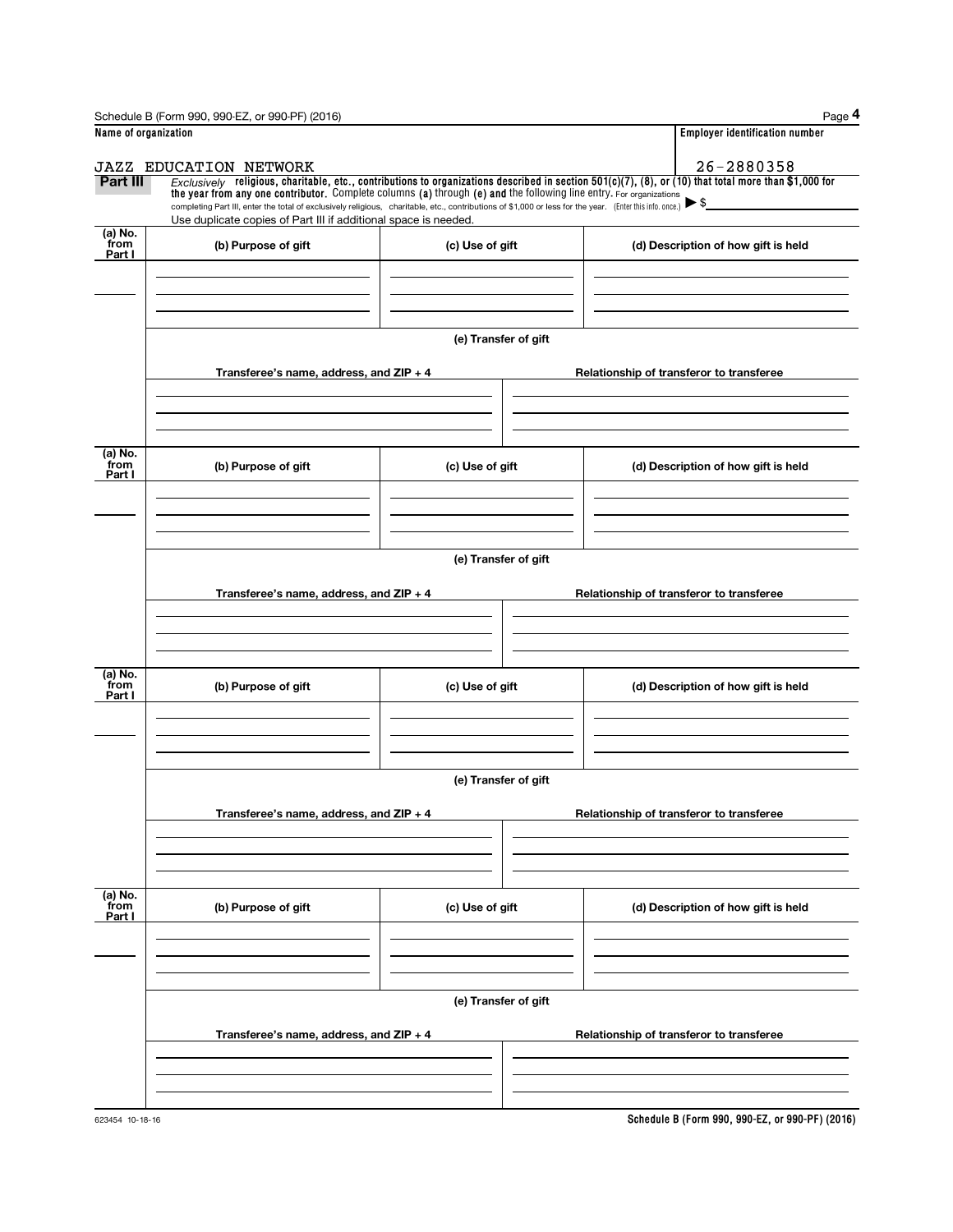|         | <b>SCHEDULE D</b>                                    |                                                                                                        | <b>Supplemental Financial Statements</b>                                                                                                                   |    | OMB No. 1545-0047                     |
|---------|------------------------------------------------------|--------------------------------------------------------------------------------------------------------|------------------------------------------------------------------------------------------------------------------------------------------------------------|----|---------------------------------------|
|         | (Form 990)                                           |                                                                                                        | Complete if the organization answered "Yes" on Form 990,<br>Part IV, line 6, 7, 8, 9, 10, 11a, 11b, 11c, 11d, 11e, 11f, 12a, or 12b.                       |    |                                       |
|         | Department of the Treasury                           |                                                                                                        | Attach to Form 990.                                                                                                                                        |    | Open to Public<br>Inspection          |
|         | Internal Revenue Service<br>Name of the organization |                                                                                                        | Information about Schedule D (Form 990) and its instructions is at $www.irs.gov/form990$ .                                                                 |    | <b>Employer identification number</b> |
|         |                                                      | <b>JAZZ EDUCATION NETWORK</b>                                                                          |                                                                                                                                                            |    | 26-2880358                            |
| Part I  |                                                      |                                                                                                        | Organizations Maintaining Donor Advised Funds or Other Similar Funds or Accounts. Complete if the                                                          |    |                                       |
|         |                                                      | organization answered "Yes" on Form 990, Part IV, line 6.                                              |                                                                                                                                                            |    |                                       |
|         |                                                      |                                                                                                        | (a) Donor advised funds                                                                                                                                    |    | (b) Funds and other accounts          |
| 1       |                                                      |                                                                                                        |                                                                                                                                                            |    |                                       |
| 2       |                                                      | Aggregate value of contributions to (during year)                                                      |                                                                                                                                                            |    |                                       |
| з<br>4  |                                                      |                                                                                                        |                                                                                                                                                            |    |                                       |
| 5       |                                                      |                                                                                                        | Did the organization inform all donors and donor advisors in writing that the assets held in donor advised funds                                           |    |                                       |
|         |                                                      |                                                                                                        | are the organization's property, subject to the organization's exclusive legal control? [[[[[[[[[[[[[[[[[[[[[                                              |    | Yes<br>No                             |
| 6       |                                                      |                                                                                                        | Did the organization inform all grantees, donors, and donor advisors in writing that grant funds can be used only                                          |    |                                       |
|         |                                                      |                                                                                                        | for charitable purposes and not for the benefit of the donor or donor advisor, or for any other purpose conferring                                         |    |                                       |
|         | impermissible private benefit?                       |                                                                                                        |                                                                                                                                                            |    | Yes<br>No                             |
| Part II |                                                      |                                                                                                        | Conservation Easements. Complete if the organization answered "Yes" on Form 990, Part IV, line 7.                                                          |    |                                       |
| 1.      |                                                      | Purpose(s) of conservation easements held by the organization (check all that apply).                  |                                                                                                                                                            |    |                                       |
|         |                                                      | Preservation of land for public use (e.g., recreation or education)<br>Protection of natural habitat   | Preservation of a historically important land area<br>Preservation of a certified historic structure                                                       |    |                                       |
|         |                                                      | Preservation of open space                                                                             |                                                                                                                                                            |    |                                       |
| 2       |                                                      |                                                                                                        | Complete lines 2a through 2d if the organization held a qualified conservation contribution in the form of a conservation easement on the last             |    |                                       |
|         | day of the tax year.                                 |                                                                                                        |                                                                                                                                                            |    | Held at the End of the Tax Year       |
| a       |                                                      |                                                                                                        |                                                                                                                                                            | 2a |                                       |
| b       |                                                      | Total acreage restricted by conservation easements                                                     |                                                                                                                                                            | 2b |                                       |
|         |                                                      |                                                                                                        | Number of conservation easements on a certified historic structure included in (a) <i>mummumumumum</i>                                                     | 2с |                                       |
|         |                                                      |                                                                                                        | d Number of conservation easements included in (c) acquired after 8/17/06, and not on a historic structure                                                 |    |                                       |
|         |                                                      |                                                                                                        |                                                                                                                                                            | 2d |                                       |
| 3       | vear                                                 |                                                                                                        | Number of conservation easements modified, transferred, released, extinguished, or terminated by the organization during the tax                           |    |                                       |
| 4       |                                                      | Number of states where property subject to conservation easement is located $\blacktriangleright$      |                                                                                                                                                            |    |                                       |
| 5       |                                                      | Does the organization have a written policy regarding the periodic monitoring, inspection, handling of |                                                                                                                                                            |    |                                       |
|         |                                                      | violations, and enforcement of the conservation easements it holds?                                    |                                                                                                                                                            |    | <b>No</b><br>Yes                      |
| 6       |                                                      |                                                                                                        | Staff and volunteer hours devoted to monitoring, inspecting, handling of violations, and enforcing conservation easements during the year                  |    |                                       |
|         |                                                      |                                                                                                        |                                                                                                                                                            |    |                                       |
| 7       |                                                      |                                                                                                        | Amount of expenses incurred in monitoring, inspecting, handling of violations, and enforcing conservation easements during the year                        |    |                                       |
|         | $\blacktriangleright$ s                              |                                                                                                        |                                                                                                                                                            |    |                                       |
|         |                                                      |                                                                                                        | Does each conservation easement reported on line 2(d) above satisfy the requirements of section 170(h)(4)(B)(i)                                            |    |                                       |
| 9       | and section $170(h)(4)(B)(ii)?$                      |                                                                                                        | In Part XIII, describe how the organization reports conservation easements in its revenue and expense statement, and balance sheet, and                    |    | _l No                                 |
|         |                                                      |                                                                                                        | include, if applicable, the text of the footnote to the organization's financial statements that describes the organization's accounting for               |    |                                       |
|         | conservation easements.                              |                                                                                                        |                                                                                                                                                            |    |                                       |
|         | Part III                                             |                                                                                                        | Organizations Maintaining Collections of Art, Historical Treasures, or Other Similar Assets.                                                               |    |                                       |
|         |                                                      | Complete if the organization answered "Yes" on Form 990, Part IV, line 8.                              |                                                                                                                                                            |    |                                       |
|         |                                                      |                                                                                                        | 1a If the organization elected, as permitted under SFAS 116 (ASC 958), not to report in its revenue statement and balance sheet works of art,              |    |                                       |
|         |                                                      |                                                                                                        | historical treasures, or other similar assets held for public exhibition, education, or research in furtherance of public service, provide, in Part XIII,  |    |                                       |
|         |                                                      | the text of the footnote to its financial statements that describes these items.                       |                                                                                                                                                            |    |                                       |
|         |                                                      |                                                                                                        | <b>b</b> If the organization elected, as permitted under SFAS 116 (ASC 958), to report in its revenue statement and balance sheet works of art, historical |    |                                       |
|         |                                                      |                                                                                                        | treasures, or other similar assets held for public exhibition, education, or research in furtherance of public service, provide the following amounts      |    |                                       |
|         | relating to these items:                             |                                                                                                        | (i) Revenue included on Form 990, Part VIII, line 1 [2000] [2000] [2000] Revenue included on Form 990, Part VIII, line 1                                   |    |                                       |
|         |                                                      | (ii) Assets included in Form 990, Part X                                                               |                                                                                                                                                            |    | $\blacktriangleright$ \$              |
| 2       |                                                      |                                                                                                        | If the organization received or held works of art, historical treasures, or other similar assets for financial gain, provide                               |    |                                       |
|         |                                                      | the following amounts required to be reported under SFAS 116 (ASC 958) relating to these items:        |                                                                                                                                                            |    |                                       |
|         |                                                      |                                                                                                        |                                                                                                                                                            | \$ |                                       |
|         |                                                      |                                                                                                        |                                                                                                                                                            | \$ |                                       |
|         |                                                      | LHA For Paperwork Reduction Act Notice, see the Instructions for Form 990.                             |                                                                                                                                                            |    | Schedule D (Form 990) 2016            |

632051 08-29-16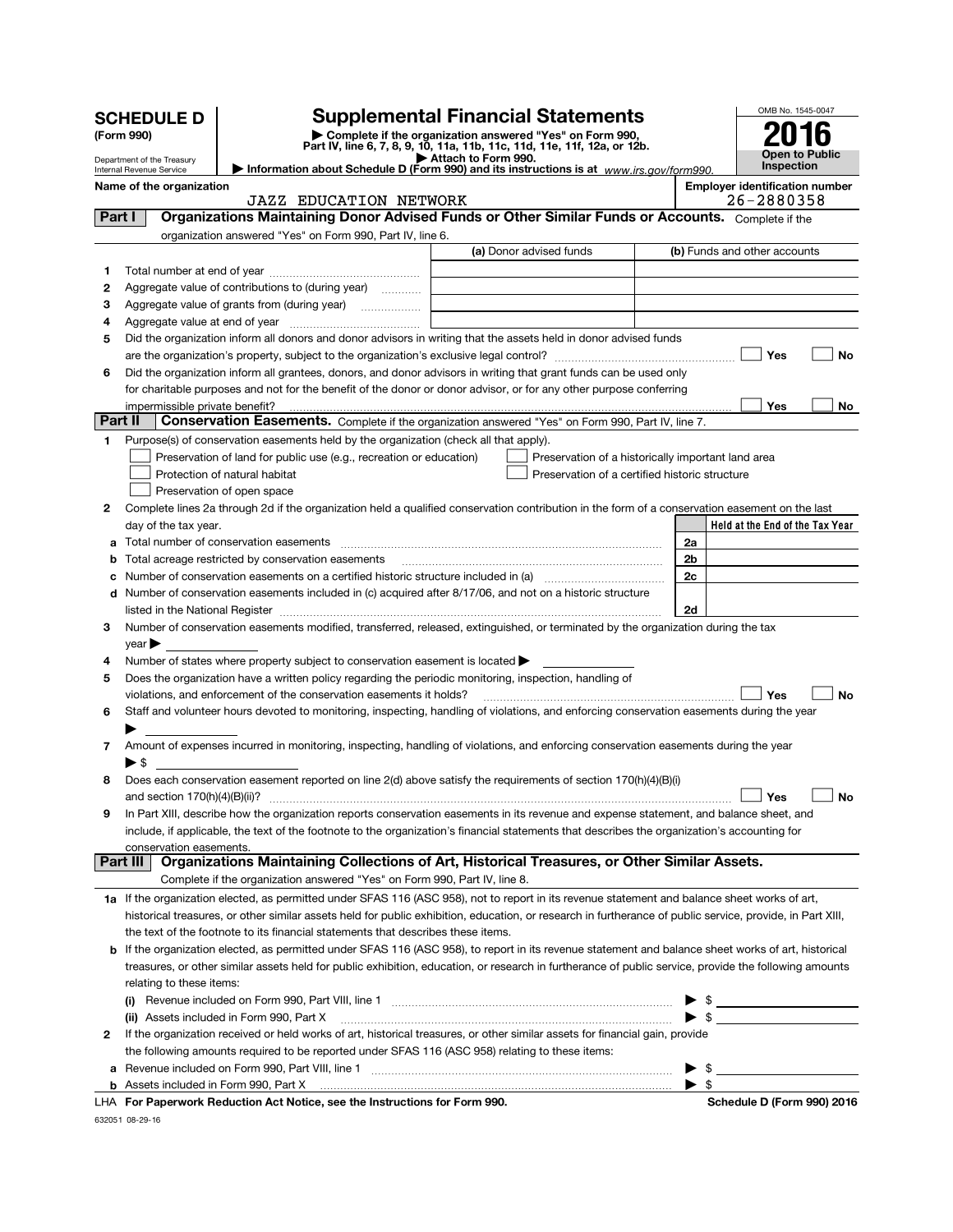|   | Schedule D (Form 990) 2016<br>Part III                                                                                                                                                                                         | <b>JAZZ EDUCATION NETWORK</b> |   |                           |                            |                 |                      | 26-2880358 Page 2   |            |
|---|--------------------------------------------------------------------------------------------------------------------------------------------------------------------------------------------------------------------------------|-------------------------------|---|---------------------------|----------------------------|-----------------|----------------------|---------------------|------------|
|   | Organizations Maintaining Collections of Art, Historical Treasures, or Other Similar Assets (continued)                                                                                                                        |                               |   |                           |                            |                 |                      |                     |            |
| 3 | Using the organization's acquisition, accession, and other records, check any of the following that are a significant use of its collection items                                                                              |                               |   |                           |                            |                 |                      |                     |            |
|   | (check all that apply):                                                                                                                                                                                                        |                               |   |                           |                            |                 |                      |                     |            |
| a | Public exhibition                                                                                                                                                                                                              |                               | d | Loan or exchange programs |                            |                 |                      |                     |            |
| b | Scholarly research                                                                                                                                                                                                             | е                             |   | Other                     |                            |                 |                      |                     |            |
| с | Preservation for future generations                                                                                                                                                                                            |                               |   |                           |                            |                 |                      |                     |            |
| 4 | Provide a description of the organization's collections and explain how they further the organization's exempt purpose in Part XIII.                                                                                           |                               |   |                           |                            |                 |                      |                     |            |
| 5 | During the year, did the organization solicit or receive donations of art, historical treasures, or other similar assets                                                                                                       |                               |   |                           |                            |                 |                      |                     |            |
|   | to be sold to raise funds rather than to be maintained as part of the organization's collection?<br>Part IV                                                                                                                    |                               |   |                           |                            |                 |                      | Yes                 | No         |
|   | Escrow and Custodial Arrangements. Complete if the organization answered "Yes" on Form 990, Part IV, line 9, or<br>reported an amount on Form 990, Part X, line 21.                                                            |                               |   |                           |                            |                 |                      |                     |            |
|   |                                                                                                                                                                                                                                |                               |   |                           |                            |                 |                      |                     |            |
|   | 1a Is the organization an agent, trustee, custodian or other intermediary for contributions or other assets not included                                                                                                       |                               |   |                           |                            |                 |                      |                     |            |
|   |                                                                                                                                                                                                                                |                               |   |                           |                            |                 |                      | Yes                 | No         |
|   | <b>b</b> If "Yes," explain the arrangement in Part XIII and complete the following table:                                                                                                                                      |                               |   |                           |                            |                 |                      |                     |            |
|   |                                                                                                                                                                                                                                |                               |   |                           |                            |                 |                      | Amount              |            |
| с |                                                                                                                                                                                                                                |                               |   |                           |                            | 1c              |                      |                     |            |
|   | d Additions during the year measurement contracts and a statement of a statement of the statement of the statement of the statement of the statement of the statement of the statement of the statement of the statement of th |                               |   |                           |                            | 1d              |                      |                     |            |
| е | Distributions during the year manufactured and an account of the year manufactured and the year manufactured and the year manufactured and the year manufactured and the year manufactured and the year manufactured and the y |                               |   |                           |                            | 1e              |                      |                     |            |
| f |                                                                                                                                                                                                                                |                               |   |                           |                            | 1f              |                      |                     |            |
|   | 2a Did the organization include an amount on Form 990, Part X, line 21, for escrow or custodial account liability?                                                                                                             |                               |   |                           |                            |                 |                      | Yes                 | No         |
|   | <b>b</b> If "Yes," explain the arrangement in Part XIII. Check here if the explanation has been provided on Part XIII<br>Part V                                                                                                |                               |   |                           |                            |                 |                      |                     |            |
|   | Endowment Funds. Complete if the organization answered "Yes" on Form 990, Part IV, line 10.                                                                                                                                    |                               |   |                           |                            |                 |                      |                     |            |
|   |                                                                                                                                                                                                                                | (a) Current year              |   | (b) Prior year            | (c) Two years back $\vert$ |                 | (d) Three years back | (e) Four years back |            |
|   |                                                                                                                                                                                                                                |                               |   |                           |                            |                 |                      |                     |            |
| b |                                                                                                                                                                                                                                |                               |   |                           |                            |                 |                      |                     |            |
| с | Net investment earnings, gains, and losses                                                                                                                                                                                     |                               |   |                           |                            |                 |                      |                     |            |
|   |                                                                                                                                                                                                                                |                               |   |                           |                            |                 |                      |                     |            |
|   | e Other expenditures for facilities                                                                                                                                                                                            |                               |   |                           |                            |                 |                      |                     |            |
|   | and programs                                                                                                                                                                                                                   |                               |   |                           |                            |                 |                      |                     |            |
| f |                                                                                                                                                                                                                                |                               |   |                           |                            |                 |                      |                     |            |
| g | End of year balance                                                                                                                                                                                                            |                               |   |                           |                            |                 |                      |                     |            |
| 2 | Provide the estimated percentage of the current year end balance (line 1g, column (a)) held as:                                                                                                                                |                               |   |                           |                            |                 |                      |                     |            |
| а | Board designated or quasi-endowment                                                                                                                                                                                            |                               | ℅ |                           |                            |                 |                      |                     |            |
| b | Permanent endowment                                                                                                                                                                                                            | %                             |   |                           |                            |                 |                      |                     |            |
|   | <b>c</b> Temporarily restricted endowment $\blacktriangleright$                                                                                                                                                                | %                             |   |                           |                            |                 |                      |                     |            |
|   | The percentages on lines 2a, 2b, and 2c should equal 100%.                                                                                                                                                                     |                               |   |                           |                            |                 |                      |                     |            |
|   | 3a Are there endowment funds not in the possession of the organization that are held and administered for the organization                                                                                                     |                               |   |                           |                            |                 |                      |                     |            |
|   | by:                                                                                                                                                                                                                            |                               |   |                           |                            |                 |                      |                     | Yes<br>No. |
|   |                                                                                                                                                                                                                                |                               |   |                           |                            |                 |                      | 3a(i)               |            |
|   | (ii) related organizations                                                                                                                                                                                                     |                               |   |                           |                            |                 |                      | 3a(ii)              |            |
|   |                                                                                                                                                                                                                                |                               |   |                           |                            |                 |                      | Зb                  |            |
| 4 | Describe in Part XIII the intended uses of the organization's endowment funds.                                                                                                                                                 |                               |   |                           |                            |                 |                      |                     |            |
|   | Land, Buildings, and Equipment.<br>Part VI                                                                                                                                                                                     |                               |   |                           |                            |                 |                      |                     |            |
|   | Complete if the organization answered "Yes" on Form 990, Part IV, line 11a. See Form 990, Part X, line 10.                                                                                                                     |                               |   |                           |                            |                 |                      |                     |            |
|   | Description of property                                                                                                                                                                                                        | (a) Cost or other             |   |                           | (b) Cost or other          | (c) Accumulated |                      | (d) Book value      |            |
|   |                                                                                                                                                                                                                                | basis (investment)            |   |                           | basis (other)              | depreciation    |                      |                     |            |
|   |                                                                                                                                                                                                                                |                               |   |                           |                            |                 |                      |                     |            |
|   |                                                                                                                                                                                                                                |                               |   |                           |                            |                 |                      |                     |            |
|   |                                                                                                                                                                                                                                |                               |   |                           |                            |                 |                      |                     |            |
|   |                                                                                                                                                                                                                                |                               |   |                           |                            |                 |                      |                     |            |
|   | e Other                                                                                                                                                                                                                        |                               |   |                           | 2,545.                     | 2,301.          |                      |                     | 244.       |
|   | Total. Add lines 1a through 1e. (Column (d) must equal Form 990. Part X. column (B). line 10c.)                                                                                                                                |                               |   |                           |                            |                 |                      |                     | 244.       |

Schedule D (Form 990) 2016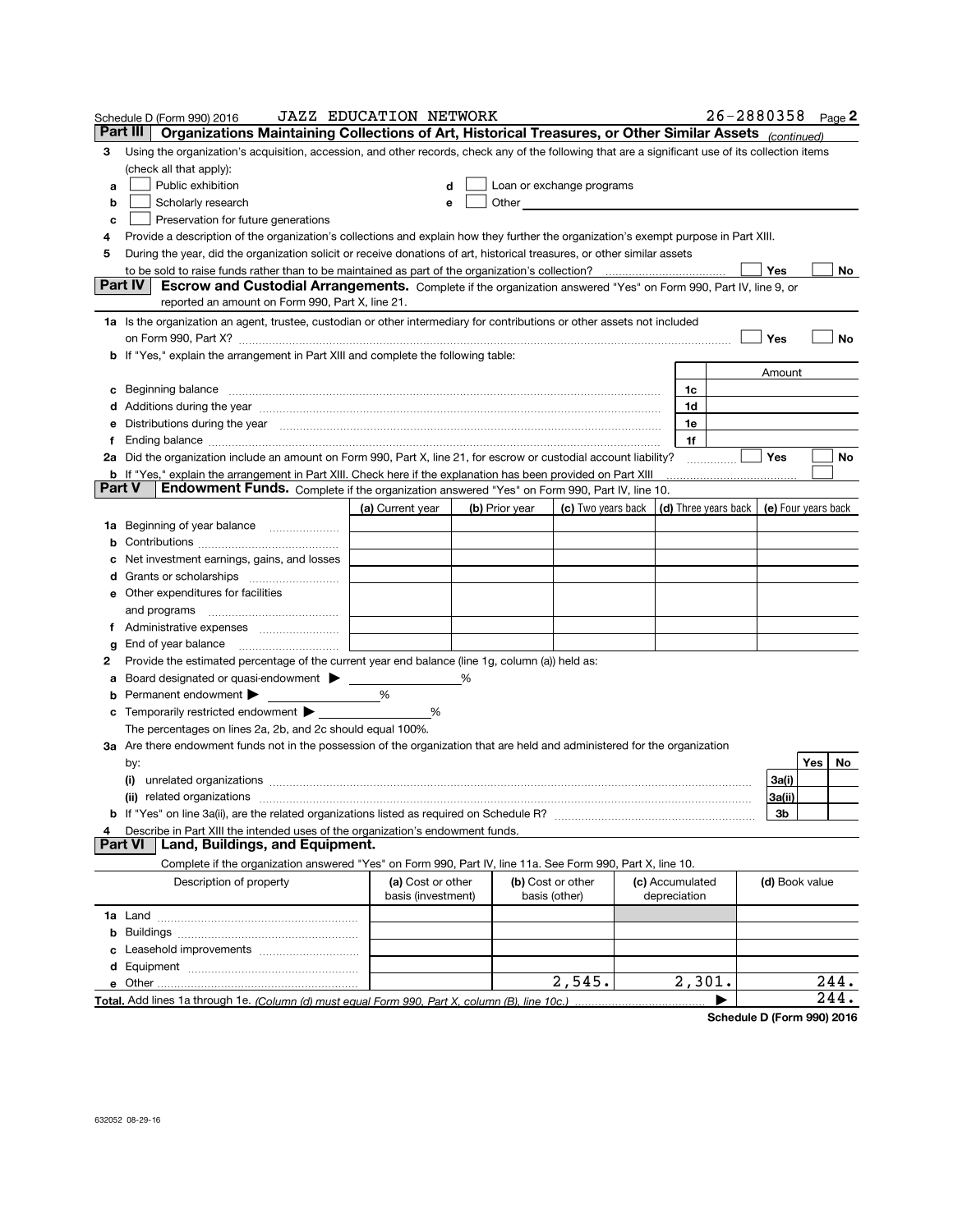|                            | Schedule D (Form 990) 2016                                                                                        | <b>JAZZ EDUCATION NETWORK</b> |                |                                                           | 26-2880358 Page 3 |                           |
|----------------------------|-------------------------------------------------------------------------------------------------------------------|-------------------------------|----------------|-----------------------------------------------------------|-------------------|---------------------------|
|                            | Part VII Investments - Other Securities.                                                                          |                               |                |                                                           |                   |                           |
|                            | Complete if the organization answered "Yes" on Form 990, Part IV, line 11b. See Form 990, Part X, line 12.        |                               |                |                                                           |                   |                           |
|                            | (a) Description of security or category (including name of security)                                              | (b) Book value                |                | (c) Method of valuation: Cost or end-of-year market value |                   |                           |
|                            | (1) Financial derivatives                                                                                         |                               |                |                                                           |                   |                           |
|                            | (2) Closely-held equity interests                                                                                 |                               |                |                                                           |                   |                           |
| (3) Other                  |                                                                                                                   |                               |                |                                                           |                   |                           |
| (A)                        |                                                                                                                   |                               |                |                                                           |                   |                           |
| (B)                        |                                                                                                                   |                               |                |                                                           |                   |                           |
| (C)                        |                                                                                                                   |                               |                |                                                           |                   |                           |
|                            |                                                                                                                   |                               |                |                                                           |                   |                           |
| (D)<br>(E)                 |                                                                                                                   |                               |                |                                                           |                   |                           |
|                            |                                                                                                                   |                               |                |                                                           |                   |                           |
| (F)                        |                                                                                                                   |                               |                |                                                           |                   |                           |
| (G)                        |                                                                                                                   |                               |                |                                                           |                   |                           |
| (H)                        |                                                                                                                   |                               |                |                                                           |                   |                           |
|                            | Total. (Col. (b) must equal Form 990, Part X, col. (B) line 12.) $\blacktriangleright$                            |                               |                |                                                           |                   |                           |
|                            | Part VIII Investments - Program Related.                                                                          |                               |                |                                                           |                   |                           |
|                            | Complete if the organization answered "Yes" on Form 990, Part IV, line 11c. See Form 990, Part X, line 13.        |                               |                |                                                           |                   |                           |
|                            | (a) Description of investment                                                                                     | (b) Book value                |                | (c) Method of valuation: Cost or end-of-year market value |                   |                           |
| (1)                        |                                                                                                                   |                               |                |                                                           |                   |                           |
| (2)                        |                                                                                                                   |                               |                |                                                           |                   |                           |
| (3)                        |                                                                                                                   |                               |                |                                                           |                   |                           |
| (4)                        |                                                                                                                   |                               |                |                                                           |                   |                           |
| (5)                        |                                                                                                                   |                               |                |                                                           |                   |                           |
| (6)                        |                                                                                                                   |                               |                |                                                           |                   |                           |
|                            |                                                                                                                   |                               |                |                                                           |                   |                           |
|                            |                                                                                                                   |                               |                |                                                           |                   |                           |
| (7)                        |                                                                                                                   |                               |                |                                                           |                   |                           |
| (8)                        |                                                                                                                   |                               |                |                                                           |                   |                           |
| (9)                        |                                                                                                                   |                               |                |                                                           |                   |                           |
| Part IX                    | Total. (Col. (b) must equal Form 990, Part X, col. (B) line $13.$ )<br><b>Other Assets.</b>                       |                               |                |                                                           |                   |                           |
|                            |                                                                                                                   |                               |                |                                                           |                   |                           |
|                            | Complete if the organization answered "Yes" on Form 990, Part IV, line 11d. See Form 990, Part X, line 15.        |                               |                |                                                           |                   |                           |
|                            |                                                                                                                   | (a) Description               |                |                                                           | (b) Book value    |                           |
| (1)                        | WEBSITE DEVELOPMENT UNDER CONSTRUCTION                                                                            |                               |                |                                                           |                   |                           |
| (2)                        |                                                                                                                   |                               |                |                                                           |                   |                           |
| (3)                        |                                                                                                                   |                               |                |                                                           |                   |                           |
| (4)                        |                                                                                                                   |                               |                |                                                           |                   |                           |
| (5)                        |                                                                                                                   |                               |                |                                                           |                   |                           |
| (6)                        |                                                                                                                   |                               |                |                                                           |                   |                           |
| (7)                        |                                                                                                                   |                               |                |                                                           |                   |                           |
| (8)                        |                                                                                                                   |                               |                |                                                           |                   |                           |
| (9)                        |                                                                                                                   |                               |                |                                                           |                   |                           |
|                            |                                                                                                                   |                               |                |                                                           |                   |                           |
|                            | <b>Other Liabilities.</b>                                                                                         |                               |                |                                                           |                   |                           |
|                            | Complete if the organization answered "Yes" on Form 990, Part IV, line 11e or 11f. See Form 990, Part X, line 25. |                               |                |                                                           |                   |                           |
|                            | (a) Description of liability                                                                                      |                               | (b) Book value |                                                           |                   |                           |
| (1)                        | Federal income taxes                                                                                              |                               |                |                                                           |                   |                           |
| (2)                        |                                                                                                                   |                               |                |                                                           |                   |                           |
| (3)                        |                                                                                                                   |                               |                |                                                           |                   |                           |
|                            |                                                                                                                   |                               |                |                                                           |                   |                           |
| (4)                        |                                                                                                                   |                               |                |                                                           |                   |                           |
| (5)                        |                                                                                                                   |                               |                |                                                           |                   |                           |
| (6)                        |                                                                                                                   |                               |                |                                                           |                   |                           |
| Part X<br><u>1.</u><br>(7) |                                                                                                                   |                               |                |                                                           |                   |                           |
| (8)<br>(9)                 |                                                                                                                   |                               |                |                                                           |                   | 42,532.<br><u>42,532.</u> |

organization's liability for uncertain tax positions under FIN 48 (ASC 740). Check here if the text of the footnote has been provided in Part XIII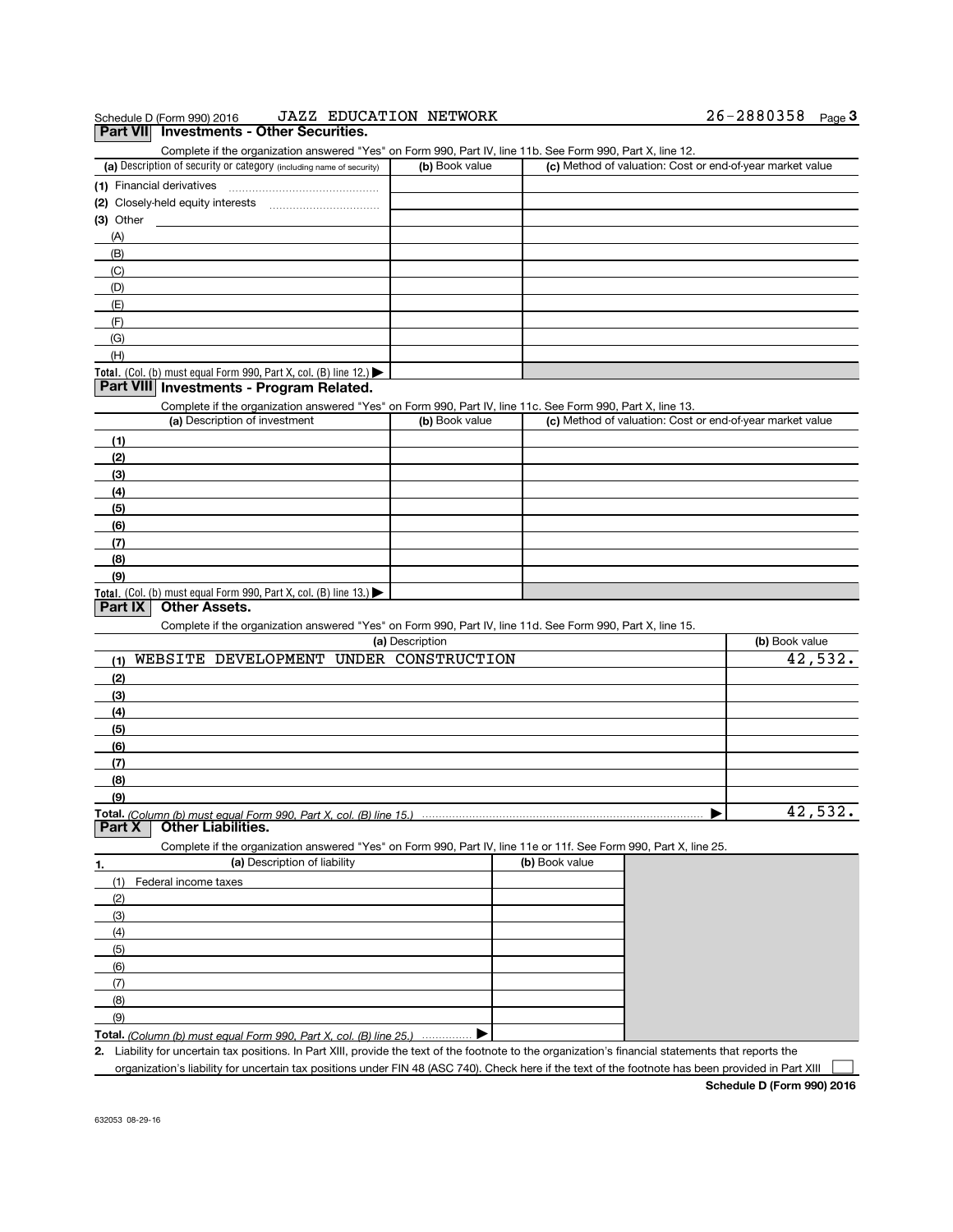|   | <b>JAZZ EDUCATION NETWORK</b><br>Schedule D (Form 990) 2016                                                                                                                                                                          |                |            |                | $26 - 2880358$ Page 4   |
|---|--------------------------------------------------------------------------------------------------------------------------------------------------------------------------------------------------------------------------------------|----------------|------------|----------------|-------------------------|
|   | Reconciliation of Revenue per Audited Financial Statements With Revenue per Return.<br>Part XI                                                                                                                                       |                |            |                |                         |
|   | Complete if the organization answered "Yes" on Form 990, Part IV, line 12a.                                                                                                                                                          |                |            |                |                         |
| 1 | Total revenue, gains, and other support per audited financial statements                                                                                                                                                             |                |            | $\blacksquare$ | $\overline{496}$ , 639. |
| 2 | Amounts included on line 1 but not on Form 990, Part VIII, line 12:                                                                                                                                                                  |                |            |                |                         |
| a | Net unrealized gains (losses) on investments [11] matter contracts and the unrealized gains (losses) on investments                                                                                                                  | 2a             |            |                |                         |
| b |                                                                                                                                                                                                                                      | 2 <sub>b</sub> |            |                |                         |
| c |                                                                                                                                                                                                                                      | 2 <sub>c</sub> |            |                |                         |
| d | Other (Describe in Part XIII.) <b>Construction Contract Construction</b> (Describe in Part XIII.)                                                                                                                                    | 2d             |            |                |                         |
| е | Add lines 2a through 2d <b>manufactures</b> 20 through 20 and 20 the manufacture of the manufacture of the state of the state of the state of the state of the state of the state of the state of the state of the state of the sta  |                |            | 2е             | $0_{\cdot}$             |
| З |                                                                                                                                                                                                                                      |                |            | 3              | 496,639.                |
| 4 | Amounts included on Form 990, Part VIII, line 12, but not on line 1:                                                                                                                                                                 |                |            |                |                         |
|   |                                                                                                                                                                                                                                      | 4a             |            |                |                         |
| b |                                                                                                                                                                                                                                      | 4 <sub>h</sub> | $-5.586$ . |                |                         |
|   | c Add lines 4a and 4b                                                                                                                                                                                                                |                |            | 4c             | $-5,586.$               |
|   |                                                                                                                                                                                                                                      |                |            | 5              | 491,053.                |
|   | Part XII   Reconciliation of Expenses per Audited Financial Statements With Expenses per Return.                                                                                                                                     |                |            |                |                         |
|   | Complete if the organization answered "Yes" on Form 990, Part IV, line 12a.                                                                                                                                                          |                |            |                |                         |
| 1 |                                                                                                                                                                                                                                      |                |            | $\mathbf{1}$   | 457,120.                |
| 2 | Amounts included on line 1 but not on Form 990, Part IX, line 25:                                                                                                                                                                    |                |            |                |                         |
| a |                                                                                                                                                                                                                                      | 2a             |            |                |                         |
| b |                                                                                                                                                                                                                                      | 2 <sub>b</sub> |            |                |                         |
| с |                                                                                                                                                                                                                                      | 2c             |            |                |                         |
| d |                                                                                                                                                                                                                                      | 2d             | 5,586.     |                |                         |
| е | Add lines 2a through 2d <b>contained a manufacture of the contract of the contract of the contract of the contract of the contract of the contract of the contract of the contract of the contract of the contract of the contra</b> |                |            | 2е             | 5,586.                  |
| з |                                                                                                                                                                                                                                      |                |            | 3              | 451,534.                |
| 4 | Amounts included on Form 990, Part IX, line 25, but not on line 1:                                                                                                                                                                   |                |            |                |                         |
| a | Investment expenses not included on Form 990, Part VIII, line 7b                                                                                                                                                                     | 4a             |            |                |                         |
| b |                                                                                                                                                                                                                                      | 4h             |            |                |                         |
|   | Add lines 4a and 4b                                                                                                                                                                                                                  |                |            | 4с             | $0$ .                   |
|   |                                                                                                                                                                                                                                      |                |            | 5              | 451,534.                |
|   | Part XIII Supplemental Information.                                                                                                                                                                                                  |                |            |                |                         |

Provide the descriptions required for Part II, lines 3, 5, and 9; Part III, lines 1a and 4; Part IV, lines 1b and 2b; Part V, line 4; Part X, line 2; Part XI, lines 2d and 4b; and Part XII, lines 2d and 4b. Also complete this part to provide any additional information.

# PART XI, LINE 4B - OTHER ADJUSTMENTS:

COST OF GOODS SOLD -5,586.

# PART XII, LINE 2D - OTHER ADJUSTMENTS:

COST OF GOODS SOLD 5,586.

632054 08-29-16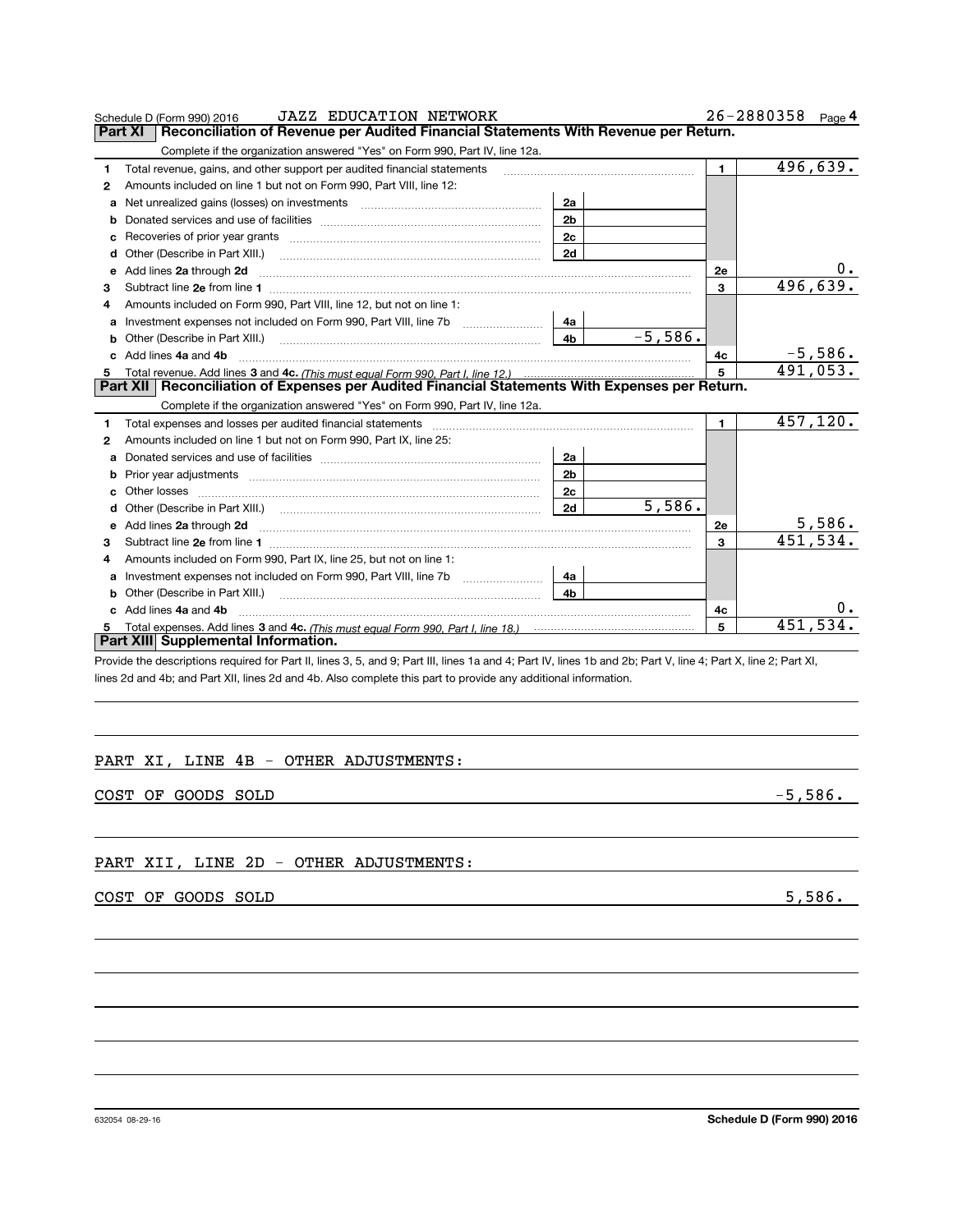| FHA<br>ς<br>δ                                                                                                                                  |                                                                                                 |  |  |  |                                                                       | Part II                                                                                                                                                                                                                                                                  | N                                                                                                                   | ∸                                                                                                                                                                                           | Part1                                        | Name of the organization                     | Department of the Treasury<br>Internal Revenue Service                                 | (Form 990)<br>SCHEDULE                                                                                                                                                                        |
|------------------------------------------------------------------------------------------------------------------------------------------------|-------------------------------------------------------------------------------------------------|--|--|--|-----------------------------------------------------------------------|--------------------------------------------------------------------------------------------------------------------------------------------------------------------------------------------------------------------------------------------------------------------------|---------------------------------------------------------------------------------------------------------------------|---------------------------------------------------------------------------------------------------------------------------------------------------------------------------------------------|----------------------------------------------|----------------------------------------------|----------------------------------------------------------------------------------------|-----------------------------------------------------------------------------------------------------------------------------------------------------------------------------------------------|
| Enter total number of other organizations listed in the line 1 table<br>For Paperwork Reduction Act Notice, see the Instructions for Form 990. | Enter total number of section 501(c)(3) and government organizations listed in the line 1 table |  |  |  | 1 (a) Name and address of organization<br>or government               | Grants and Other Assistance to Domestic Organizations and Domestic Governments. Complete if the organization answered "Yes" on Form 990, Part IV, line 21, for any<br>recipient that received more than \$5,000. Part II can be duplicated if additional space is needed | <u>Describe in Part IV the organization's procedures for monitoring the use of grant funds in the United States</u> | Does the organization maintain records to substantiate the amount of the grants or assistance, the grantees' eligibility for the grants<br>criteria used to award the grants or assistance? | General Information on Grants and Assistance | <b>JAZZ</b>                                  |                                                                                        |                                                                                                                                                                                               |
|                                                                                                                                                |                                                                                                 |  |  |  | $(n)$ EIN                                                             |                                                                                                                                                                                                                                                                          |                                                                                                                     |                                                                                                                                                                                             |                                              | EDUCATION NETWORK                            |                                                                                        |                                                                                                                                                                                               |
|                                                                                                                                                |                                                                                                 |  |  |  | (c) IRC section<br>(if applicable)                                    |                                                                                                                                                                                                                                                                          |                                                                                                                     |                                                                                                                                                                                             |                                              |                                              | Information about Schedule I (Form 990) and its instructions is at www.irs.gov/form990 | <b>Governments, and Individuals in the United States</b><br>Complete if the organization answered "Yes" on Form 990, Part IV, line 21 or 22.<br>Grants and Other Assistance to Organizations, |
|                                                                                                                                                |                                                                                                 |  |  |  | (d) Amount of<br>cash grant                                           |                                                                                                                                                                                                                                                                          |                                                                                                                     |                                                                                                                                                                                             |                                              |                                              | Attach to Form 990.                                                                    |                                                                                                                                                                                               |
|                                                                                                                                                |                                                                                                 |  |  |  | (e) Amount of<br>assistance<br>non-cash                               |                                                                                                                                                                                                                                                                          |                                                                                                                     |                                                                                                                                                                                             |                                              |                                              |                                                                                        |                                                                                                                                                                                               |
|                                                                                                                                                |                                                                                                 |  |  |  | <b>(f)</b> Method of<br>valuation (book,<br>FMV, appraisal,<br>other) |                                                                                                                                                                                                                                                                          |                                                                                                                     |                                                                                                                                                                                             |                                              |                                              |                                                                                        |                                                                                                                                                                                               |
|                                                                                                                                                |                                                                                                 |  |  |  | noncash assistance<br>(g) Description of                              |                                                                                                                                                                                                                                                                          |                                                                                                                     | or assistance, and the selection                                                                                                                                                            |                                              |                                              |                                                                                        |                                                                                                                                                                                               |
| Schedule I (Form 990) (2016)                                                                                                                   |                                                                                                 |  |  |  | (h) Purpose of grant<br>or assistance                                 |                                                                                                                                                                                                                                                                          |                                                                                                                     | <b>Yes</b><br><b>X</b> No                                                                                                                                                                   |                                              | Employer identification number<br>26-2880358 | Open to Public<br>Inspection                                                           | OMB No. 1545-0047<br><b>201</b><br>5                                                                                                                                                          |

632101 11-01-16 632101 11-01-16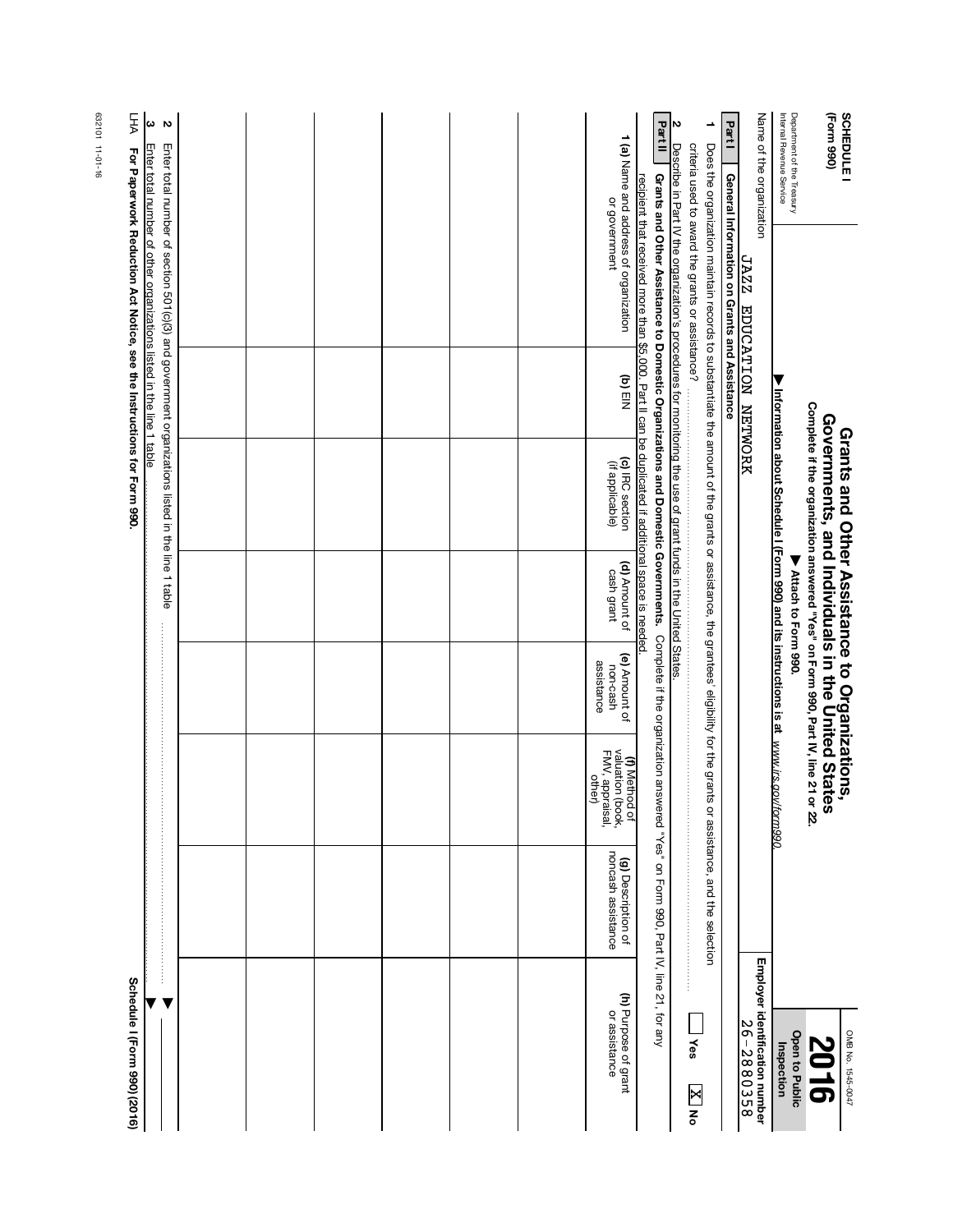|                                                                                                                                                                                                                                                 |                             |                             |                                       |                                                          | 26-2880358<br>Page 2                  |
|-------------------------------------------------------------------------------------------------------------------------------------------------------------------------------------------------------------------------------------------------|-----------------------------|-----------------------------|---------------------------------------|----------------------------------------------------------|---------------------------------------|
| Schedule I (Form 990) (2016)<br><b>Part III   Grants and Other Assistance to Domestic Individuals.</b> Complete if the organization answered "Yes" on Form 990, Part IV, line 22.<br><b>Part III   Grants and Other Assistance to Domestic </b> |                             |                             |                                       |                                                          |                                       |
| (a) Type of grant or assistance                                                                                                                                                                                                                 | (b) Number of<br>recipients | (c) Amount of<br>cash grant | (d) Amount of non-<br>cash assistance | (e) Method of valuation<br>(book, FMV, appraisal, other) | (f) Description of noncash assistance |
| SCHOLARSHIPS                                                                                                                                                                                                                                    | $^\infty$                   | 13,277.                     | $\ddot{\circ}$                        |                                                          |                                       |
|                                                                                                                                                                                                                                                 |                             |                             |                                       |                                                          |                                       |
|                                                                                                                                                                                                                                                 |                             |                             |                                       |                                                          |                                       |
|                                                                                                                                                                                                                                                 |                             |                             |                                       |                                                          |                                       |
|                                                                                                                                                                                                                                                 |                             |                             |                                       |                                                          |                                       |
| <b>Part IV</b><br>Supplemental Information. Provide the information required in Part I, line 2; Part III, column (b); and any other additional information.                                                                                     |                             |                             |                                       |                                                          |                                       |
|                                                                                                                                                                                                                                                 |                             |                             |                                       |                                                          |                                       |
|                                                                                                                                                                                                                                                 |                             |                             |                                       |                                                          |                                       |
|                                                                                                                                                                                                                                                 |                             |                             |                                       |                                                          |                                       |
|                                                                                                                                                                                                                                                 |                             |                             |                                       |                                                          |                                       |
|                                                                                                                                                                                                                                                 |                             |                             |                                       |                                                          |                                       |
| 632102 11-01-16                                                                                                                                                                                                                                 |                             |                             |                                       |                                                          | Schedule I (Form 990) (2016)          |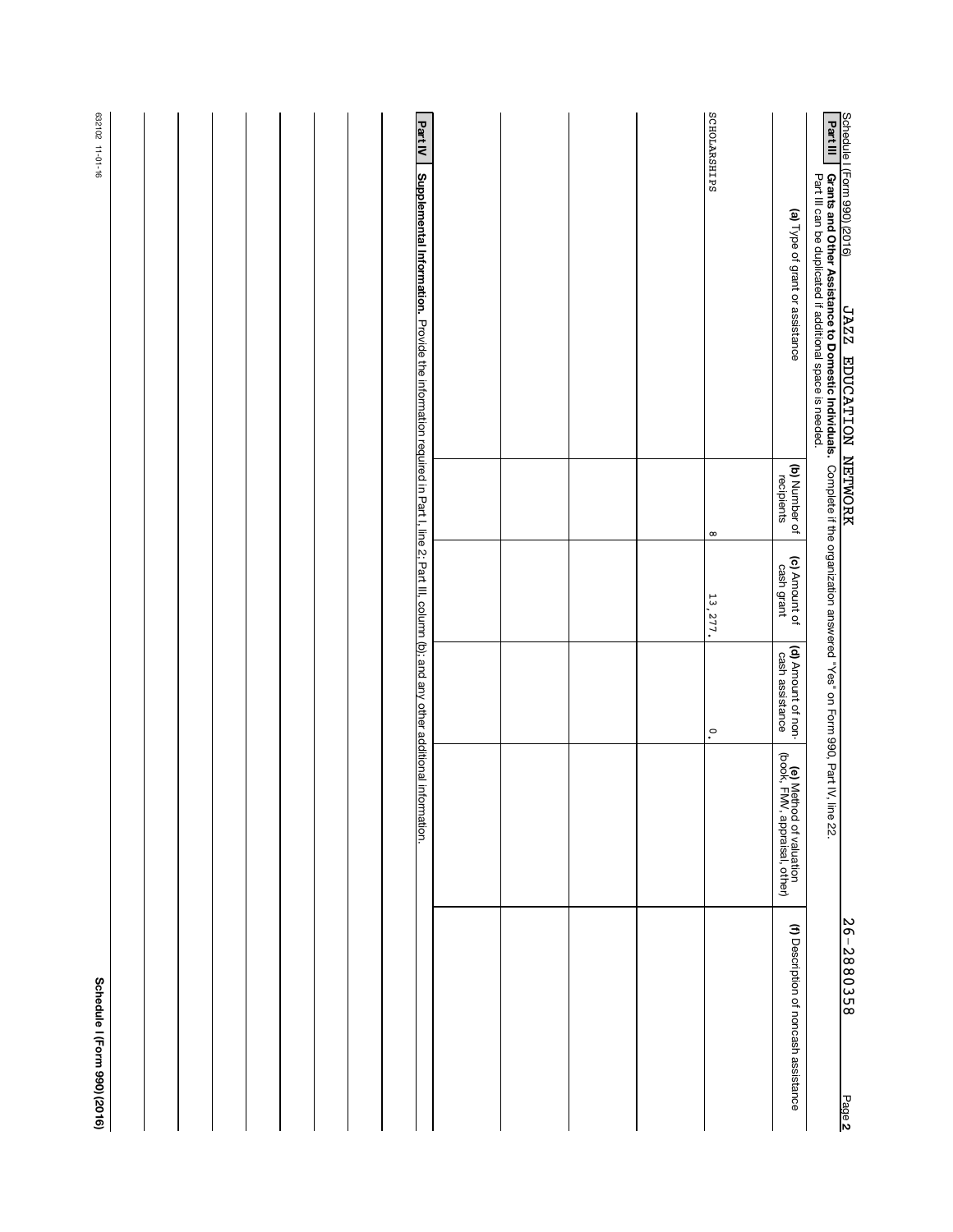OMB No. 1545-0047 Department of the Treasury Internal Revenue Service O (Form 990 or 990-EZ) and its instructions is at Complete to provide information for responses to specific questions on Form 990 or 990-EZ or to provide any additional information. | Attach to Form 990 or 990-EZ. Information about Schedule (Form 990 or 990-EZ) Open to Public Inspection Employer identification number Name of the organization www.irs.gov/form990. SCHEDULE O Supplemental Information to Form 990 or 990-EZ  $\frac{1008 \text{ No. 1545-004}}{2016}$ FORM 990, PART I, LINE 1, DESCRIPTION OF ORGANIZATION MISSION: JAZZ EDUCATION NETWORK 26-2880358

EDUCATION, PROMOTING PERFORMANCE AND DEVELOPING NEW AUDIENCES.

FORM 990, PART VI, SECTION A, LINE 6:

THE MEMBERS OF THIS CORPORATION SHALL BE THOSE PERSONS OR ORGANIZATIONS WHO SUPPORT THE PURPOSE OF THE CORPORATION AND PAY THE REQUIRED DUES FOR MEMBERSHIP. MEMBERS SHALL BE ENTITLED TO ALL RIGHTS AND BENEFITS IN ACCORDANCE WITH THE PROVISIONS OF THESE BYLAWS. NO PERSON SHALL BE REJECTED FROM MEMBERSHIP DUE TO RACE, RELIGION, PHYSICAL OR MENTAL IMPAIRMENT, NATIONAL ORIGIN, SEX OR AGE.

FORM 990, PART VI, SECTION A, LINE 7A:

EACH MEMBER IN A VOTING ELIGIBLE MEMBERSHIP CATEGORY AND IN GOOD STANDING SHALL BE ENTITLED TO A SINGLE VOTE ON SUCH MATTERS AS: THE ELECTION OF THE BOARD; RATIFY AMENDMENTS TO THE BYLAWS AS PER ARTICLE VIII, SECTION 8.1; PROPOSAL OF A MERGER OR DISSOLUTION; THE SALE OF MAJOR ASSETS OF THE CORPORATION OR OTHER ISSUES SUBMITTED TO A VOTE OF THE MEMBERSHIP. EACH CORPORATE, INSTITUTIONAL, OR AFFILIATE NETWORK MEMBER SHALL DESIGNATE ONE REPRESENTATIVE TO VOTE ON ANY MATTERS SUBMITTED TO THE GENERAL MEMBERSHIP.

FORM 990, PART VI, SECTION A, LINE 7B:

EACH MEMBER IN A VOTING ELIGIBLE MEMBERSHIP CATEGORY AND IN GOOD STANDING SHALL BE ENTITLED TO A SINGLE VOTE ON SUCH MATTERS AS: THE ELECTION OF THE BOARD; RATIFY AMENDMENTS TO THE BYLAWS AS PER ARTICLE VIII, SECTION 8.1; PROPOSAL OF A MERGER OR DISSOLUTION; THE SALE OF MAJOR ASSETS OF THE CORPORATION OR OTHER ISSUES SUBMITTED TO A VOTE OF THE MEMBERSHIP. EACH

632211 08-25-16 LHA For Paperwork Reduction Act Notice, see the Instructions for Form 990 or 990-EZ. Schedule O (Form 990 or 990-EZ) (2016)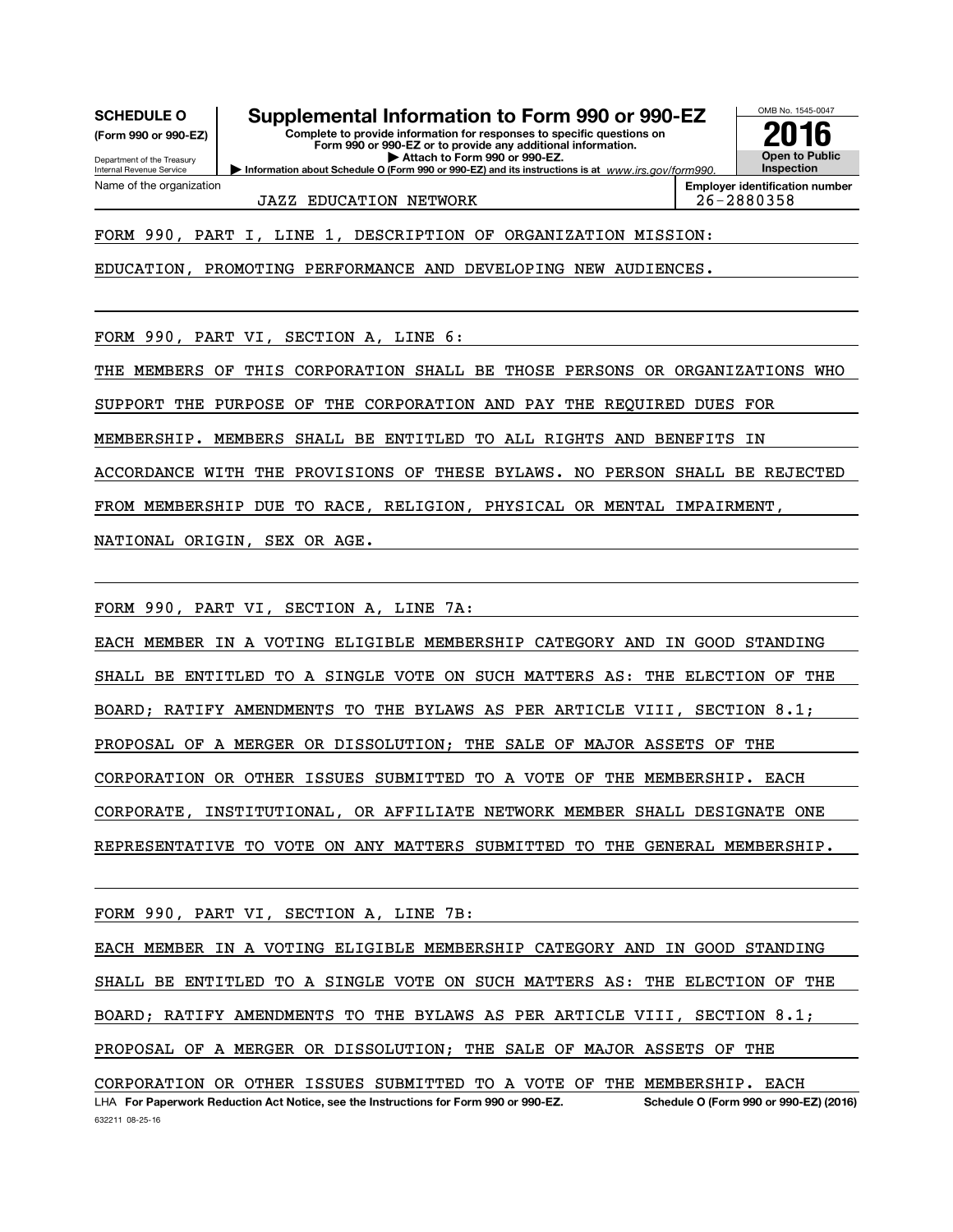| Schedule O (Form 990 or 990-EZ) (2016) | Page 2                                |
|----------------------------------------|---------------------------------------|
| Name of the organization               | <b>Employer identification number</b> |
| EDUCATION NETWORK<br>JAZZ              | 26-2880358                            |
|                                        |                                       |

CORPORATE, INSTITUTIONAL, OR AFFILIATE NETWORK MEMBER SHALL DESIGNATE ONE REPRESENTATIVE TO VOTE ON ANY MATTERS SUBMITTED TO THE GENERAL MEMBERSHIP.

FORM 990, PART VI, SECTION B, LINE 11B:

THE BOARD OF DIRECTORS REVIEW THE FORM 990 PRIOR TO FILING WITH THE

INTERNAL REVENUE SERVICE.

FORM 990, PART VI, SECTION B, LINE 12C:

THE BOARD OF DIRECTORS AND OFFICERS OF THE CORPORATION SHALL CONDUCT ITS AFFAIRS UNDER THE PROVISIONS OF ILLINOIS STATE LAW AND SHALL ANNUALLY DISCLOSE THEIR INVOLVEMENT OR INTEREST IN ANY CONTRACT RELATING TO OR INCIDENTAL TO THE OPERATIONS BEFORE THE CORPORATION, WHICH MAY BE THE SUBJECT OF CONSIDERATION FOR THE AWARD OF A CONTRACT, AGREEMENT OR GRANT TO OR FROM THE CORPORATION; AND ABSTAIN FROM PARTICIPATION IN THE CONSIDERATION OF ANY CONTRACT, AGREEMENT, PURCHASE OR GRANT AWARD TO ANY AGENCY OR VENDOR WITH WHICH SUCH MEMBER IS ASSOCIATED OR WHICH HE/SHE HAS A PERSONAL INTEREST OR AS TRUSTEES OF TRUSTS, OR AS AGENTS FOR OTHER PERSONS OR CORPORATIONS, OR MAY BE INTERESTED IN THE SAME MATTERS AS STOCKHOLDERS, DIRECTORS, OR OTHERWISE; PROVIDED, HOWEVER, THAT ANY CONTRACT TRANSACTION, OR ACT ON BEHALF OF THE CORPORATION IN A MATTER IN WHICH THE BOARD OF DIRECTORS AND OFFICERS ARE PERSONALLY INTERESTED AS STOCKHOLDERS, DIRECTORS, OR OTHERWISE SHALL BE AT ARM'S LENGTH ON ANY TRANSACTION OR WOULD RESULT IN THE DENIAL OF TAX EXEMPTION UNDER THE INTERNAL REVENUE CODE AND ITS REGULATIONS AS THEY NOW EXIST OR AS THEY MAY HEREAFTER BE AMENDED.

FORM 990, PART VI, SECTION C, LINE 19:

GOVERNING DOCUMENTS, CONFLICT OF INTEREST POLICY, AND FINANCIAL STATEMENTS

ARE AVAILABLE TO THE PUBLIC UPON REQUEST.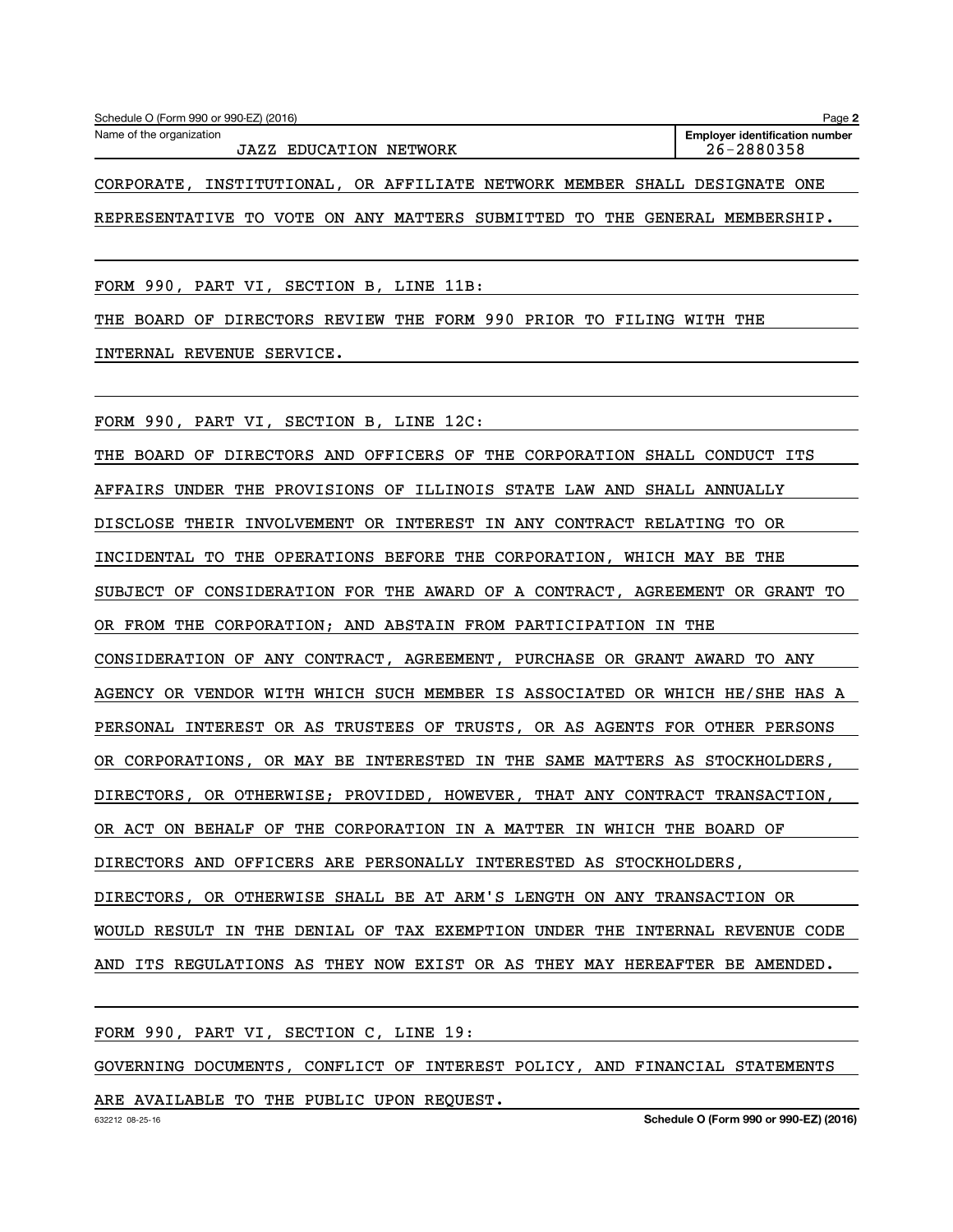| ı |
|---|
|   |
|   |
|   |
|   |
|   |
|   |
|   |
|   |
|   |
|   |
|   |
|   |
|   |
|   |
|   |
|   |
|   |
|   |
|   |
|   |
|   |
|   |
|   |
|   |
|   |
|   |
|   |
|   |
|   |
|   |
|   |
|   |
|   |
|   |
|   |
|   |

|                  | Asset<br>No.                                        | $\mapsto$        |                                   |                                   |  |  |  |  |  |  |  |  |
|------------------|-----------------------------------------------------|------------------|-----------------------------------|-----------------------------------|--|--|--|--|--|--|--|--|
| PORM 990 PAGE 10 | Description                                         | <b>EQUIPMENT</b> | $\ast$<br>990 PAGE 10 TOTAL -     | DEPR<br>* GRAND TOTAL 990 PAGE 10 |  |  |  |  |  |  |  |  |
|                  | Date<br>Acquired                                    | 06/01/13         |                                   |                                   |  |  |  |  |  |  |  |  |
|                  | <b>Method</b>                                       | 200DB            |                                   |                                   |  |  |  |  |  |  |  |  |
|                  | Life                                                | 5.00             |                                   |                                   |  |  |  |  |  |  |  |  |
|                  | $\leq$ $\Rightarrow$ $\circ$ $\circ$<br>Line<br>No. | т тран           |                                   |                                   |  |  |  |  |  |  |  |  |
|                  | Unadjusted<br>Cost Or Basis                         | 2, 545.          | 2,545.                            | $\boldsymbol{\omega}$<br>$-545.$  |  |  |  |  |  |  |  |  |
| 066              | $\mathop{\rm Res}_\infty$                           |                  |                                   |                                   |  |  |  |  |  |  |  |  |
|                  | Section 179<br>Expense                              |                  |                                   |                                   |  |  |  |  |  |  |  |  |
|                  | Reduction In<br>Basis                               |                  |                                   |                                   |  |  |  |  |  |  |  |  |
|                  | Basis For<br>Depreciation                           | 2, 545.          | 2, 545.                           | 2,545.                            |  |  |  |  |  |  |  |  |
|                  | Beginning<br>Accumulated<br>Depreciation            | 1,812.           | $\overline{\phantom{a}}$<br>.812. | $\overline{\phantom{a}}$<br>.812. |  |  |  |  |  |  |  |  |
|                  | Current<br>Sec 179<br>Expense                       |                  |                                   |                                   |  |  |  |  |  |  |  |  |
|                  | Current Year<br>Deduction                           | 489.             | 489.                              | 489.                              |  |  |  |  |  |  |  |  |
|                  | Ending<br>Accumulated<br>Depreciation               | 2,301            | 2,301                             | 2,301                             |  |  |  |  |  |  |  |  |

(D) - Asset disposed (D) - Asset disposed

├

628111 04-01-16 628111 04-01-16

 $\overline{\phantom{a}}$ 

\* ITC, Salvage, Bonus, Commercial Revitalization Deduction, GO Zone \* ITC, Salvage, Bonus, Commercial Revitalization Deduction, GO Zone

Γ

Г

 $\overline{\phantom{a}}$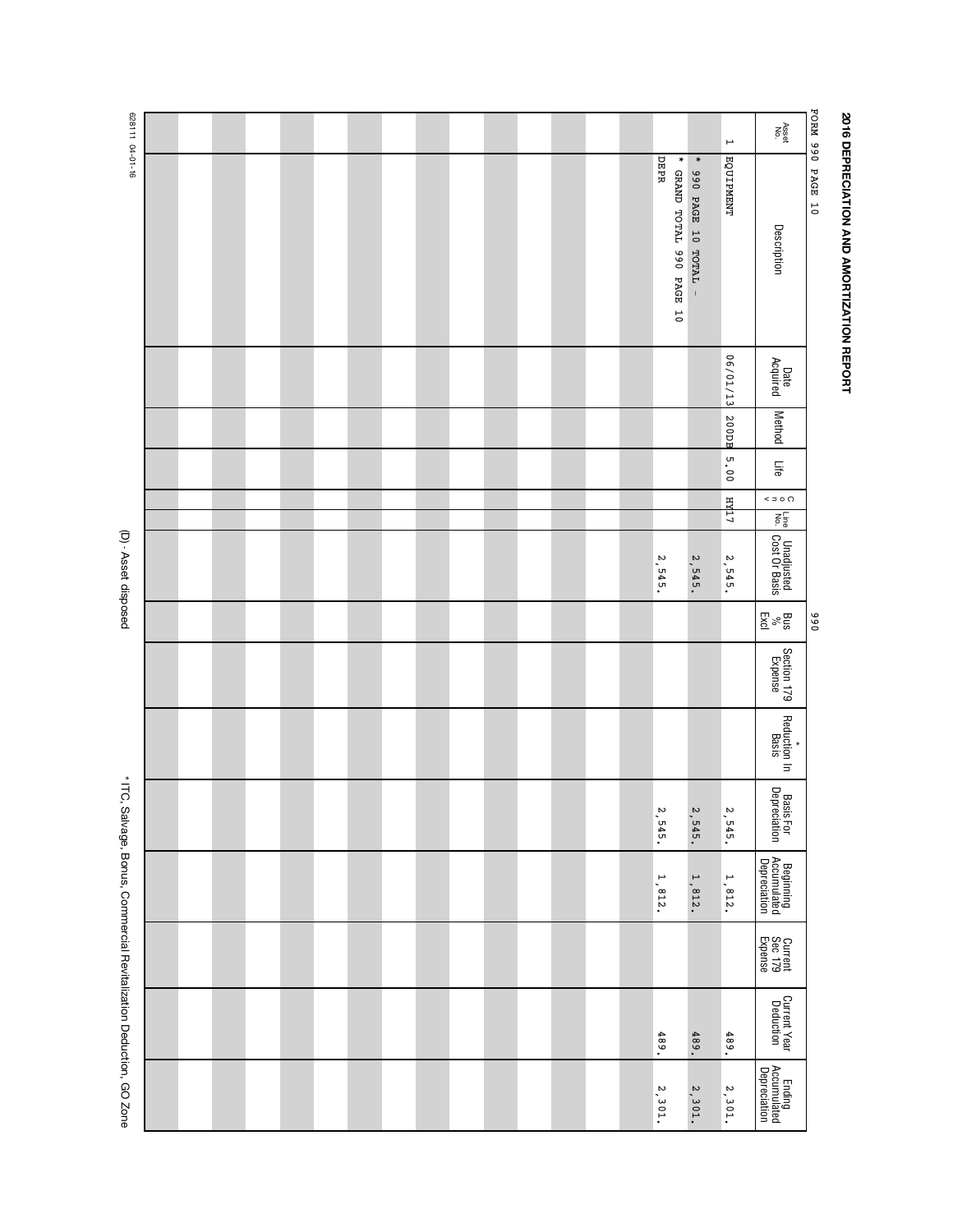| Form 8868 |  |
|-----------|--|
|           |  |

# (Rev. January 2017)  $\begin{array}{|c|c|c|c|c|}\n\hline\n\textbf{Example} & \textbf{Exempt Organization Return} & \textbf{C} & \textbf{S} & \textbf{C} & \textbf{C} & \textbf{C} & \textbf{C} & \textbf{C} & \textbf{D} & \textbf{A} & \textbf{D} & \textbf{A} & \textbf{A} & \textbf{A} & \textbf{B} & \textbf{B} & \textbf{A} & \textbf{A} & \textbf{B} & \textbf{B} & \textbf{B} & \textbf{A} & \textbf{B} & \textbf{B} &$ Application for Automatic Extension of Time To File an

Department of the Treasury Internal Revenue Service

#### | File a separate application for each return.

Information about Form 8868 and its instructions is at  $www.irs.gov/form8868$ .

Electronic filing (e-file). You can electronically file Form 8868 to request a 6-month automatic extension of time to file any of the forms listed below with the exception of Form 8870, Information Return for Transfers Associated With Certain Personal Benefit Contracts, for which an extension request must be sent to the IRS in paper format (see instructions). For more details on the electronic

filing of this form, visit www.irs.gov/efile, click on Charities & Non-Profits, and click on e-file for Charities and Non-Profits.

## Automatic 6-Month Extension of Time. Only submit original (no copies needed).

All corporations required to file an income tax return other than Form 990-T (including 1120-C filers), partnerships, REMICs, and trusts must use Form 7004 to request an extension of time to file income tax returns.

|                                                                         |                                                                                                                                                                                                                                                                                   |        |                                                                                           |              | Enter filer's identifying number         |  |        |  |
|-------------------------------------------------------------------------|-----------------------------------------------------------------------------------------------------------------------------------------------------------------------------------------------------------------------------------------------------------------------------------|--------|-------------------------------------------------------------------------------------------|--------------|------------------------------------------|--|--------|--|
| Type or                                                                 | Name of exempt organization or other filer, see instructions.                                                                                                                                                                                                                     |        |                                                                                           |              | Employer identification number (EIN) or  |  |        |  |
| print                                                                   | <b>JAZZ EDUCATION NETWORK</b>                                                                                                                                                                                                                                                     |        |                                                                                           |              | 26-2880358                               |  |        |  |
| File by the<br>due date for                                             | Number, street, and room or suite no. If a P.O. box, see instructions.                                                                                                                                                                                                            |        |                                                                                           |              | Social security number (SSN)             |  |        |  |
| filing your<br>return. See                                              | 1440 W. TAYLOR ST.                                                                                                                                                                                                                                                                |        |                                                                                           |              |                                          |  |        |  |
| instructions.                                                           | City, town or post office, state, and ZIP code. For a foreign address, see instructions.<br>CHICAGO, IL<br>60607                                                                                                                                                                  |        |                                                                                           |              |                                          |  |        |  |
|                                                                         | Enter the Return Code for the return that this application is for (file a separate application for each return)                                                                                                                                                                   |        |                                                                                           |              |                                          |  | 0<br>1 |  |
| Application                                                             |                                                                                                                                                                                                                                                                                   | Return | Application                                                                               |              |                                          |  | Return |  |
| Is For                                                                  |                                                                                                                                                                                                                                                                                   | Code   | <b>Is For</b>                                                                             |              |                                          |  | Code   |  |
|                                                                         | Form 990 or Form 990-EZ                                                                                                                                                                                                                                                           | 01     | Form 990-T (corporation)                                                                  |              |                                          |  | 07     |  |
| Form 990-BL                                                             |                                                                                                                                                                                                                                                                                   | 02     | Form 1041-A                                                                               |              |                                          |  | 08     |  |
| 09<br>03<br>Form 4720 (other than individual)<br>Form 4720 (individual) |                                                                                                                                                                                                                                                                                   |        |                                                                                           |              |                                          |  |        |  |
| Form 990-PF<br>04<br>Form 5227                                          |                                                                                                                                                                                                                                                                                   |        |                                                                                           |              |                                          |  | 10     |  |
|                                                                         | 05<br>Form 6069<br>Form 990-T (sec. 401(a) or 408(a) trust)                                                                                                                                                                                                                       |        |                                                                                           |              |                                          |  | 11     |  |
|                                                                         | Form 990-T (trust other than above)                                                                                                                                                                                                                                               | 06     | Form 8870                                                                                 |              |                                          |  | 12     |  |
| $box \blacktriangleright$                                               | Telephone No. $\triangleright$ 312-781-6299<br>If this is for a Group Return, enter the organization's four digit Group Exemption Number (GEN) [f this is for the whole group, check this<br>$\Box$ . If it is for part of the group, check this box $\blacktriangleright$ $\Box$ |        | Fax No.<br>and attach a list with the names and EINs of all members the extension is for. |              |                                          |  |        |  |
| 1                                                                       | I request an automatic 6-month extension of time until                                                                                                                                                                                                                            |        | MAY 15, 2018                                                                              |              | , to file the exempt organization return |  |        |  |
|                                                                         | for the organization named above. The extension is for the organization's return for:                                                                                                                                                                                             |        |                                                                                           |              |                                          |  |        |  |
|                                                                         |                                                                                                                                                                                                                                                                                   |        |                                                                                           |              |                                          |  |        |  |
|                                                                         | $\Box$ calendar year $\_\_$ or                                                                                                                                                                                                                                                    |        |                                                                                           |              |                                          |  |        |  |
|                                                                         | $\blacktriangleright$ $\boxed{\text{X}}$ tax year beginning JUL 1, 2016 , and ending JUN 30, 2017                                                                                                                                                                                 |        |                                                                                           |              |                                          |  |        |  |
| 2                                                                       | If the tax year entered in line 1 is for less than 12 months, check reason:                                                                                                                                                                                                       |        | Initial return                                                                            | Final return |                                          |  |        |  |
|                                                                         | Change in accounting period                                                                                                                                                                                                                                                       |        |                                                                                           |              |                                          |  |        |  |
| За                                                                      | If this application is for Forms 990-BL, 990-PF, 990-T, 4720, or 6069, enter the tentative tax, less any                                                                                                                                                                          |        |                                                                                           |              |                                          |  |        |  |
|                                                                         | nonrefundable credits. See instructions.                                                                                                                                                                                                                                          |        |                                                                                           | За           | \$                                       |  | 0.     |  |
| b                                                                       | If this application is for Forms 990-PF, 990-T, 4720, or 6069, enter any refundable credits and                                                                                                                                                                                   |        |                                                                                           |              |                                          |  |        |  |
|                                                                         | estimated tax payments made. Include any prior year overpayment allowed as a credit.                                                                                                                                                                                              |        |                                                                                           | 3b           | \$                                       |  | 0.     |  |
| c                                                                       | <b>Balance due.</b> Subtract line 3b from line 3a. Include your payment with this form, if required,                                                                                                                                                                              |        |                                                                                           |              |                                          |  |        |  |
|                                                                         | by using EFTPS (Electronic Federal Tax Payment System). See instructions.                                                                                                                                                                                                         |        |                                                                                           | 3c           |                                          |  | 0.     |  |
| instructions.                                                           | Caution: If you are going to make an electronic funds withdrawal (direct debit) with this Form 8868, see Form 8453-EO and Form 8879-EO for payment                                                                                                                                |        |                                                                                           |              |                                          |  |        |  |

LHA For Privacy Act and Paperwork Reduction Act Notice, see instructions. Notice that the state of the SS68 (Rev. 1-2017)

MAIL TO: DEPARTMENT OF THE TREASURY INTERNAL REVENUE SERVICE CENTER OGDEN, UT 84201-0045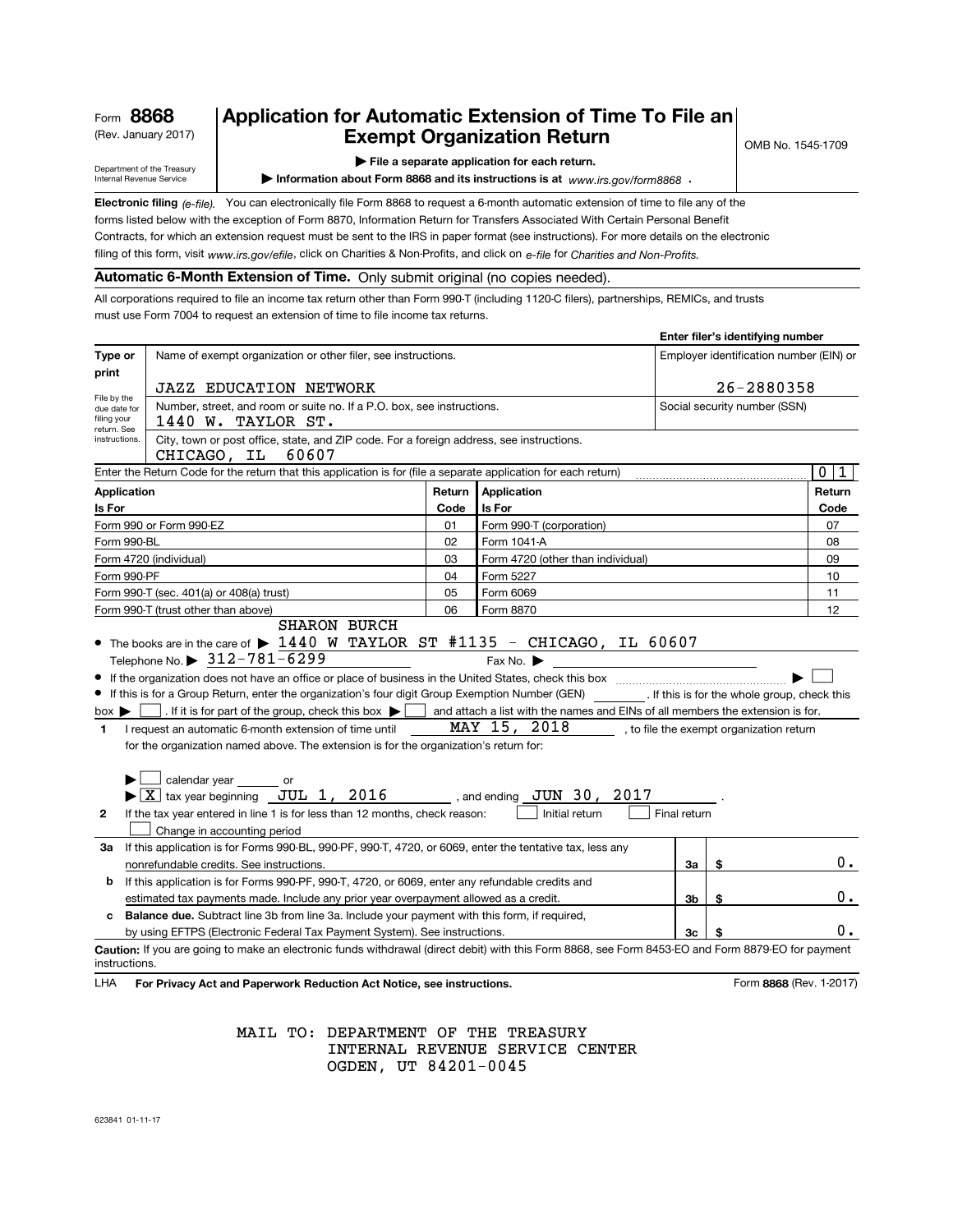# **TAX RETURN FILING INSTRUCTIONS**

ILLINOIS FORM AG990-IL

#### **FOR THE YEAR ENDING**

June 30, 2017

### **Prepared For:**

Jazz Education Network 1440 W. Taylor St. Chicago, IL 60607

## **Prepared By:**

Wipfli LLP 5 Revere Dr., Ste 400 Northbrook, IL 60062

#### **Amount of Tax:**

No payment is required.

**Make Check Payable To:**

Not applicable

**Mail Tax Return To:**

Office of the Attorney General Charitable Trust Bureau 100 West Randolph St., 11th Floor Chicago, IL 60601-3175

# **Return Must Be Mailed On Or Before:**

Please mail as soon as possible.

**Special Instructions:**

The report should be signed and dated by an authorized individual(s).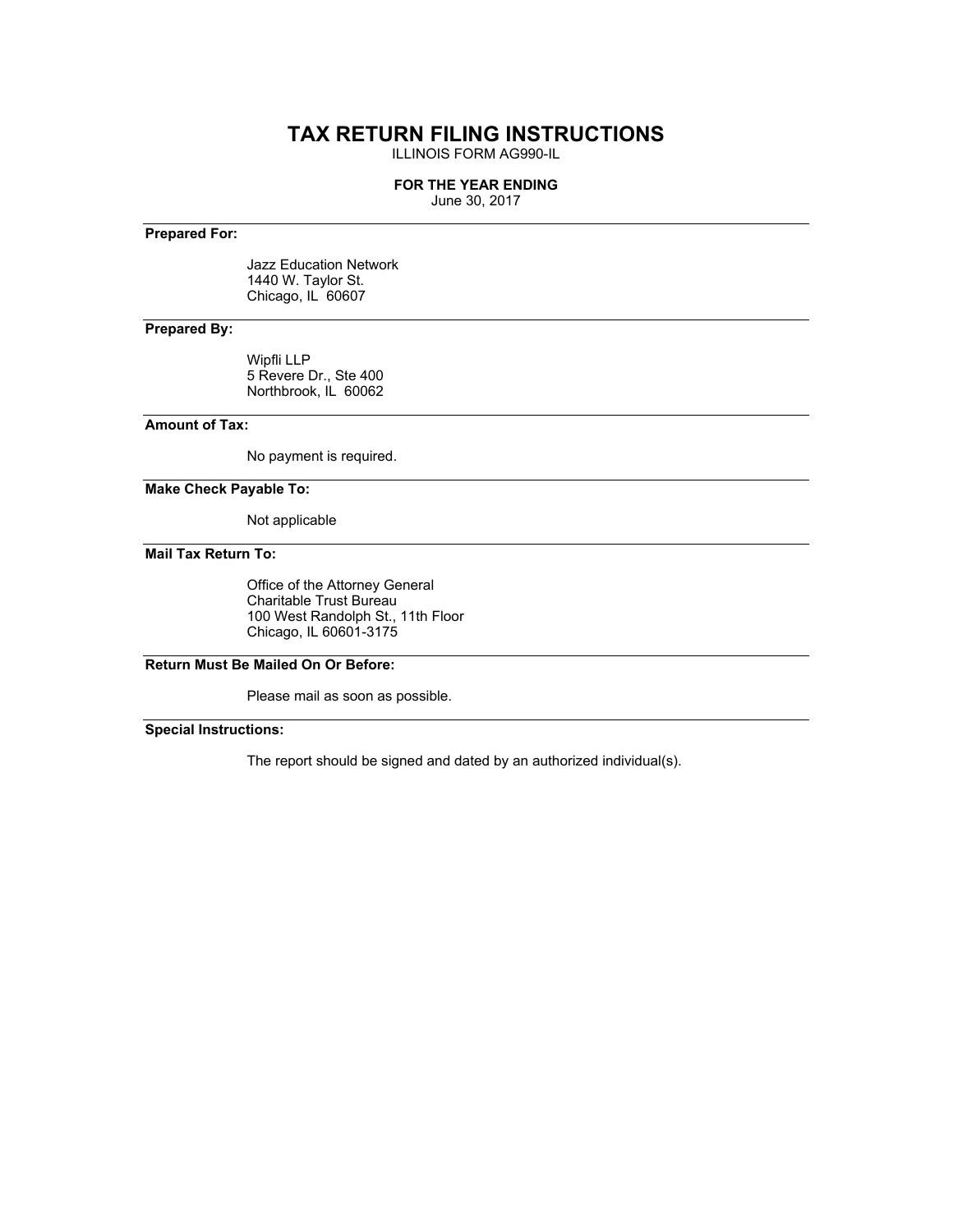|                 | <b>ILLINOIS CHARITABLE ORGANIZATION ANNUAL REPORT</b><br>For Office Use Only                                                 |                                              | Form AG990-IL                                                                |
|-----------------|------------------------------------------------------------------------------------------------------------------------------|----------------------------------------------|------------------------------------------------------------------------------|
| PMT#            | <b>Attorney General LISA MADIGAN State of Illinois</b>                                                                       |                                              | Revised 3/05                                                                 |
|                 | Charitable Trust Bureau, 100 West Randolph<br>11th Floor, Chicago, Illinois 60601                                            |                                              | $CO # 01-057923$                                                             |
|                 |                                                                                                                              |                                              | Check all items attached:                                                    |
| AMT             | <b>Report for the Fiscal Period:</b>                                                                                         | $\lfloor x \rfloor$                          | Copy of IRS Return                                                           |
|                 |                                                                                                                              | $\vert \text{X} \vert$<br><b>Make Checks</b> | <b>Audited Financial Statements</b>                                          |
|                 | Beginning 07/01/2016                                                                                                         | Payable to<br>the Illinois                   | Copy of Form IFC                                                             |
| INIT            | & Ending<br>06/30/2017                                                                                                       | Charity                                      | \$15.00 Annual Report Filing Fee                                             |
|                 | M <sub>0</sub><br><b>DAY</b><br>YR<br>Federal ID # 26-2880358                                                                | <b>Bureau Fund</b>                           | \$100.00 Late Report Filing Fee<br>M <sub>0</sub><br><b>DAY</b><br><b>YR</b> |
|                 | $X \mid Y$ es<br>No<br>Are contributions to the organization tax deductible?                                                 | Date Organization was created:               | 07/01/2008                                                                   |
|                 | LEGAL                                                                                                                        | Year-end                                     |                                                                              |
|                 | NAME JAZZ EDUCATION NETWORK                                                                                                  | amounts                                      |                                                                              |
|                 | <b>MAIL</b>                                                                                                                  | A) ASSETS                                    | 334,408.<br>$A)$ \$                                                          |
|                 | ADDRESS 1440 W. TAYLOR ST.                                                                                                   | <b>B) LIABILITIES</b>                        | 0.<br>$B)$ \$                                                                |
|                 | CITY, STATE CHICAGO, IL                                                                                                      | C) NET ASSETS                                | 334,408.<br>$C)$ \$                                                          |
|                 | ZIP CODE 60607                                                                                                               |                                              |                                                                              |
| L.              | SUMMARY OF ALL REVENUE ITEMS DURING THE YEAR:                                                                                | PERCENTAGE                                   | <b>AMOUNT</b>                                                                |
|                 | D) PUBLIC SUPPORT, CONTRIBUTIONS & PROGRAM SERVICE REV. (GROSS AMTS.)                                                        | 67.384%                                      | 334,655.<br>$D)$ \$                                                          |
|                 | E) GOVERNMENT GRANTS & MEMBERSHIP DUES                                                                                       | 32.312%                                      | $\overline{160, 476}$ .<br>$E)$ \$                                           |
|                 | F) OTHER REVENUES                                                                                                            | 0.304%                                       | 1,508.<br>$F)$ \$                                                            |
|                 |                                                                                                                              |                                              |                                                                              |
|                 | G) TOTAL REVENUE, INCOME AND CONTRIBUTIONS RECEIVED (ADD D, E, & F)                                                          | 100 %                                        | 496,639.<br>$G)$ \$                                                          |
|                 | II. SUMMARY OF ALL EXPENDITURES DURING THE YEAR:                                                                             | 49.902%                                      |                                                                              |
|                 | H) OPERATING CHARITABLE PROGRAM EXPENSE                                                                                      |                                              | 228,111.<br>$H)$ \$                                                          |
|                 | EDUCATION PROGRAM SERVICE EXPENSE<br>$\vert$                                                                                 | $\%$                                         | $1)$ \$                                                                      |
|                 |                                                                                                                              |                                              |                                                                              |
|                 | TOTAL CHARITABLE PROGRAM SERVICE EXPENSE (ADD H & I)<br>J)                                                                   | 49.902%                                      | 228,111.<br>$J)$ \$                                                          |
|                 |                                                                                                                              |                                              |                                                                              |
|                 | J1) JOINT COSTS ALLOCATED TO PROGRAM SERVICES (INCLUDED IN J):<br>\$                                                         |                                              |                                                                              |
|                 |                                                                                                                              |                                              |                                                                              |
|                 | GRANTS TO OTHER CHARITABLE ORGANIZATIONS<br>K)                                                                               | 2.904%                                       | 13,277.<br>$K)$ \$                                                           |
|                 |                                                                                                                              |                                              |                                                                              |
|                 | TOTAL CHARITABLE PROGRAM SERVICE EXPENDITURE (ADD J & K)<br>L)                                                               | 52.806%                                      | 241,388.<br>$L)$ \$                                                          |
|                 |                                                                                                                              |                                              |                                                                              |
|                 | M) MANAGEMENT AND GENERAL EXPENSE                                                                                            | 43.978%                                      | 201,032.<br>$M)$ \$                                                          |
|                 |                                                                                                                              | 3.216%                                       |                                                                              |
|                 | N) FUNDRAISING EXPENSE                                                                                                       |                                              | 14,700.<br>$N)$ \$                                                           |
|                 | 0) TOTAL EXPENDITURES THIS PERIOD (ADD L, M, & N)                                                                            |                                              | 457,120.<br>$0)$ \$                                                          |
|                 |                                                                                                                              | 100 %                                        |                                                                              |
|                 | III. SUMMARY OF ALL PAID FUNDRAISER AND CONSULTANT ACTIVITIES:                                                               |                                              |                                                                              |
|                 | (Attach Attorney General Report of Individual Fundraising Campaign-Form IFC. One for each PFR.)<br>PROFESSIONAL FUNDRAISERS: |                                              |                                                                              |
|                 | P) TOTAL AMOUNT RAISED BY PAID PROFESSIONAL FUNDRAISERS                                                                      | $100 \%$                                     | $0$ .<br>$P)$ \$                                                             |
|                 |                                                                                                                              |                                              |                                                                              |
|                 | Q) TOTAL FUNDRAISERS FEES AND EXPENSES                                                                                       | $\%$                                         | $Q)$ \$                                                                      |
|                 |                                                                                                                              |                                              |                                                                              |
|                 | R) NET RECEIVED BY THE CHARITY (P MINUS Q=R)                                                                                 | $\%$                                         | $R)$ \$                                                                      |
|                 | PROFESSIONAL FUNDRAISING CONSULTANTS:                                                                                        |                                              |                                                                              |
|                 | S) TOTAL AMOUNT PAID TO PROFESSIONAL FUNDRAISING CONSULTANTS                                                                 |                                              | $0$ .<br>$S)$ \$                                                             |
|                 | IV. COMPENSATION TO THE (3) HIGHEST PAID PERSONS DURING THE YEAR:                                                            |                                              |                                                                              |
|                 | T) NAME, TITLE $N/A$                                                                                                         |                                              | $T)$ \$                                                                      |
|                 | U) NAME, TITLE:                                                                                                              |                                              | $U)$ \$<br>$V)$ \$                                                           |
|                 | V) NAME, TITLE:                                                                                                              |                                              |                                                                              |
| v.              | <b>CHARITABLE PROGRAM DESCRIPTION:</b> CHARITABLE PROGRAM (3 HIGHEST BY \$ EXPENDED)<br><b>CODE CATEGORIES</b>               |                                              | List on back side of instructions<br>CODE                                    |
| 698091 04-01-16 | W) DESCRIPTION: OTHER EDUCATIONAL MATERIALS FOR THE PUBLIC                                                                   |                                              | 012<br>$W)$ #                                                                |
|                 | DESCRIPTION:<br>X)                                                                                                           |                                              | $X)$ #                                                                       |
|                 | DESCRIPTION:<br>Y)                                                                                                           |                                              | $Y)$ #                                                                       |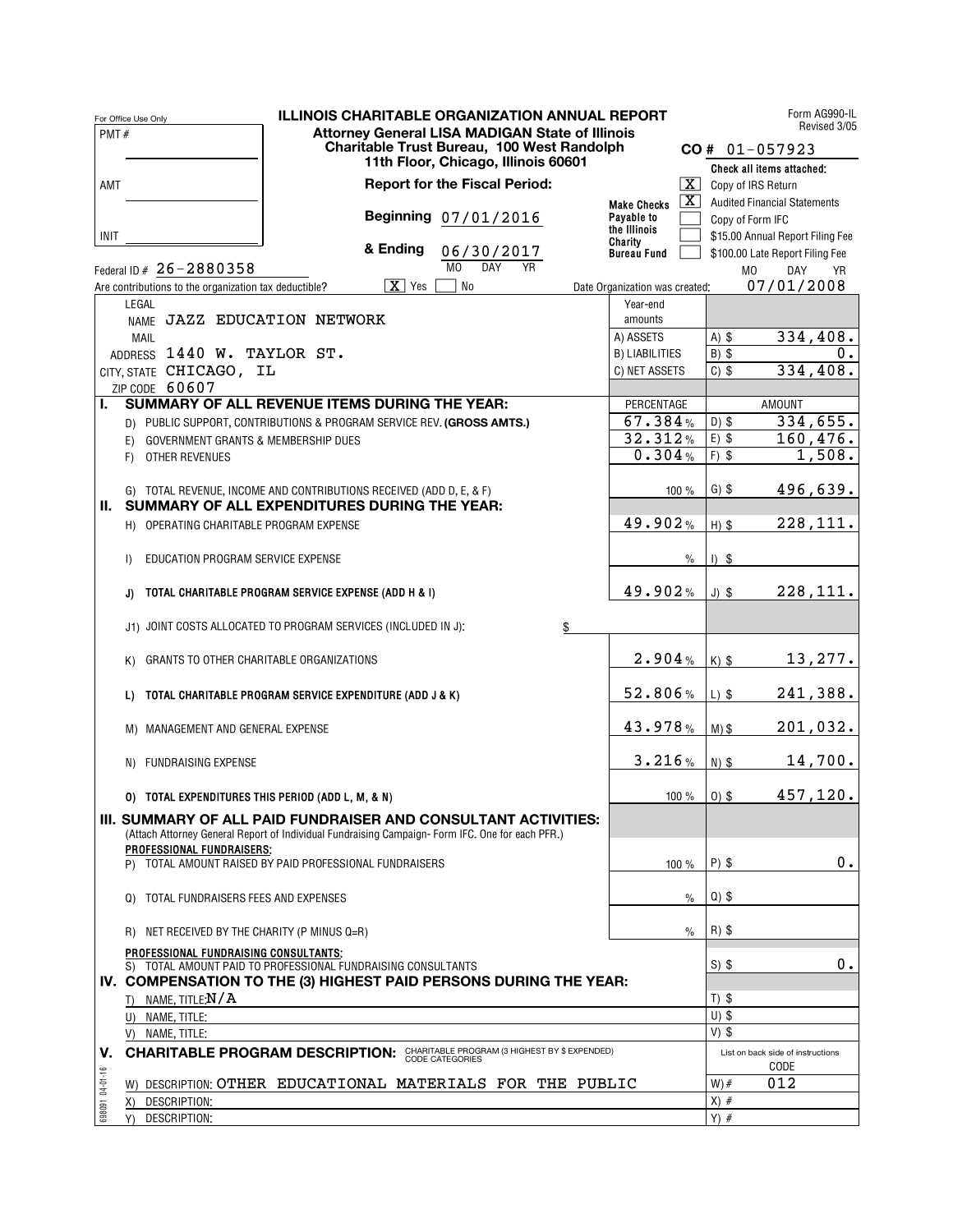|                                                                                                                                                                                                                        |                                                                                                                                                                                                                                                                                                                                                                                                                                                                                                                                                                                                                                                                                                                                                                                                                                                                                                                                                                                                                                                                                                         |                                                                                                                                                                                                                                                                                                                                                                                                                                                                                                                                                                                                                                            | NO <sub>1</sub> |
|------------------------------------------------------------------------------------------------------------------------------------------------------------------------------------------------------------------------|---------------------------------------------------------------------------------------------------------------------------------------------------------------------------------------------------------------------------------------------------------------------------------------------------------------------------------------------------------------------------------------------------------------------------------------------------------------------------------------------------------------------------------------------------------------------------------------------------------------------------------------------------------------------------------------------------------------------------------------------------------------------------------------------------------------------------------------------------------------------------------------------------------------------------------------------------------------------------------------------------------------------------------------------------------------------------------------------------------|--------------------------------------------------------------------------------------------------------------------------------------------------------------------------------------------------------------------------------------------------------------------------------------------------------------------------------------------------------------------------------------------------------------------------------------------------------------------------------------------------------------------------------------------------------------------------------------------------------------------------------------------|-----------------|
|                                                                                                                                                                                                                        |                                                                                                                                                                                                                                                                                                                                                                                                                                                                                                                                                                                                                                                                                                                                                                                                                                                                                                                                                                                                                                                                                                         |                                                                                                                                                                                                                                                                                                                                                                                                                                                                                                                                                                                                                                            |                 |
|                                                                                                                                                                                                                        | 1.                                                                                                                                                                                                                                                                                                                                                                                                                                                                                                                                                                                                                                                                                                                                                                                                                                                                                                                                                                                                                                                                                                      |                                                                                                                                                                                                                                                                                                                                                                                                                                                                                                                                                                                                                                            | X               |
|                                                                                                                                                                                                                        | 2.                                                                                                                                                                                                                                                                                                                                                                                                                                                                                                                                                                                                                                                                                                                                                                                                                                                                                                                                                                                                                                                                                                      |                                                                                                                                                                                                                                                                                                                                                                                                                                                                                                                                                                                                                                            | x               |
| DIRECTORS OR TRUSTEES OWNS AN INTEREST; OR WAS IT A PARTY TO ANY TRANSACTION IN WHICH ANY OF ITS OFFICERS,<br>DIRECTORS OR TRUSTEES HAS A MATERIAL FINANCIAL INTEREST; OR DID ANY OFFICER, DIRECTOR OR TRUSTEE RECEIVE | 3.                                                                                                                                                                                                                                                                                                                                                                                                                                                                                                                                                                                                                                                                                                                                                                                                                                                                                                                                                                                                                                                                                                      |                                                                                                                                                                                                                                                                                                                                                                                                                                                                                                                                                                                                                                            | X               |
| THAN 10% OF THE OUTSTANDING SHARES? <b>CONSIDERING THE CONSIDERATION</b> CONSIDERING CONSIDERING CONSIDERING CONSIDERING                                                                                               | 4.                                                                                                                                                                                                                                                                                                                                                                                                                                                                                                                                                                                                                                                                                                                                                                                                                                                                                                                                                                                                                                                                                                      |                                                                                                                                                                                                                                                                                                                                                                                                                                                                                                                                                                                                                                            | X               |
|                                                                                                                                                                                                                        | 5.                                                                                                                                                                                                                                                                                                                                                                                                                                                                                                                                                                                                                                                                                                                                                                                                                                                                                                                                                                                                                                                                                                      |                                                                                                                                                                                                                                                                                                                                                                                                                                                                                                                                                                                                                                            | X               |
|                                                                                                                                                                                                                        | 6.                                                                                                                                                                                                                                                                                                                                                                                                                                                                                                                                                                                                                                                                                                                                                                                                                                                                                                                                                                                                                                                                                                      |                                                                                                                                                                                                                                                                                                                                                                                                                                                                                                                                                                                                                                            | X               |
|                                                                                                                                                                                                                        | 7.                                                                                                                                                                                                                                                                                                                                                                                                                                                                                                                                                                                                                                                                                                                                                                                                                                                                                                                                                                                                                                                                                                      |                                                                                                                                                                                                                                                                                                                                                                                                                                                                                                                                                                                                                                            | X               |
|                                                                                                                                                                                                                        |                                                                                                                                                                                                                                                                                                                                                                                                                                                                                                                                                                                                                                                                                                                                                                                                                                                                                                                                                                                                                                                                                                         |                                                                                                                                                                                                                                                                                                                                                                                                                                                                                                                                                                                                                                            |                 |
|                                                                                                                                                                                                                        | 8.                                                                                                                                                                                                                                                                                                                                                                                                                                                                                                                                                                                                                                                                                                                                                                                                                                                                                                                                                                                                                                                                                                      |                                                                                                                                                                                                                                                                                                                                                                                                                                                                                                                                                                                                                                            | X               |
|                                                                                                                                                                                                                        | 9.                                                                                                                                                                                                                                                                                                                                                                                                                                                                                                                                                                                                                                                                                                                                                                                                                                                                                                                                                                                                                                                                                                      |                                                                                                                                                                                                                                                                                                                                                                                                                                                                                                                                                                                                                                            | x               |
|                                                                                                                                                                                                                        | 10.                                                                                                                                                                                                                                                                                                                                                                                                                                                                                                                                                                                                                                                                                                                                                                                                                                                                                                                                                                                                                                                                                                     |                                                                                                                                                                                                                                                                                                                                                                                                                                                                                                                                                                                                                                            | X               |
| THREE LARGEST ACCOUNTS:                                                                                                                                                                                                |                                                                                                                                                                                                                                                                                                                                                                                                                                                                                                                                                                                                                                                                                                                                                                                                                                                                                                                                                                                                                                                                                                         |                                                                                                                                                                                                                                                                                                                                                                                                                                                                                                                                                                                                                                            |                 |
| BANK OF AMERICA N.A, PO BOX 25118 TAMPA FL 33622-5118                                                                                                                                                                  |                                                                                                                                                                                                                                                                                                                                                                                                                                                                                                                                                                                                                                                                                                                                                                                                                                                                                                                                                                                                                                                                                                         |                                                                                                                                                                                                                                                                                                                                                                                                                                                                                                                                                                                                                                            |                 |
| 12. NAME AND TELEPHONE NUMBER OF CONTACT PERSON: SHARON BURCH - 312-781-6299                                                                                                                                           |                                                                                                                                                                                                                                                                                                                                                                                                                                                                                                                                                                                                                                                                                                                                                                                                                                                                                                                                                                                                                                                                                                         |                                                                                                                                                                                                                                                                                                                                                                                                                                                                                                                                                                                                                                            |                 |
|                                                                                                                                                                                                                        | IF THE ANSWER TO ANY OF THE FOLLOWING IS YES, ATTACH A DETAILED EXPLANATION:<br>2. HAS THE ORGANIZATION OR A CURRENT DIRECTOR, TRUSTEE, OFFICER OR EMPLOYEE THEREOF, EVER BEEN CONVICTED BY ANY<br>3. DID THE ORGANIZATION MAKE A GRANT AWARD OR CONTRIBUTION TO ANY ORGANIZATION IN WHICH ANY OF ITS OFFICERS,<br>4. HAS THE ORGANIZATION INVESTED IN ANY CORPORATE STOCK IN WHICH ANY OFFICER, DIRECTOR OR TRUSTEE OWNS MORE<br>5. IS ANY PROPERTY OF THE ORGANIZATION HELD IN THE NAME OF OR COMMINGLED WITH THE PROPERTY OF ANY OTHER PERSON<br>7a. DID THE ORGANIZATION ALLOCATE THE COST OF ANY SOLICITATION, MAILING, ADVERTISEMENT OR LITERATURE COSTS<br>7b. IF 'YES'', ENTER (I) THE AGGREGATE AMOUNT OF THESE JOINT COSTS \$ [CONSUMITY OF THE AMOUNT<br>9. HAS THE ORGANIZATION EVER BEEN REFUSED REGISTRATION OR HAD ITS REGISTRATION OR TAX EXEMPTION SUSPENDED OR<br>10. WAS THERE OR DO YOU HAVE ANY KNOWLEDGE OF ANY KICKBACK, BRIBE, OR ANY THEFT, DEFALCATION, MISAPPROPRIATION,<br>11. LIST THE NAME AND ADDRESS OF THE FINANCIAL INSTITUTIONS WHERE THE ORGANIZATION MAINTAINS ITS | 1. WAS THE ORGANIZATION THE SUBJECT OF ANY COURT ACTION, FINE, PENALTY OR JUDGMENT?<br>COURT OF ANY MISDEMEANOR INVOLVING THE MISUSE OR MISAPPROPRIATION OF FUNDS OR ANY FELONY?<br>ANYTHING OF VALUE NOT REPORTED AS COMPENSATION? <b>CONSIDERATION</b> CONTINUES AND CONTINUES ACTION CONTINUES.<br>BETWEEN PROGRAM SERVICE AND FUNDRAISING EXPENSES? [[11] THE CONDITIONAL CONDITIONS AND CONDITIONS OF CONDITIONS<br>8. DID THE ORGANIZATION EXPEND ITS RESTRICTED FUNDS FOR PURPOSES OTHER THAN RESTRICTED PURPOSES?<br>REVOKED BY ANY GOVERNMENTAL AGENCY? CONTINUES AND ACCOUNT AND A CONTINUES AND ACCOUNT ACCOUNT OF A CONTINUES. | <b>YES</b>      |

 $\sim$ 

n.

UNDER PENALTY OF PERJURY, I (WE) THE UNDERSIGNED DECLARE AND CERTIFY THAT I (WE) HAVE EXAMINED THIS ANNUAL REPORT AND THE ATTACHED<br>DOCUMENTS, INCLUDING ALL THE SCHEDULES AND STATEMENTS AND THE FACTS THEREIN STATED ARE TRUE

| BE SURE TO INCLUDE ALL FEES DUE:                                      | <b>CHAPMAN</b><br>CALEB           |                  |      |
|-----------------------------------------------------------------------|-----------------------------------|------------------|------|
| 1.) REPORTS ARE DUE WITHIN SIX                                        | PRESIDENT OF TRUSTEE (PRINT NAME) | SIGNATURE        | DATE |
| MONTHS OF YOUR FISCAL YEAR END.<br>2.) FOR FEES DUE SEE INSTRUCTIONS. | FELLOW<br>TTM                     |                  |      |
| 3.) REPORTS THAT ARE LATE OR<br>INCOMPLETE ARE SUBJECT TO A           | TREASURER or TRUSTEE (PRINT NAME) | SIGNATURE        | DATE |
| \$100.00 PENALTY.                                                     | LEVIN<br><b>ARLENE</b>            |                  |      |
| 698101<br>04-01-16                                                    | PREPARER (PRINT NAME)             | <b>SIGNATURE</b> | DATE |